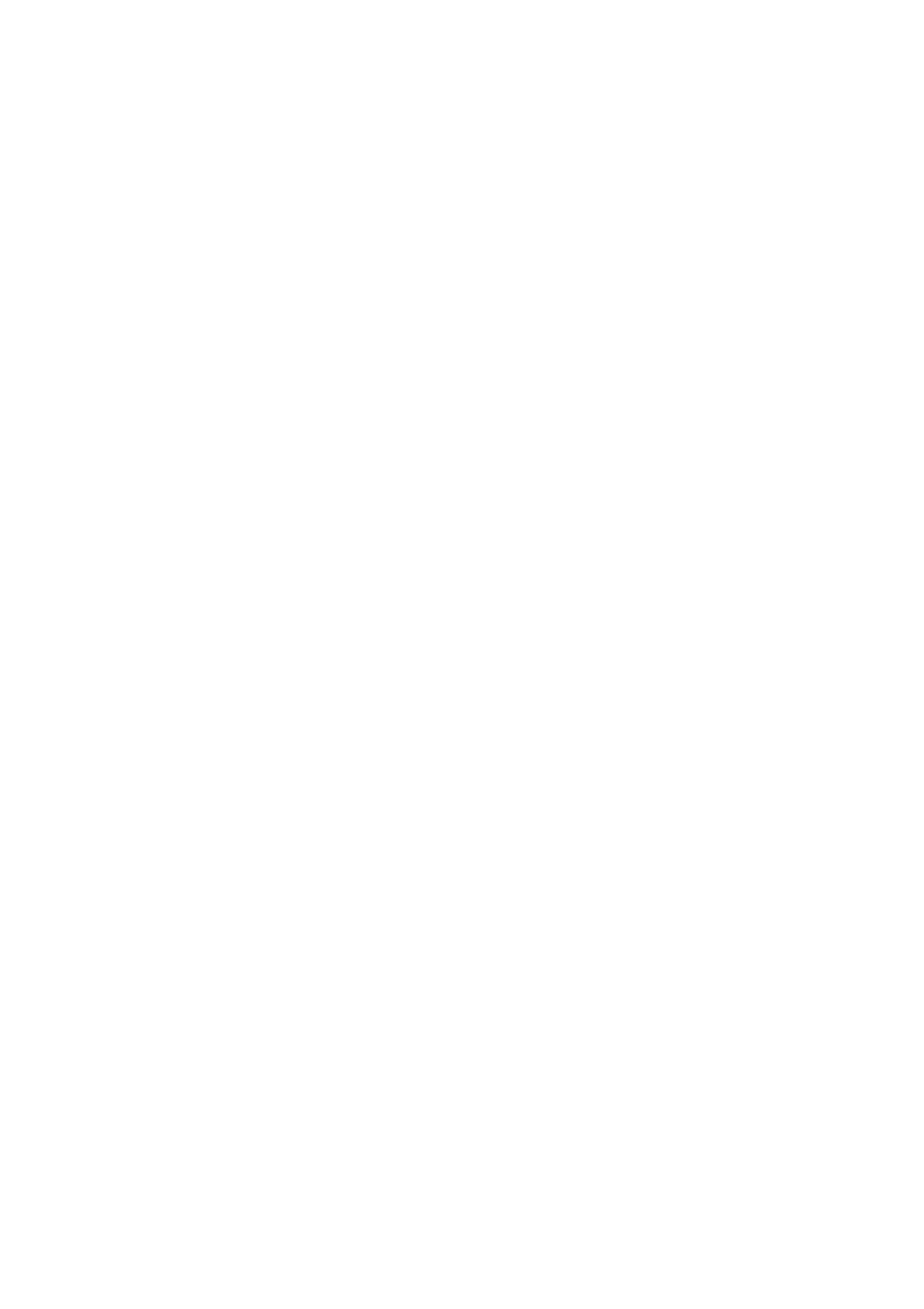## **22th International Laser Physics Workshop (LPHYS'13) July 15–19, 2013, Prague, Czech Republic**

#### **ORGANIZED BY:**

**A***.M. Prokhorov General Physics Institute, Russian Academy of Sciences (RAS), Moscow, Russia Institute of Physics ASCR, Prague, Czech Republic Czech Technical University in Prague, Prague, Czech Republic The international journal Laser Physics The international journal Laser Physics Letters International Laser Center, Moscow State University, Moscow, Russia National Research Nuclear University MEPhI, Moscow, Russia* 

**SPONSORED BY:** 

*Russian Foundation for Basic Research, Moscow, Russia International Laser Center of Moscow State University, Moscow, Russia Astro Ltd, Bentonville, AR, USA Standa, Vilnius, Lithuania Thorlabs GmbH, Dachau/Munich, Germany HiLASE Project, IP ASCR, Prague, Czech Republic Crytur s.r.o. Turnov, Czech Republic Pfeiffer Vacuum Austria GmbH, Prague, Czech Republic TVM SS s.r.o., Prague, Czech Republic Safibra s.r.o., Ricany, Czech Republic Research Centre TOPTEC, Turnov, Czech Republic Nicolet CZ s.r.o., Prague, Czech republic*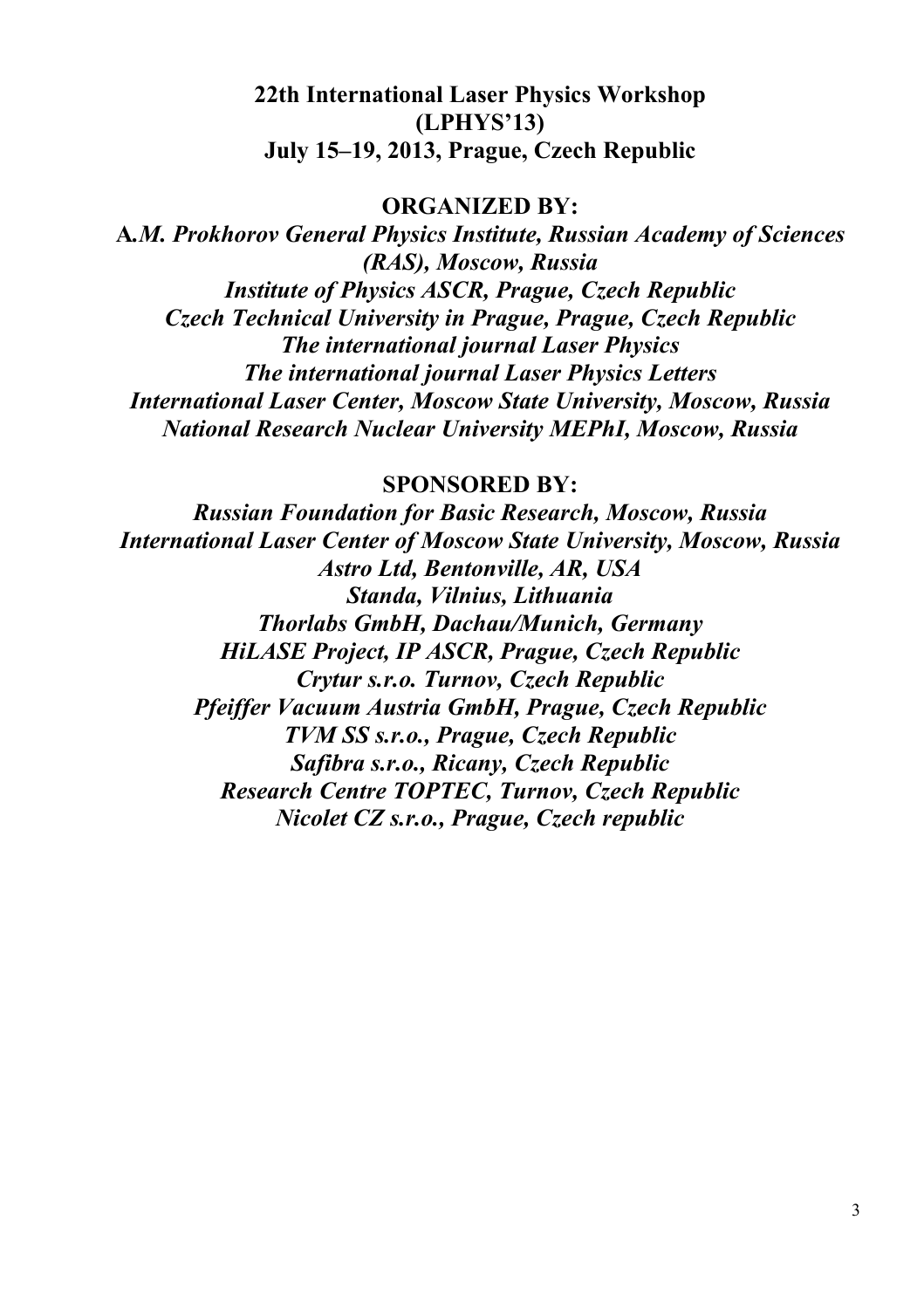## **CHAIRMEN:**

## **Miroslav Jelínek**

Institute of Physics ASCR Czech Technical University in Prague, Faculty of Biomedical Engineering, Prague, Czech Republic

## **Pavel P. Pashinin**

A.M. Prokhorov General Physics Institute, RAS, Moscow, Russia

## **STEERING COMMITTEE:**

| Institute of Photonic Sciences (ICFO), Barcelona, Spain<br><b>Jens Biegert</b><br><b>Joseph H. Eberly</b><br>University of Rochester, Rochester, USA<br><b>Mikhail V. Fedorov</b><br>A.M. Prokhorov General Physics Institute, RAS,<br>Moscow, Russia<br>National Research Nuclear University MEPhI,<br><b>Sergey A. Gonchukov</b><br>Moscow, Russia<br><b>Miroslav Jelínek</b><br>Institute of Physics, Prague, Czech Republic<br>Moscow State University, Moscow, Russia<br><b>Sergey P. Kulik</b><br>Vladimir A. Makarov<br>Moscow State University, Moscow, Russia<br>Dejan Milošević<br>University of Sarajevo, Sarajevo, Bosnia and<br>Herzegovina<br><b>Gérard Mourou</b><br>Institut Lumière Extrême, ENSTA, Palaiseau,<br>France<br>Kirill A. Prokhorov<br>A.M. Prokhorov General Physics Institute, RAS,<br>Moscow, Russia |
|--------------------------------------------------------------------------------------------------------------------------------------------------------------------------------------------------------------------------------------------------------------------------------------------------------------------------------------------------------------------------------------------------------------------------------------------------------------------------------------------------------------------------------------------------------------------------------------------------------------------------------------------------------------------------------------------------------------------------------------------------------------------------------------------------------------------------------------|
|                                                                                                                                                                                                                                                                                                                                                                                                                                                                                                                                                                                                                                                                                                                                                                                                                                      |
|                                                                                                                                                                                                                                                                                                                                                                                                                                                                                                                                                                                                                                                                                                                                                                                                                                      |
|                                                                                                                                                                                                                                                                                                                                                                                                                                                                                                                                                                                                                                                                                                                                                                                                                                      |
|                                                                                                                                                                                                                                                                                                                                                                                                                                                                                                                                                                                                                                                                                                                                                                                                                                      |
|                                                                                                                                                                                                                                                                                                                                                                                                                                                                                                                                                                                                                                                                                                                                                                                                                                      |
|                                                                                                                                                                                                                                                                                                                                                                                                                                                                                                                                                                                                                                                                                                                                                                                                                                      |
|                                                                                                                                                                                                                                                                                                                                                                                                                                                                                                                                                                                                                                                                                                                                                                                                                                      |
|                                                                                                                                                                                                                                                                                                                                                                                                                                                                                                                                                                                                                                                                                                                                                                                                                                      |
|                                                                                                                                                                                                                                                                                                                                                                                                                                                                                                                                                                                                                                                                                                                                                                                                                                      |
|                                                                                                                                                                                                                                                                                                                                                                                                                                                                                                                                                                                                                                                                                                                                                                                                                                      |
|                                                                                                                                                                                                                                                                                                                                                                                                                                                                                                                                                                                                                                                                                                                                                                                                                                      |
|                                                                                                                                                                                                                                                                                                                                                                                                                                                                                                                                                                                                                                                                                                                                                                                                                                      |
|                                                                                                                                                                                                                                                                                                                                                                                                                                                                                                                                                                                                                                                                                                                                                                                                                                      |
|                                                                                                                                                                                                                                                                                                                                                                                                                                                                                                                                                                                                                                                                                                                                                                                                                                      |
|                                                                                                                                                                                                                                                                                                                                                                                                                                                                                                                                                                                                                                                                                                                                                                                                                                      |
| Max Born Institute for Nonlinear Optics and Short<br><b>Wolfgang Sandner</b>                                                                                                                                                                                                                                                                                                                                                                                                                                                                                                                                                                                                                                                                                                                                                         |
| Pulse Spectroscopy, Berlin, Germany                                                                                                                                                                                                                                                                                                                                                                                                                                                                                                                                                                                                                                                                                                                                                                                                  |
| Japan Atomic Energy Research Institute, Kyoto, Japan<br>Toshi Tajima                                                                                                                                                                                                                                                                                                                                                                                                                                                                                                                                                                                                                                                                                                                                                                 |
| National Research Nuclear University MEPhI,<br>Valery M. Yermachenko                                                                                                                                                                                                                                                                                                                                                                                                                                                                                                                                                                                                                                                                                                                                                                 |
| Moscow, Russia                                                                                                                                                                                                                                                                                                                                                                                                                                                                                                                                                                                                                                                                                                                                                                                                                       |
|                                                                                                                                                                                                                                                                                                                                                                                                                                                                                                                                                                                                                                                                                                                                                                                                                                      |
| Vyacheslav I. Yukalov<br>Joint Institute for Nuclear Research, Dubna, Russia                                                                                                                                                                                                                                                                                                                                                                                                                                                                                                                                                                                                                                                                                                                                                         |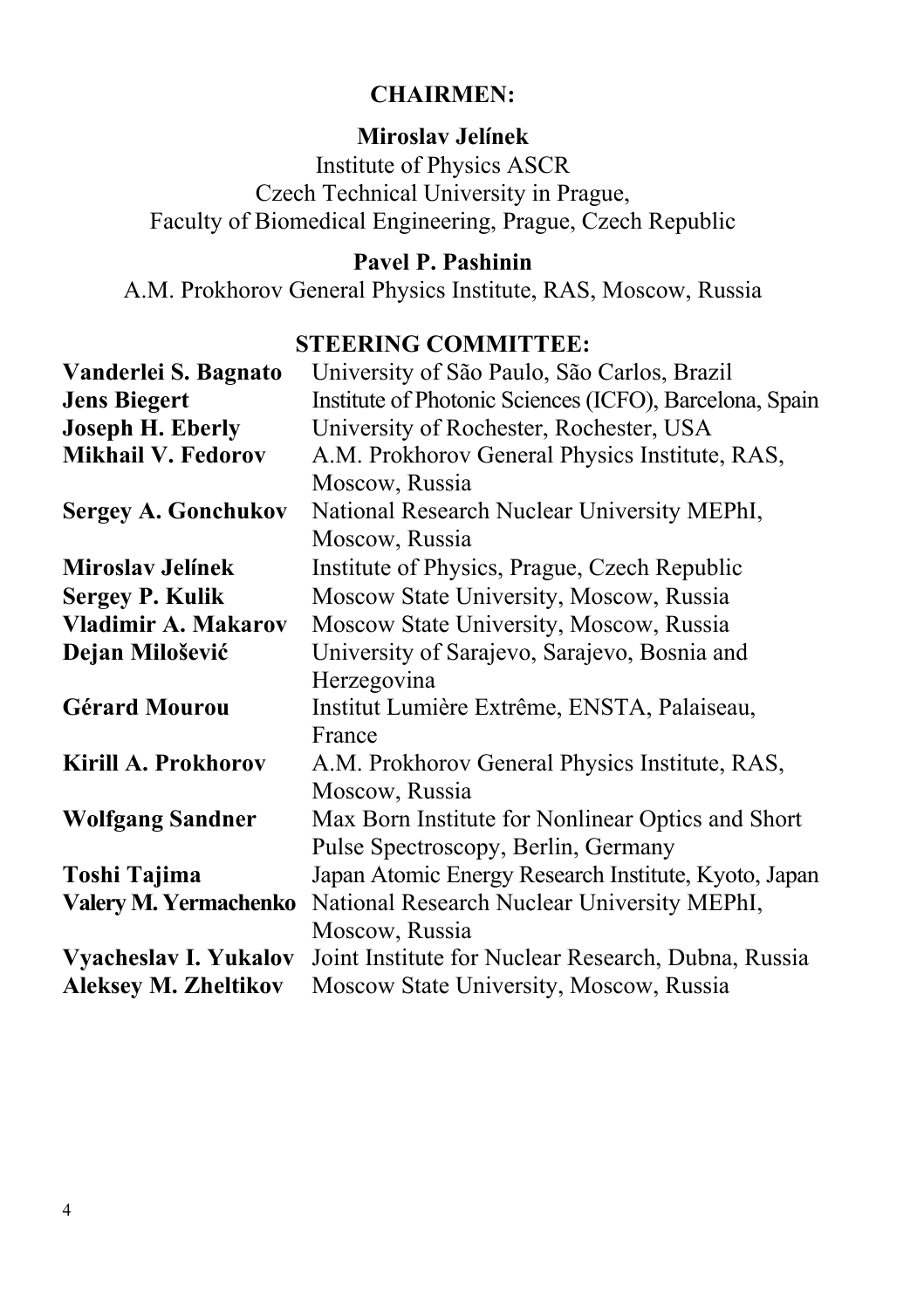## **ADVISORY & PROGRAM COMMITTEE:**

| P. Agostini          | Ohio State University, Columbus, OH, USA                   |
|----------------------|------------------------------------------------------------|
| S.N. Bagayev         | Institute of Laser Physics, RAS, Novosibirsk, Russia       |
| W. Becker            | Max Born Institute for Nonlinear Optics and Short          |
|                      | Pulse Spectroscopy, Berlin, Germany                        |
| D. Bruss             | Universität Düsseldorf, Düsseldorf, Germany                |
| M. Čech              | FJFI, Czech Technical University in Prague, Prague,        |
|                      | Czech Republic                                             |
| S.L. Chin            | Laval University, Quebec, Canada                           |
| D. Chorvat           | International Laser Center, Bratislava, Slovakia           |
| S. De Silvestri      | Politecnico di Milano, Milano, Italy                       |
| E.M. Dianov          | FORC, RAS, Moscow, Russia                                  |
| M. Dubinskii         | US Army Research Laboratory, Adelphi, MD, USA              |
| E. Giacobino         | Laboratoire Kastler Brossel, Université Pierre et          |
|                      | Marie Curie, Paris, France                                 |
| M.D. Girardeau       | University of Arizona, Tucson, USA                         |
| H. Jelínková         | Czech Technical University, Prague, Czech Republic         |
| Y. Kato              | Japan Atomic Energy Agency, Kyoto, Japan                   |
| O. Kocharovskaya     | Texas A&M University, College Station, TX, USA             |
| V.I. Konov           | A.M. Prokhorov General Physics Institute, RAS,             |
|                      | Moscow, Russia                                             |
| O.G. Kosareva        | Moscow State University, Moscow, Russia                    |
| N. Kroo              | Research Institute for Solid State Physics and Optics,     |
|                      | HAS, Budapest, Hungary                                     |
| A.S. Kurkov          | A.M. Prokhorov General Physics Institute, RAS,             |
|                      | Moscow, Russia                                             |
| J. Lademann          | Humboldt University, Berlin, Germany                       |
| C.K. Law             | Chinese University of Hong Kong, Hong Kong, China          |
| L. Longo             | Siena University, Institute Laser Medicine, Firenze, Italy |
| A. Lvovsky           | The University of Calgary, Calgary, Canada                 |
| G.A. Mesyats         | Vice-President of RAS, Moscow, Russia                      |
| V.B. Morozov         | Moscow State University, Moscow, Russia                    |
| <b>N.B. Narozhny</b> | National Research Nuclear University MEPhI,                |
|                      | Moscow, Russia                                             |
| V.Ya. Panchenko      | Institute on Laser and Information Technologies,           |
|                      | RAS, Shatura, Moscow Region, Russia                        |
| G. Petite            | CEA/DSM/DRECAM, Saclay, France                             |
| G. Pichler           | Institute of Physics, Zagreb, Croatia                      |
| L.P. Pitaevskii      | University of Trento, Trento, Italy                        |
| J. Řídký             | Institute of Physics ASCR, Prague, Czech Republic          |
|                      |                                                            |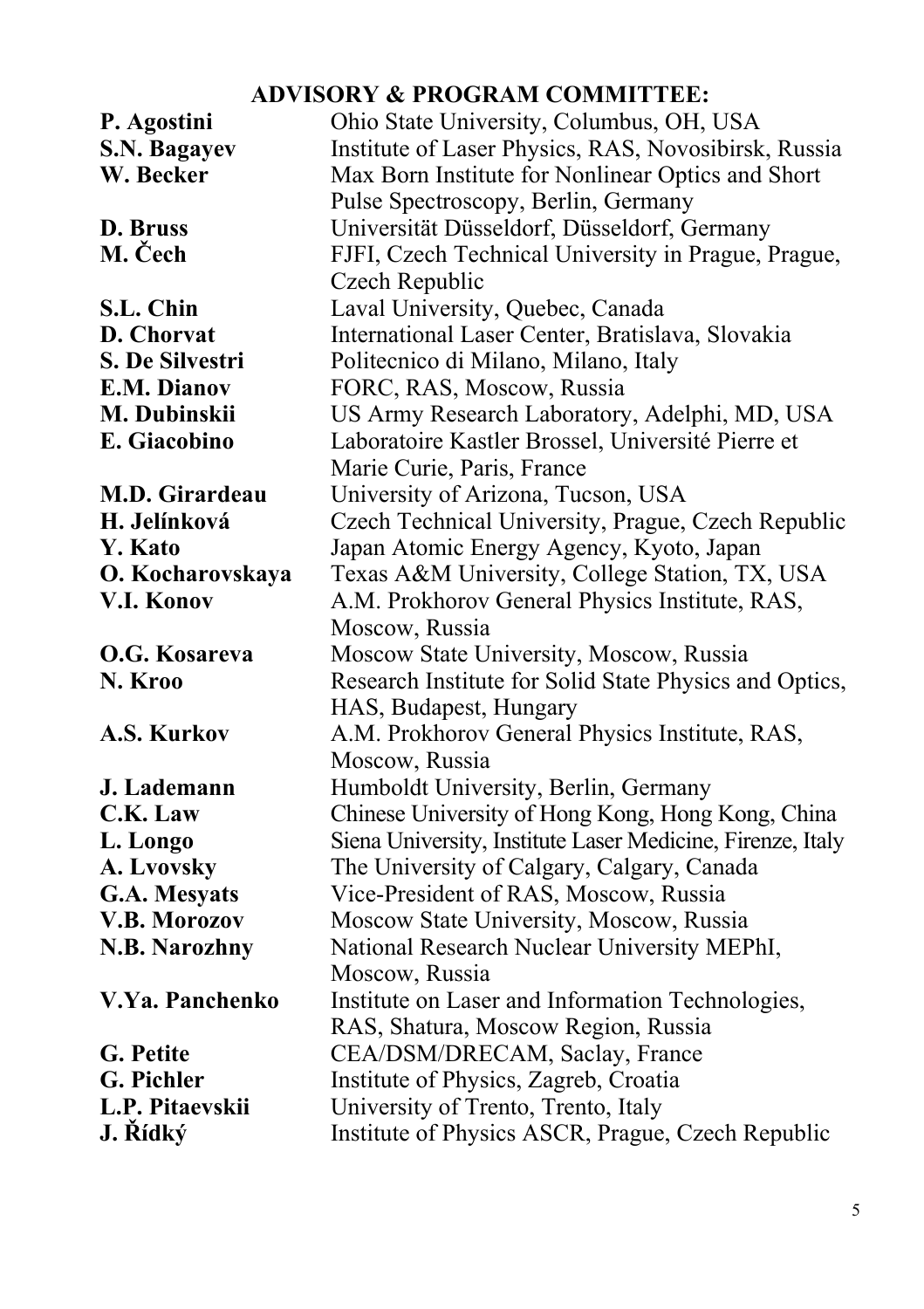| FBME, Czech Technical University in Prague,              |
|----------------------------------------------------------|
| Prague, Czech Republic                                   |
| Rzhanov Institute of Semiconductor Physics, Novosibirsk, |
| Russia                                                   |
| Tartu Institute of Physics, Tartu, Estonia               |
| EPF Lausanne, Lausanne, Switzerland                      |
| Kazan Physics Technical Institute, RAS, Kazan, Russia    |
| The University of Calgary, Calgary, Canada               |
| Purdue University, West Lafayette, USA                   |
| A.M. Prokhorov General Physics Institute, RAS,           |
| Moscow, Russia                                           |
| University of Southampton, Southampton, UK               |
| LPTMS, Orsay, France                                     |
| Politecnico di Milano, Milan, Italy                      |
| Institute of Spectroscopy, RAS, Troitsk, Russia          |
| Max Born Institute for Nonlinear Optics and Short        |
| Pulse Spectroscopy, Berlin, Germany                      |
| University of Electro-Communications, Tokyo, Japan       |
| Oxford University, Oxford, UK                            |
| Vienna University of Technology, Vienna, Austria         |
| Queen's University, Kingston, Canada                     |
| Russian Research Center "Kurchatov Institute",           |
| Moscow, Russia                                           |
|                                                          |

#### **LOCAL ORGANIZING COMMITTEE:**

**Helena Jelínková** Czech Technical University in Prague, Czech Republic **Pavel Bakule Institute of Physics ASCR, Czech Republic Josef Blažej** Czech Technical University in Prague, Czech Republic **Alexander Dejneka** Institute of Physics ASCR, Czech Republic **Tatjana Dostálová** Charles University, Czech Republic **Martin Fibrich** *Institute of Physics ASCR*, Czech Republic **Alexandr Jančárek** Czech Technical University in Prague, Czech Republic **Milan Kálal** Czech Technical University in Prague, Czech Republic **Tomáš Kocourek** Institute of Physics ASCR, Czech Republic **Tomáš Mocek** Institute of Physics ASCR, Czech Republic **Michal Němec** Czech Technical University in Prague, Czech Republic **Petr Písařík** Institute of Physics ASCR, Czech Republic **Jan Remsa Institute of Physics ASCR, Czech Republic Jan Stoklasa** Czech Technical University in Prague, Czech Republic **Jan Šulc Czech Technical University in Prague, Czech Republic Alena Zavadilová** Czech Technical University in Prague, Czech Republic **Markéta Zezulová** Institute of Physics ASCR, Czech Republic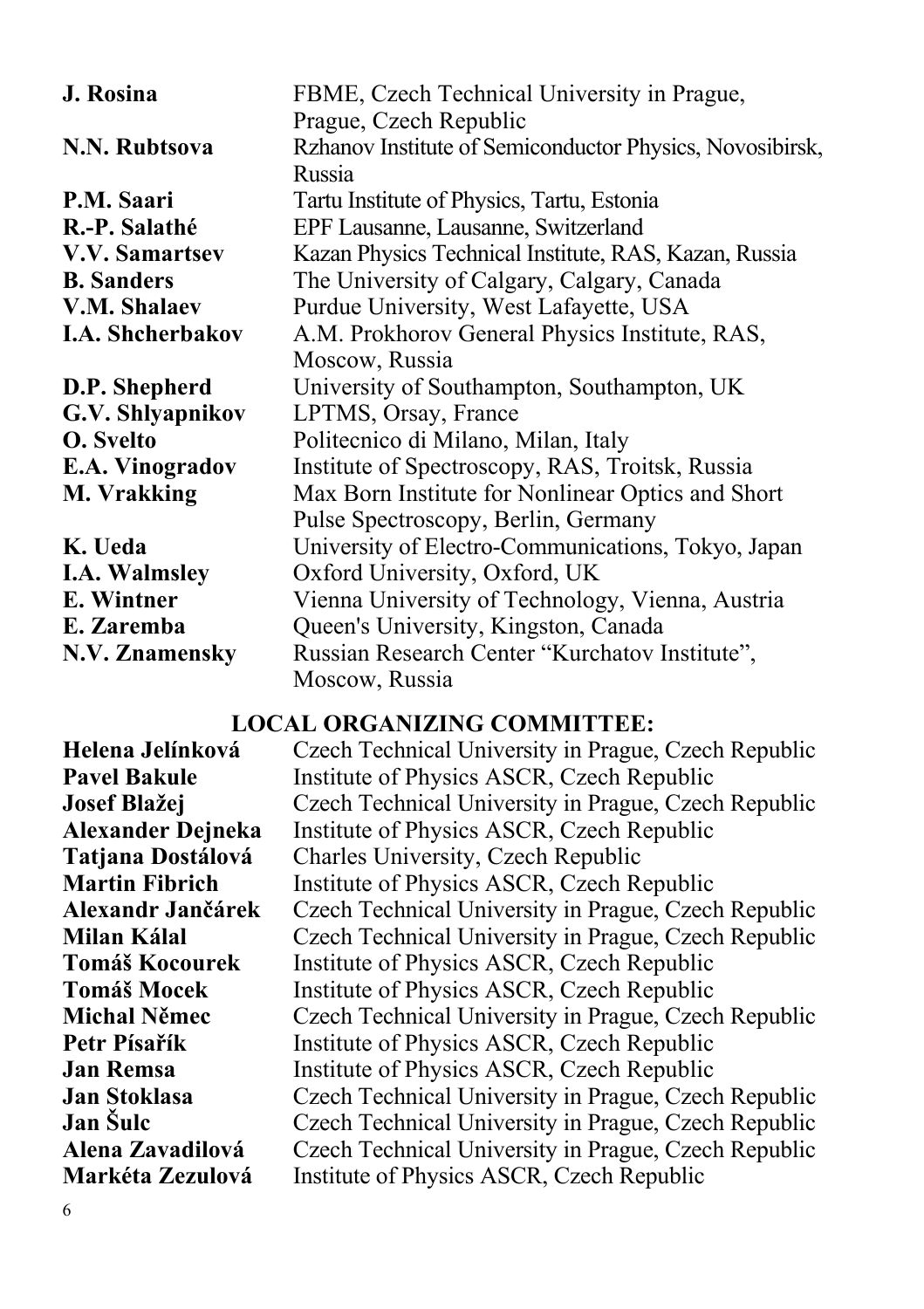## **SPONSORS**



## **Russian Foundation for Basic Research, Moscow, Russia**



**International Laser Center of Moscow State University, Moscow, Russia** 

**Astro Ltd., Bentonville, AR, USA** 

**Standa** Standa, Vilnius, Lithuania





**HiLASE Project, IP ASCR, Prague, Czech Republic** 

**Crytur s.r.o. Turnov, Czech Republic** 

**Pfeiffer Vacuum Austria GmbH, Prague, Czech Republic** 

**TVM SS s.r.o., Prague, Czech Republic** 

**Safibra s.r.o., Ricany, Czech Republic** 

**Research Centre TOPTEC, Turnov, Czech Republic** 

**Nicolet CZ s.r.o., Prague, Czech republic**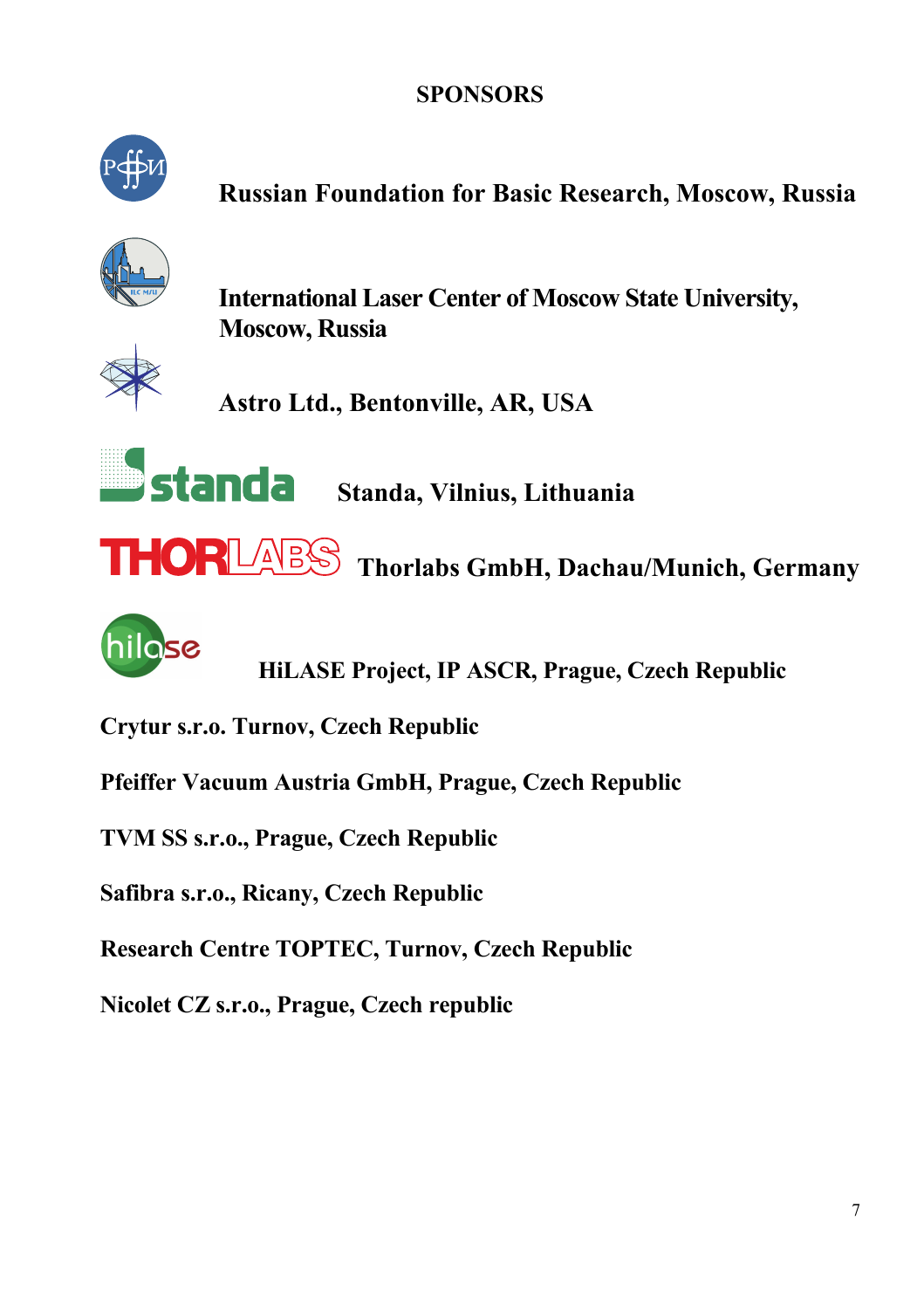## **Background**

The twenty second annual International Laser Physics Workshop (LPHYS'13) will be held from July 15 to July 19, 2013 in the city of Prague, Czech Republic, at the Hotel Krystal and Czech Technical University hosted by the Institute of Physics ASCR and Czech Technical University in Prague. LPHYS'13 is a conference in the continuous series of workshops held annually at various world locations: Dubna 1992, Dubna/Volga river tour 1993, New York 1994, Moscow/Volga river tour (jointly with NATO SILAP Workshop) 1995, Moscow 1996, Prague 1997, Berlin 1998, Budapest 1999, Bordeaux 2000, Moscow 2001, Bratislava 2002, Hamburg 2003, Trieste 2004, Kyoto 2005, Lausanne 2006, León 2007, Trondheim 2008, Barcelona 2009, Foz do Iguaçu 2010, Sarajevo 2011 and Calgary 2012. The total number of participants is expected to be about 450. In the past, participation was typically from over 30 countries.

#### **Proceedings**

The Workshop proceedings will be published in the open access Journal of Physics: Conference Series (JPCS), which is part of the IOP Conference Series. All papers published in the IOP Conference Series are fully citable and upon publication will be free to download.

You need to prepare your proceeding manuscript using Microsoft Word or LaTeX then convert these files to PDF, according to submission guidelines and templates presented at the IOP Conference Series Portal.

You are asked to send your proceeding paper converted to PDF format directly addressed to your proceeding Editor who was your scientific seminar Co-chair no later than December 15, 2013.

## **It is important to ensure that when you submit your proceeding paper, it is in its final form ready for publication, and has been thoroughly proofread. IOP do not copyedit papers and will not send out author proofs prior to publication.**

All proceeding papers sent after the above deadline will be rejected automatically.

As usual, all papers will undergo an appropriate peer reviewing process which, in this case, will be done as soon as possible.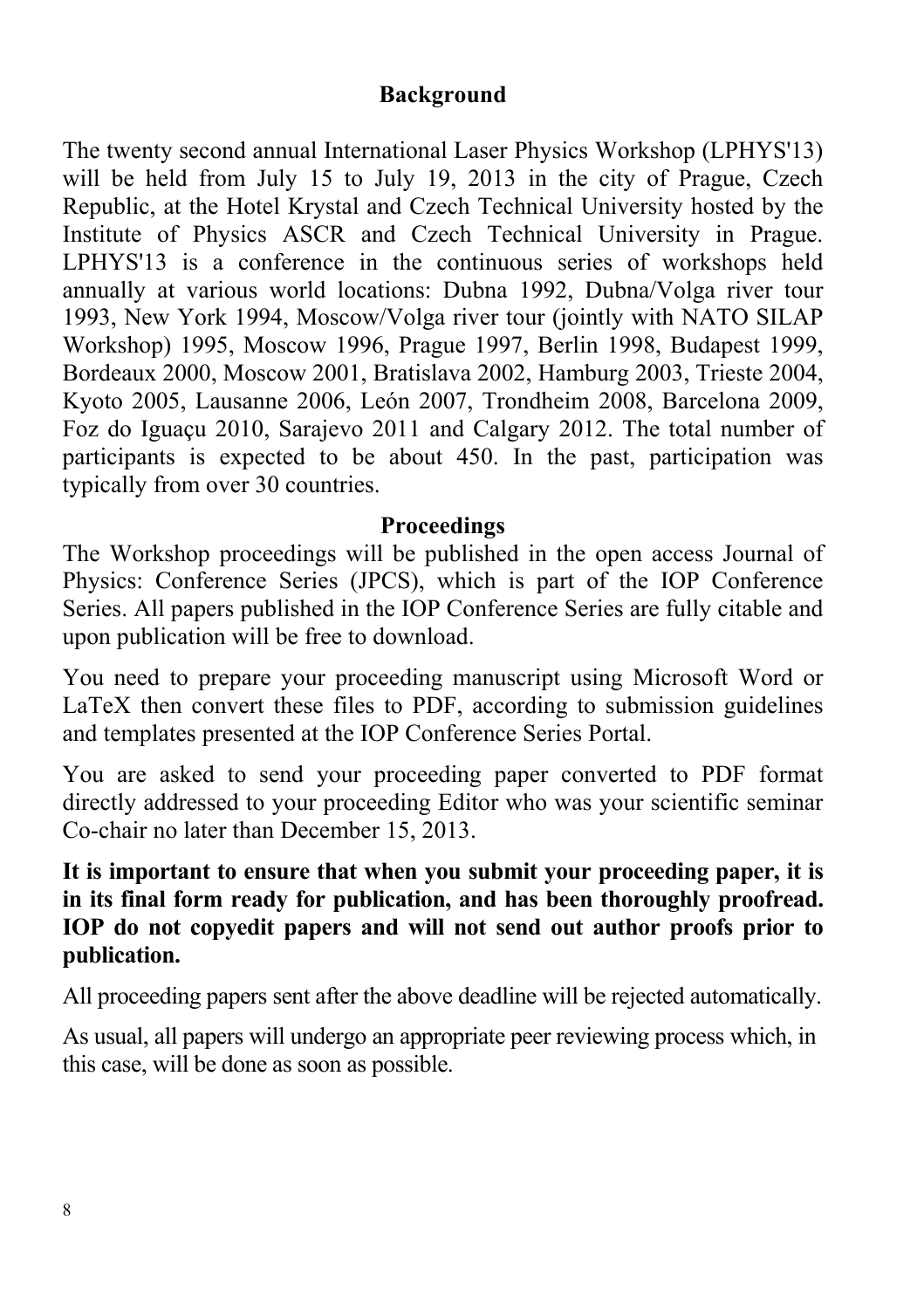## **The possible rapid publication of your scientific results in the journal Laser Physics Letters**

The Steering Committee of LPHYS'13 would like to bring your attention to the following possibility. If you feel that your article deserves super-rapid publication, you can submit it to the journal Laser Physics Letters. The information concerning your manuscript submission and instructions for manuscript preparation for the journal Laser Physics Letters can be found on:

## **www.lasphys.com**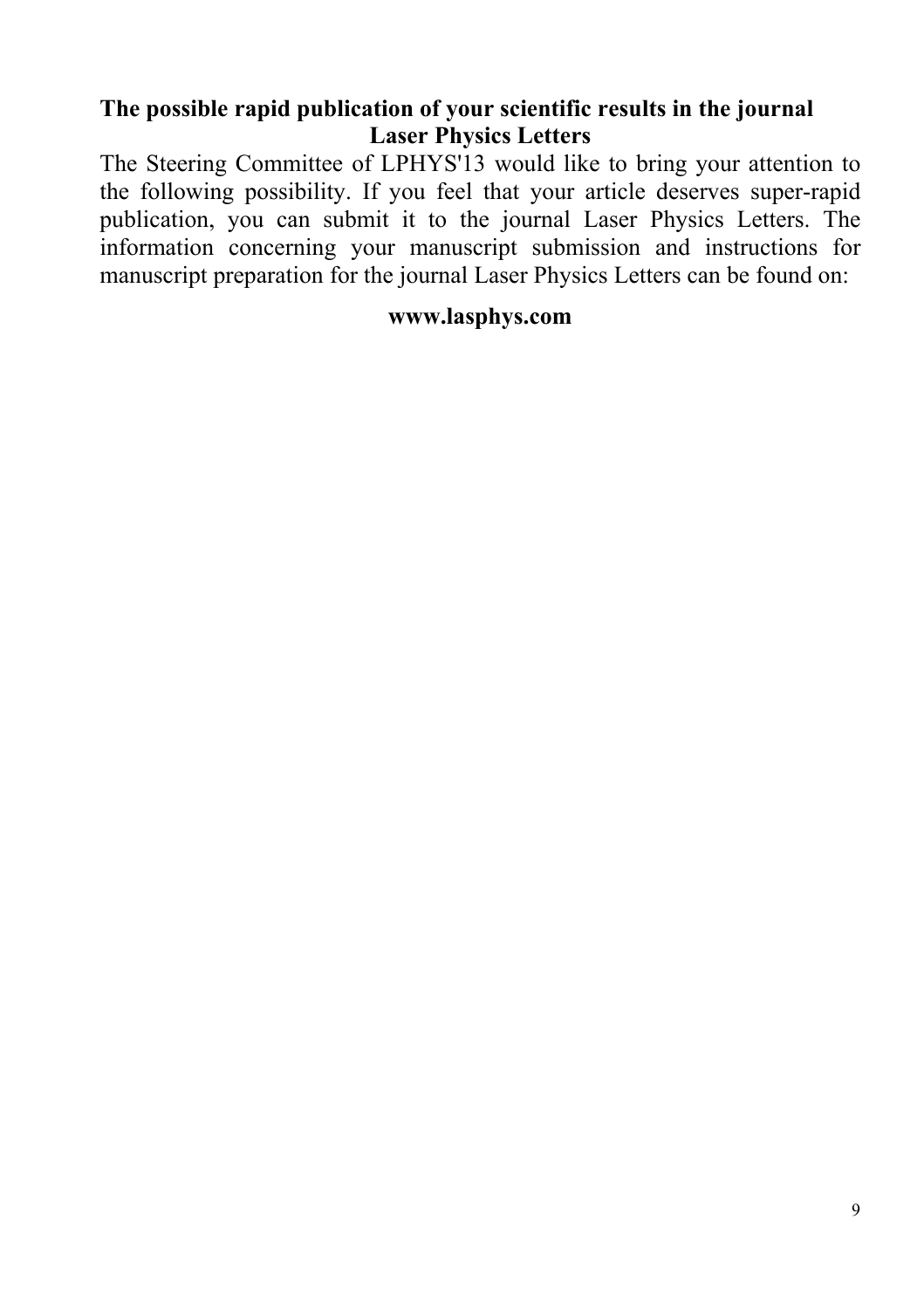## **Scientific Seminars**

The Workshop consists of the following seminars (organized by the respective co-chairs) which feature invited plenary talks, invited lectures, contributed and poster reports. The official Workshop language is English.

**Seminar 1 Modern Trends in Laser Physics**  Co-Chairs: **Olga Kocharovskaya** (USA) and **Kirill A. Prokhorov** (Russia)

**Seminar 2 Strong Field & Attosecond Physics**  Co-Chairs: **Wilhelm Becker** (Germany), **Jens Biegert** (Spain) and **Mikhail V. Fedorov** (Russia)

**Seminar 3 Biophotonics**  Co-Chairs: **Helena Jelínková** (Czech Republic), **Sergey A. Gonchukov**  (Russia), and **Jürgen Lademann** (Germany)

**Seminar 4 Physics of Lasers**  Co-Chair: **Ivan A. Shcherbakov** (Russia)

**Seminar 5 Nonlinear Optics and Spectroscopy**  Co-Chairs: **See Leang Chin** (Canada), **Yuri Kivshar** (Australia), and **Vladimir A. Makarov** (Russia)

**Seminar 6 Physics of Cold Trapped Atoms**  Co-Chairs: **Vanderlei S. Bagnato** (Brazil), **Vyacheslav I. Yukalov** (Russia), and **Eugene Zaremba** (Canada)

**Seminar 7 Quantum Information Science**  Co-Chairs: **Marco Genovese** (Italy), **Sergey P. Kulik** (Russia), and **Leong Chuan Kwek** (Singapore)

**Seminar 8 Fiber Lasers**  Co-Chairs: **Sergey A. Babin** (Russia) and **Evgenii M. Dianov** (Russia)

**Symposium Extreme Light Technologies, Science, and Applications**  Co-Chairs: **Gérard Mourou** (France), **Nikolay B. Narozhny** (Russia) and **Georg Korn** (Germany)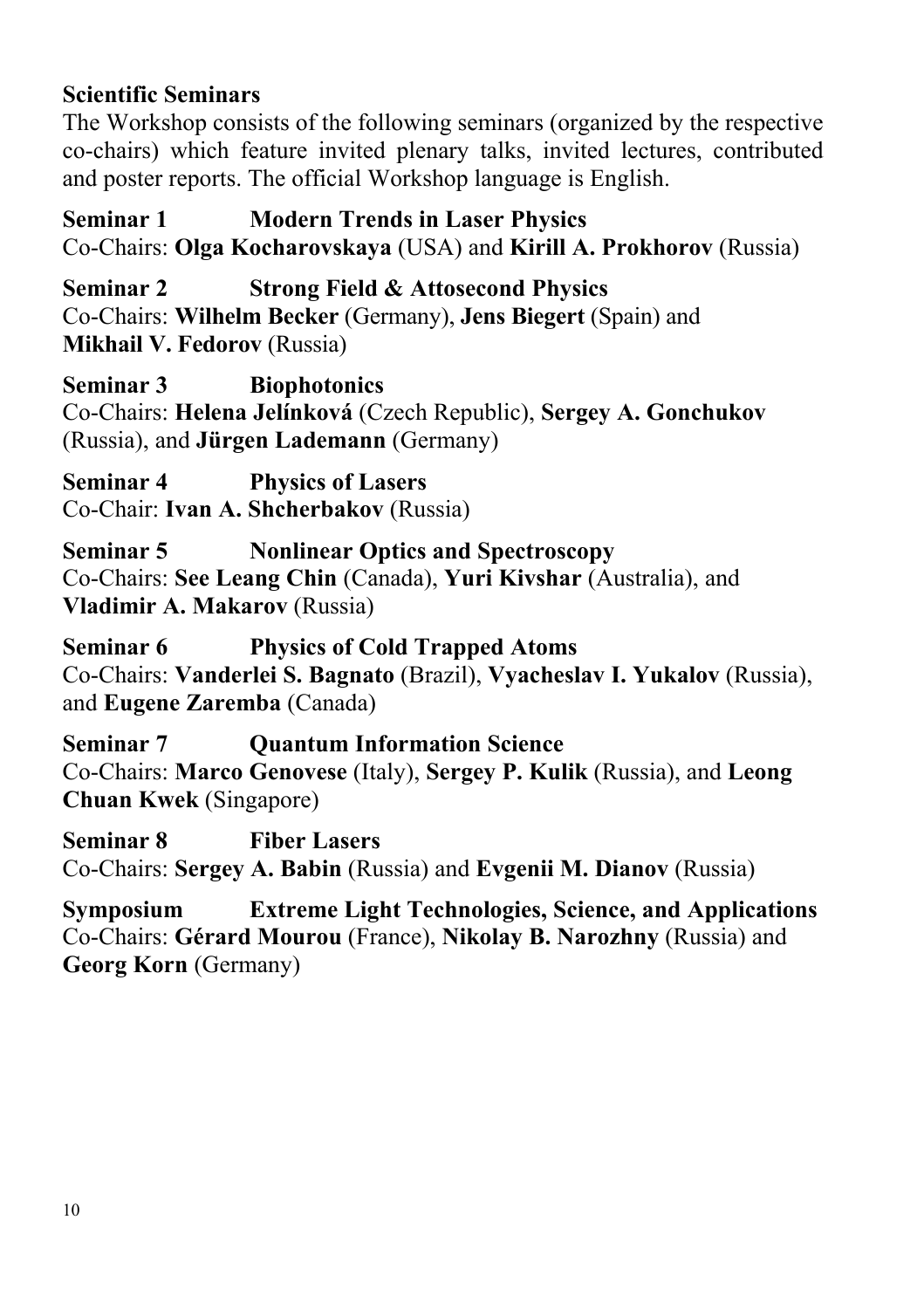## **Meeting Format and Location of the Events**

| Hall $1 - CTU$ , rooms 256 and 358<br>Hall $3 - CTU$ , room 366<br>Hall 5 - Hotel Krystal, room 341<br>Hall 7 - Hotel Krystal, room 249 |         |             | Hall $2 - CTU$ , room 256<br>Hall 4 - Hotel Krystal, Aula<br>Hall 6 - Hotel Krystal, room 246<br>Hall 8 - Hotel Krystal, room 164 |
|-----------------------------------------------------------------------------------------------------------------------------------------|---------|-------------|-----------------------------------------------------------------------------------------------------------------------------------|
| Welcome Remarks July 15                                                                                                                 |         | 08.45-09.00 | Hall 1                                                                                                                            |
| <b>Welcome Party</b>                                                                                                                    | July 15 | 19.30-21.30 | National Technical Library                                                                                                        |
| Conference Dinner                                                                                                                       | July 17 | 19.30-23.30 | National House of Vinohrady                                                                                                       |
| <b>Closing Remarks</b>                                                                                                                  | July 19 | 18.00-18.15 | Hall 2                                                                                                                            |
| Plenary Sessions (PS)                                                                                                                   |         |             |                                                                                                                                   |
|                                                                                                                                         | July 15 | 09.00-09.45 | Hall 1                                                                                                                            |
|                                                                                                                                         | July 15 | 09.45-10.30 | Hall 1                                                                                                                            |
|                                                                                                                                         | July 16 | 08.45-09.30 | Hall 1                                                                                                                            |
|                                                                                                                                         | July 16 | 09.30-10.15 | Hall 1                                                                                                                            |
|                                                                                                                                         | July 17 | 08.45-09.30 | Hall 1                                                                                                                            |
|                                                                                                                                         | July 17 | 09.30-10.15 | Hall 1                                                                                                                            |
|                                                                                                                                         | July 18 | 08.45-09.30 | Hall 1                                                                                                                            |
|                                                                                                                                         | July 18 | 09.30-10.15 | Hall 1                                                                                                                            |
| Seminar 1                                                                                                                               |         |             |                                                                                                                                   |
|                                                                                                                                         | July 15 | 11.00-19.00 | Hall 7                                                                                                                            |
|                                                                                                                                         | July 16 | 11.00-18.50 | Hall 7                                                                                                                            |
|                                                                                                                                         | July 17 | 11.00-18.50 | Hall 7                                                                                                                            |
|                                                                                                                                         | July 18 | 11.00-18.50 | Hall 7                                                                                                                            |
|                                                                                                                                         | July 19 | 09.00-10.35 | Hall 7                                                                                                                            |
| Seminar 2                                                                                                                               |         |             |                                                                                                                                   |
|                                                                                                                                         | July 15 | 11.00-18.10 | Hall 4                                                                                                                            |
|                                                                                                                                         | July 16 | 11.00-18.25 | Hall 4                                                                                                                            |
|                                                                                                                                         | July 17 | 11.00-18.25 | Hall 4                                                                                                                            |
|                                                                                                                                         | July 18 | 11.00-18.25 | Hall 4                                                                                                                            |
|                                                                                                                                         | July 19 | 09.00-16.05 | Hall 4                                                                                                                            |
| Seminar 3                                                                                                                               |         |             |                                                                                                                                   |
|                                                                                                                                         | July 15 | 11.00-18.50 | Hall 8                                                                                                                            |
|                                                                                                                                         | July 16 | 11.00-16.15 | Hall 8                                                                                                                            |
| Seminar 4                                                                                                                               |         |             |                                                                                                                                   |
|                                                                                                                                         | July 18 | 15.10-18.45 | Hall 8                                                                                                                            |
| Seminar 5                                                                                                                               |         |             |                                                                                                                                   |
|                                                                                                                                         | July 15 | 11.00-18.35 | Hall 5                                                                                                                            |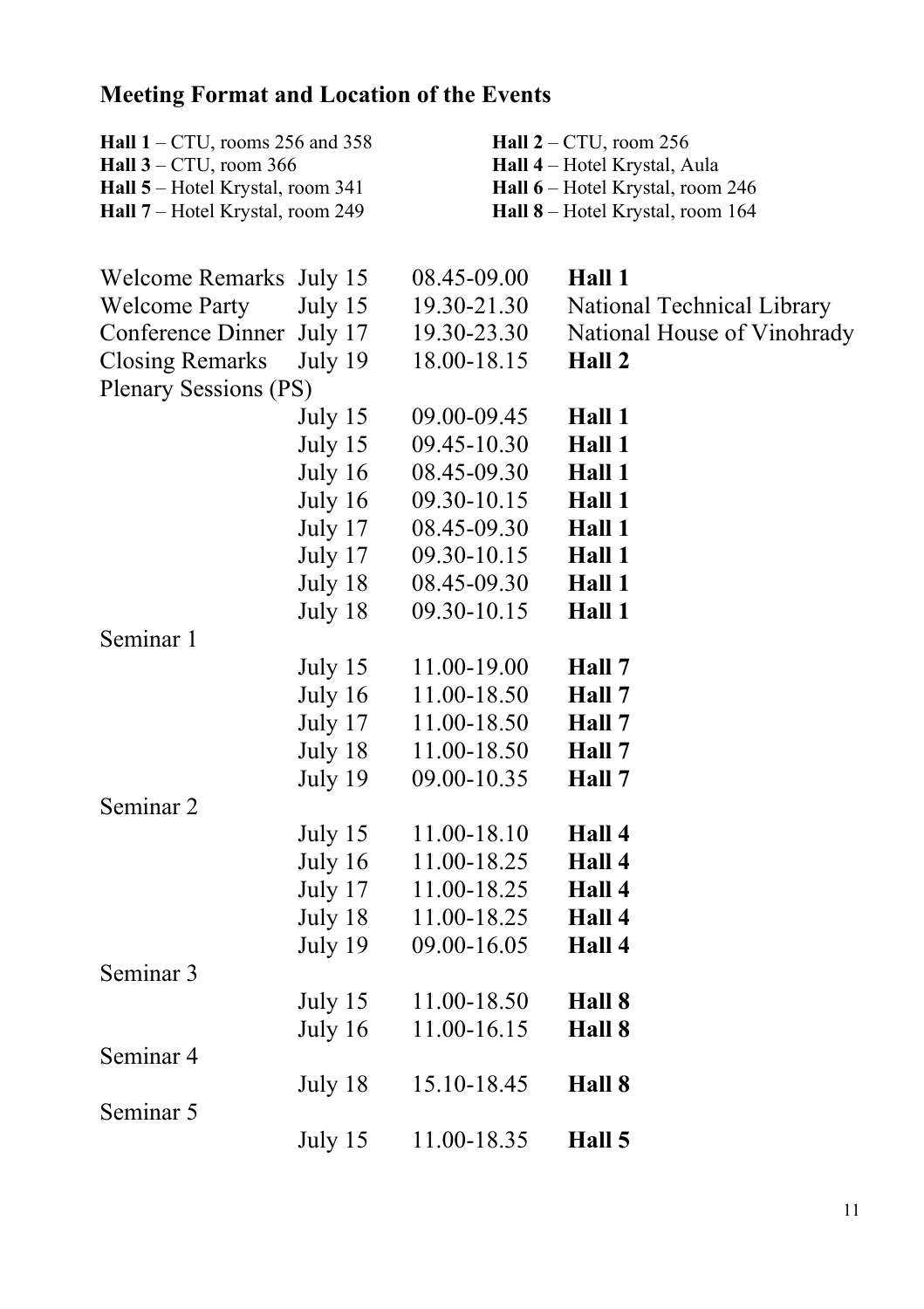| Seminar <sub>6</sub> |           |                     |               |
|----------------------|-----------|---------------------|---------------|
|                      | July $15$ | 11.00-18.40         | Hall 2        |
|                      |           | July 16 11.00-18.40 | Hall 2        |
|                      |           | July 17 11.00-18.40 | Hall 2        |
|                      |           | July 18 11.00-18.40 | Hall 2        |
|                      | July 19   | 09.00-17.00         | Hall 2        |
| Seminar 7            |           |                     |               |
|                      | July $15$ | 11.00-18.30         | Hall 3        |
|                      |           | July 16 11.00-18.30 | Hall 3        |
|                      |           | July 17 11.00-18.10 | Hall 3        |
|                      |           | July 18 11.00-18.30 | Hall 3        |
|                      | July 19   | 09.00-18.50         | Hall 3        |
| Seminar 8            |           |                     |               |
|                      |           | July 17 11.00-19.00 | Hall 8        |
|                      | July 18   | 11.00-15.10         | Hall 8        |
| Symposium            |           |                     |               |
|                      |           | July 15 11.00-18.20 | Hall 6        |
|                      |           | July 16 11.00-18.15 | Hall 6        |
|                      |           | July 17 11.00-18.00 | Hall 6        |
|                      | July 18   | 11.00-12.45         | Hall 6        |
| Poster Session       |           |                     |               |
|                      |           | July 16 19.00-21.00 | Hotel Krystal |
|                      | July 18   | 19.00-21.00         | Hotel Krystal |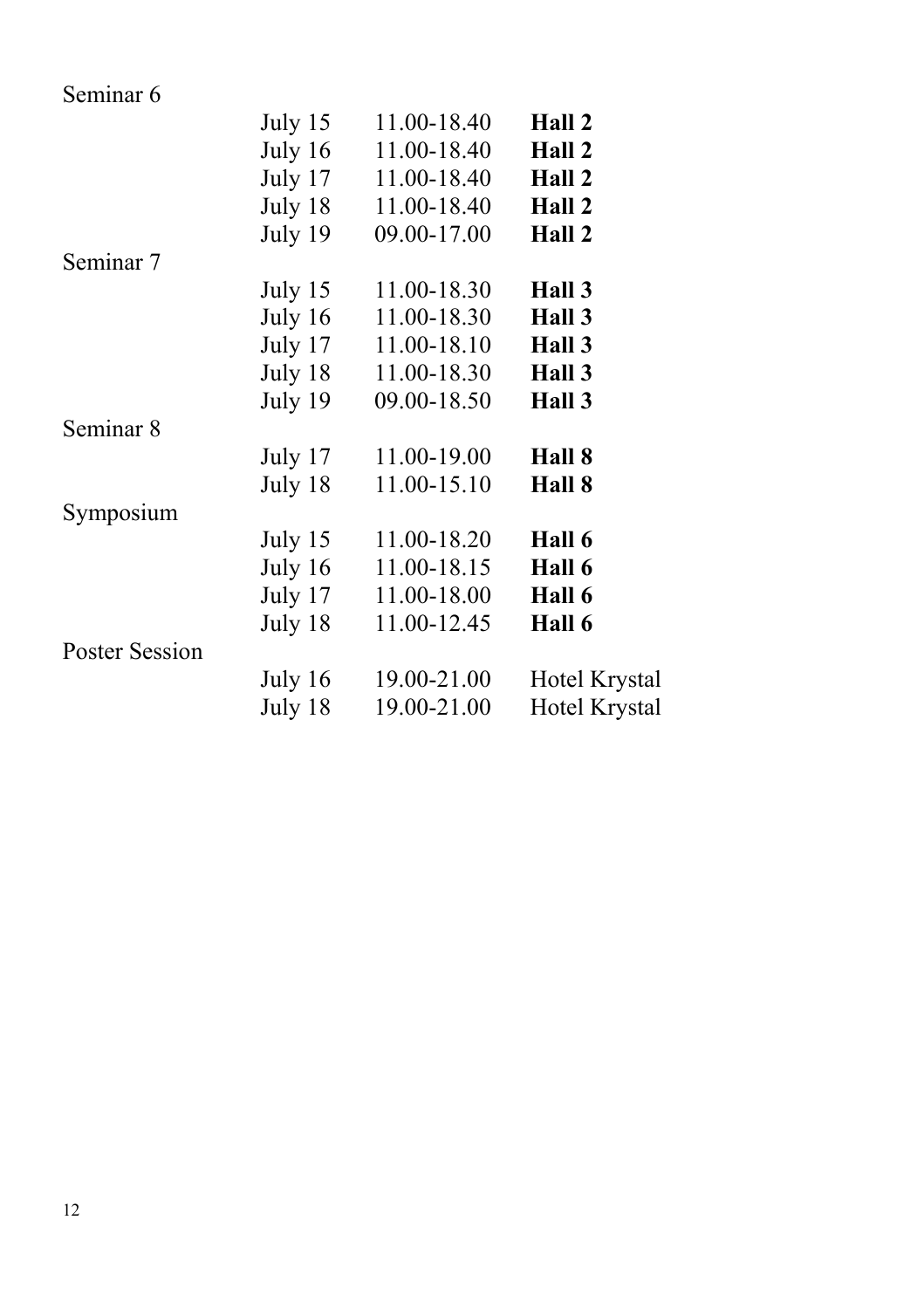|           |                                                |         |         | <b>Monday, July 15, 2013</b>      |                                                                 |         |         |
|-----------|------------------------------------------------|---------|---------|-----------------------------------|-----------------------------------------------------------------|---------|---------|
| $08.45 -$ |                                                |         |         | <b>Welcome Remarks</b>            |                                                                 |         |         |
| 09.00     |                                                |         |         | Hall 1                            |                                                                 |         |         |
| $09.00 -$ |                                                |         |         |                                   | <b>PS1: Wolfgang Sandner</b> (ELI-DC International Association) |         |         |
| 09.45     |                                                |         |         | Hall 1                            |                                                                 |         |         |
| $09.45 -$ |                                                |         |         |                                   | PS2: Guglielmo Lanzani (Milano, Italy)                          |         |         |
| 10.30     |                                                |         |         | Hall 1                            |                                                                 |         |         |
| $10.30 -$ | <b>Coffee Break</b>                            |         |         |                                   |                                                                 |         |         |
| 11.00     |                                                |         |         |                                   |                                                                 |         |         |
|           | Hall 2                                         | Hall 3  | Hall 4  | Hall 5                            | Hall 6                                                          | Hall 7  | Hall 8  |
| $11.00 -$ | Seminar                                        | Seminar | Seminar | Seminar                           | Symposium                                                       | Seminar | Seminar |
| 12.45     | EL.1<br>5.1<br>3.1<br>6.1<br>7.1<br>2.1<br>1.1 |         |         |                                   |                                                                 |         |         |
| $12.45 -$ | Lunch                                          |         |         |                                   |                                                                 |         |         |
| 14.00     |                                                |         |         |                                   |                                                                 |         |         |
| 14.00-    | Seminar                                        | Seminar | Seminar | Seminar                           | Symposium                                                       | Seminar | Seminar |
| 16.15     | 6.2                                            | 7.2     | 2.2     | 5.2                               | EL.2                                                            | 1.2     | 3.2     |
| $16.15-$  | <b>Coffee Break</b>                            |         |         |                                   |                                                                 |         |         |
| 16.45     |                                                |         |         |                                   |                                                                 |         |         |
| $16.45 -$ | Seminar                                        | Seminar | Seminar | Seminar                           | Symposium                                                       | Seminar | Seminar |
| 18.50     | 6.3                                            | 7.3     | 2.3     | 5.3                               | EL.3                                                            | 1.3     | 3.3     |
| 19.30-    |                                                |         |         | <b>Welcome Party</b>              |                                                                 |         |         |
| 21.30     |                                                |         |         | <b>National Technical Library</b> |                                                                 |         |         |

## **Scientific Program – Schedule**

| <b>Tuesday, July 16, 2013</b> |                                           |         |         |                       |                                         |         |          |
|-------------------------------|-------------------------------------------|---------|---------|-----------------------|-----------------------------------------|---------|----------|
| $08.45 -$                     | PS3: André Mysyrowicz (Palaiseau, France) |         |         |                       |                                         |         |          |
| 09.30                         |                                           |         |         | Hall 1                |                                         |         |          |
| $09.30 -$                     |                                           |         |         |                       | PS4: Tamar Seideman (Evanston, IL, USA) |         |          |
| 10.15                         |                                           |         |         | Hall 1                |                                         |         |          |
| $10.15 -$                     |                                           |         |         | <b>Coffee Break</b>   |                                         |         |          |
| 11.00                         |                                           |         |         |                       |                                         |         |          |
|                               | Hall 2                                    | Hall 3  | Hall 4  | Hall 5                | Hall 6                                  | Hall 7  | Hall 8   |
| $11.00 -$                     | Seminar                                   | Seminar | Seminar |                       | Symposium                               | Seminar | Seminar  |
| 12.45                         | 6.4                                       | 7.4     | 2.4     |                       | EL.4                                    | 1.4     | 3.4      |
| $12.45 -$                     | Lunch                                     |         |         |                       |                                         |         |          |
| 14.00                         |                                           |         |         |                       |                                         |         |          |
| $14.00 -$                     | Seminar                                   | Seminar | Seminar |                       | Symposium                               | Seminar | Seminars |
| 16.15                         | 6.5                                       | 7.5     | 2.5     |                       | EL.5                                    | 1.5     | 3.5      |
| $16.15-$                      | <b>Coffee Break</b>                       |         |         |                       |                                         |         |          |
| 16.45                         |                                           |         |         |                       |                                         |         |          |
| $16.45 -$                     | Seminar                                   | Seminar | Seminar |                       | Symposium                               | Seminar |          |
| 18.50                         | 6.6                                       | 7.6     | 2.6     |                       | EL.6                                    | 1.6     |          |
| 19.00-                        |                                           |         |         | <b>Poster Session</b> |                                         |         |          |
| 21.00                         |                                           |         |         | Hotel Krystal         |                                         |         |          |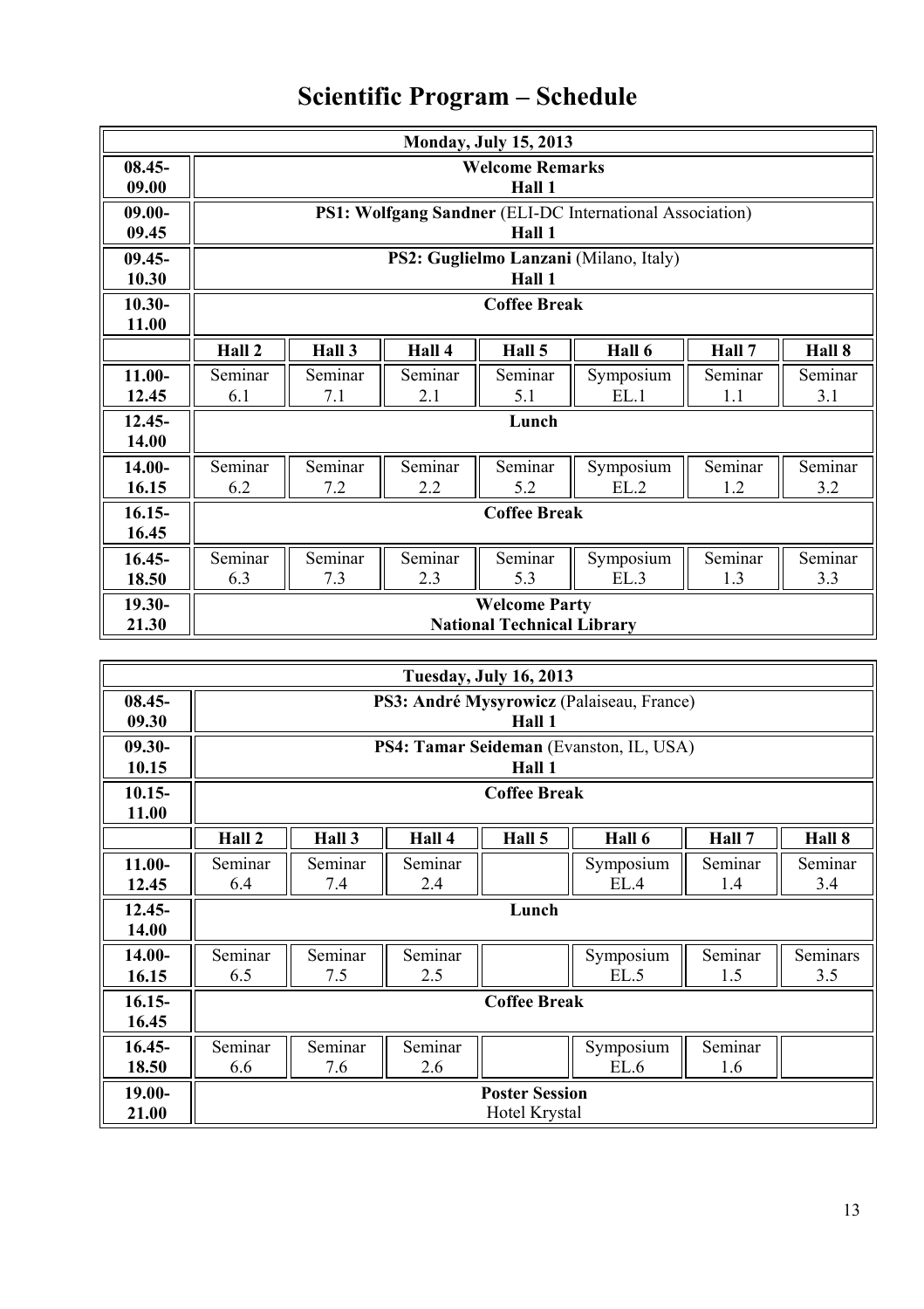| Wednesday, July 17, 2013 |                     |                                         |         |                                    |                                    |         |         |
|--------------------------|---------------------|-----------------------------------------|---------|------------------------------------|------------------------------------|---------|---------|
| $08.45 -$                |                     | PS5: Francesco De Martini (Rome, Italy) |         |                                    |                                    |         |         |
| 09.30                    |                     |                                         |         | Hall 1                             |                                    |         |         |
| $09.30 -$                |                     |                                         |         |                                    | PS6: Makoto Tsubota (Osaka, Japan) |         |         |
| 10.15                    |                     |                                         |         | Hall 1                             |                                    |         |         |
| $10.15 -$                |                     | <b>Coffee Break</b>                     |         |                                    |                                    |         |         |
| 11.00                    |                     |                                         |         |                                    |                                    |         |         |
|                          | Hall 2              | Hall 3                                  | Hall 4  | Hall 5                             | Hall 6                             | Hall 7  | Hall 8  |
| $11.00 -$                | Seminar             | Seminar                                 | Seminar |                                    | Symposium                          | Seminar | Seminar |
| 12.45                    | 6.7                 | 7.7                                     | 2.7     |                                    | EL.7                               | 1.7     | 8.1     |
| $12.45 -$                | Lunch               |                                         |         |                                    |                                    |         |         |
| 14.00                    |                     |                                         |         |                                    |                                    |         |         |
| $14.00 -$                | Seminar             | Seminar                                 | Seminar |                                    | Symposium                          | Seminar | Seminar |
| 16.15                    | 6.8                 | 7.8                                     | 2.8     |                                    | EL.8                               | 1.8     | 8.2     |
| $16.15-$                 | <b>Coffee Break</b> |                                         |         |                                    |                                    |         |         |
| 16.45                    |                     |                                         |         |                                    |                                    |         |         |
| $16.45 -$                | Seminar             | Seminar                                 | Seminar |                                    | Symposium                          | Seminar | Seminar |
| 18.50                    | 6.9                 | 7.9                                     | 2.9     |                                    | EL.9                               | 1.9     | 8.3     |
| 19.30-                   |                     |                                         |         | <b>Conference Dinner</b>           |                                    |         |         |
| 23.30                    |                     |                                         |         | <b>National House of Vinohrady</b> |                                    |         |         |

| Thursday, July 18, 2013 |                     |                                         |         |                       |                                   |         |          |
|-------------------------|---------------------|-----------------------------------------|---------|-----------------------|-----------------------------------|---------|----------|
| $08.45 -$               |                     | PS7: Evgueni M. Dianov (Moscow, Russia) |         |                       |                                   |         |          |
| 09.30                   |                     |                                         |         | Hall 1                |                                   |         |          |
| $09.30 -$               |                     |                                         |         |                       | PS8: Martin Weitz (Bonn, Germany) |         |          |
| 10.15                   |                     |                                         |         | Hall 1                |                                   |         |          |
| $10.15 -$               |                     | <b>Coffee Break</b>                     |         |                       |                                   |         |          |
| 11.00                   |                     |                                         |         |                       |                                   |         |          |
|                         | Hall 2              | Hall 3                                  | Hall 4  | Hall 5                | Hall 6                            | Hall 7  | Hall 8   |
| $11.00 -$               | Seminar             | Seminar                                 | Seminar |                       | Symposium                         | Seminar | Seminar  |
| 12.45                   | 6.10                | 7.10                                    | 2.10    |                       | EL.10                             | 1.10    | 8.4      |
| $12.45 -$               | Lunch               |                                         |         |                       |                                   |         |          |
| 14.00                   |                     |                                         |         |                       |                                   |         |          |
| $14.00 -$               | Seminar             | Seminar                                 | Seminar |                       |                                   | Seminar | Seminar  |
| 16.15                   | 6.11                | 7.11                                    | 2.11    |                       |                                   | 1.11    | 8.5, 4.1 |
| $16.15-$                | <b>Coffee Break</b> |                                         |         |                       |                                   |         |          |
| 16.45                   |                     |                                         |         |                       |                                   |         |          |
| $16.45 -$               | Seminar             | Seminar                                 | Seminar |                       |                                   | Seminar | Seminar  |
| 18.50                   | 6.12                | 7.12                                    | 2.12    |                       |                                   | 1.12    | 4.2      |
| $19.00 -$               |                     |                                         |         | <b>Poster Session</b> |                                   |         |          |
| 21.00                   |                     |                                         |         | Hotel Krystal         |                                   |         |          |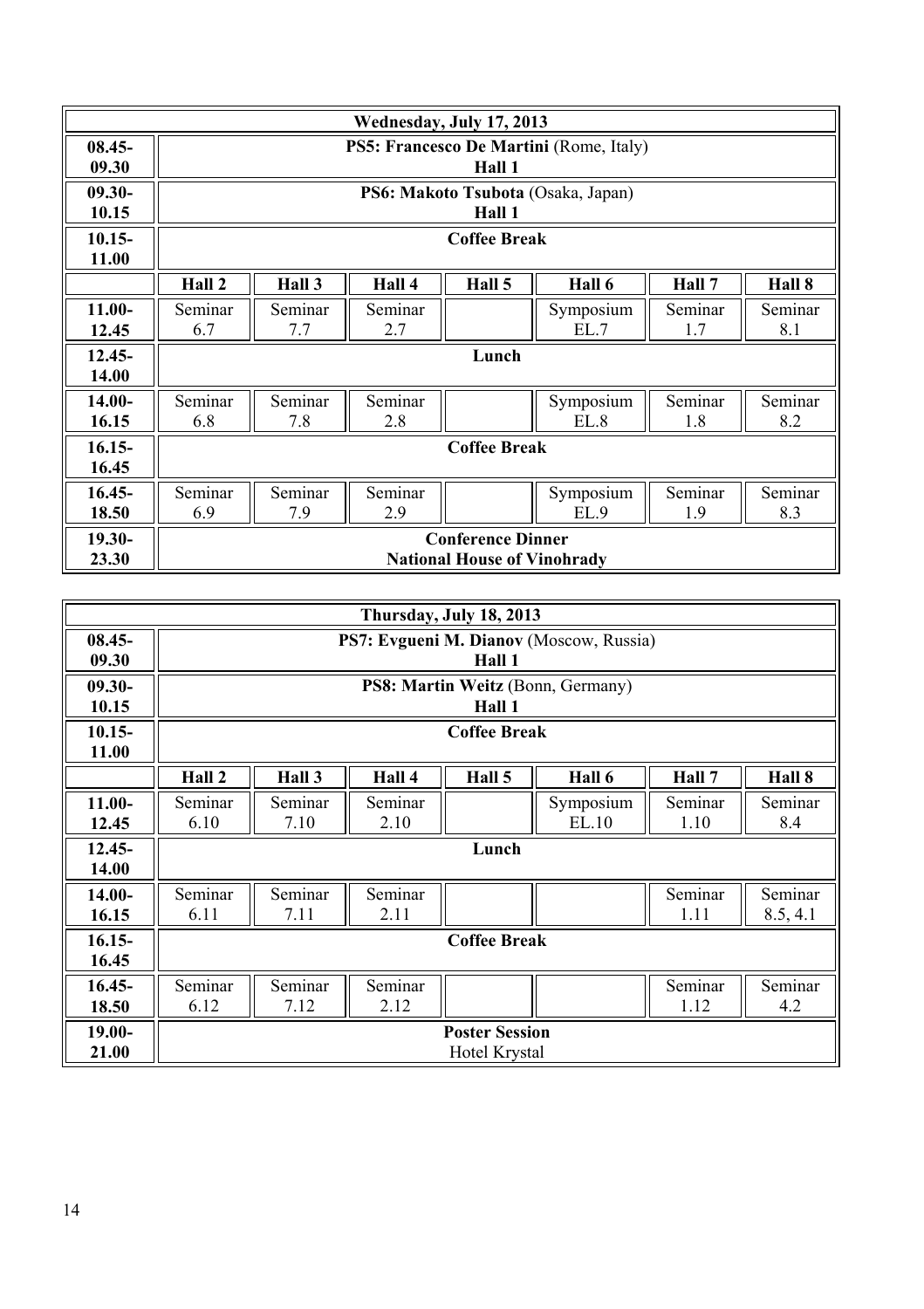|                    |                     |                 |                 | <b>Friday, July 19, 2013</b>     |        |                 |        |
|--------------------|---------------------|-----------------|-----------------|----------------------------------|--------|-----------------|--------|
|                    | Hall 2              | Hall 3          | Hall 4          | Hall 5                           | Hall 6 | Hall 7          | Hall 8 |
| $09.00 -$<br>10.45 | Seminar<br>6.13     |                 | Seminar<br>2.13 |                                  |        | Seminar<br>1.13 |        |
| $10.15 -$<br>11.00 | <b>Coffee Break</b> |                 |                 |                                  |        |                 |        |
| $11.00 -$<br>12.45 | Seminar<br>6.14     | Seminar<br>7.13 | Seminar<br>2.14 |                                  |        |                 |        |
| $12.45 -$<br>14.00 |                     |                 |                 | Lunch                            |        |                 |        |
| $14.00 -$<br>16.15 | Seminar<br>6.15     | Seminar<br>7.14 | Seminar<br>2.15 |                                  |        |                 |        |
| $16.15-$<br>16.45  | <b>Coffee Break</b> |                 |                 |                                  |        |                 |        |
| $16.45 -$<br>18.50 | Seminar<br>6.16     | Seminar<br>7.15 |                 |                                  |        |                 |        |
| $19.00 -$<br>19.15 |                     |                 |                 | <b>Closing Remarks</b><br>Hall 2 |        |                 |        |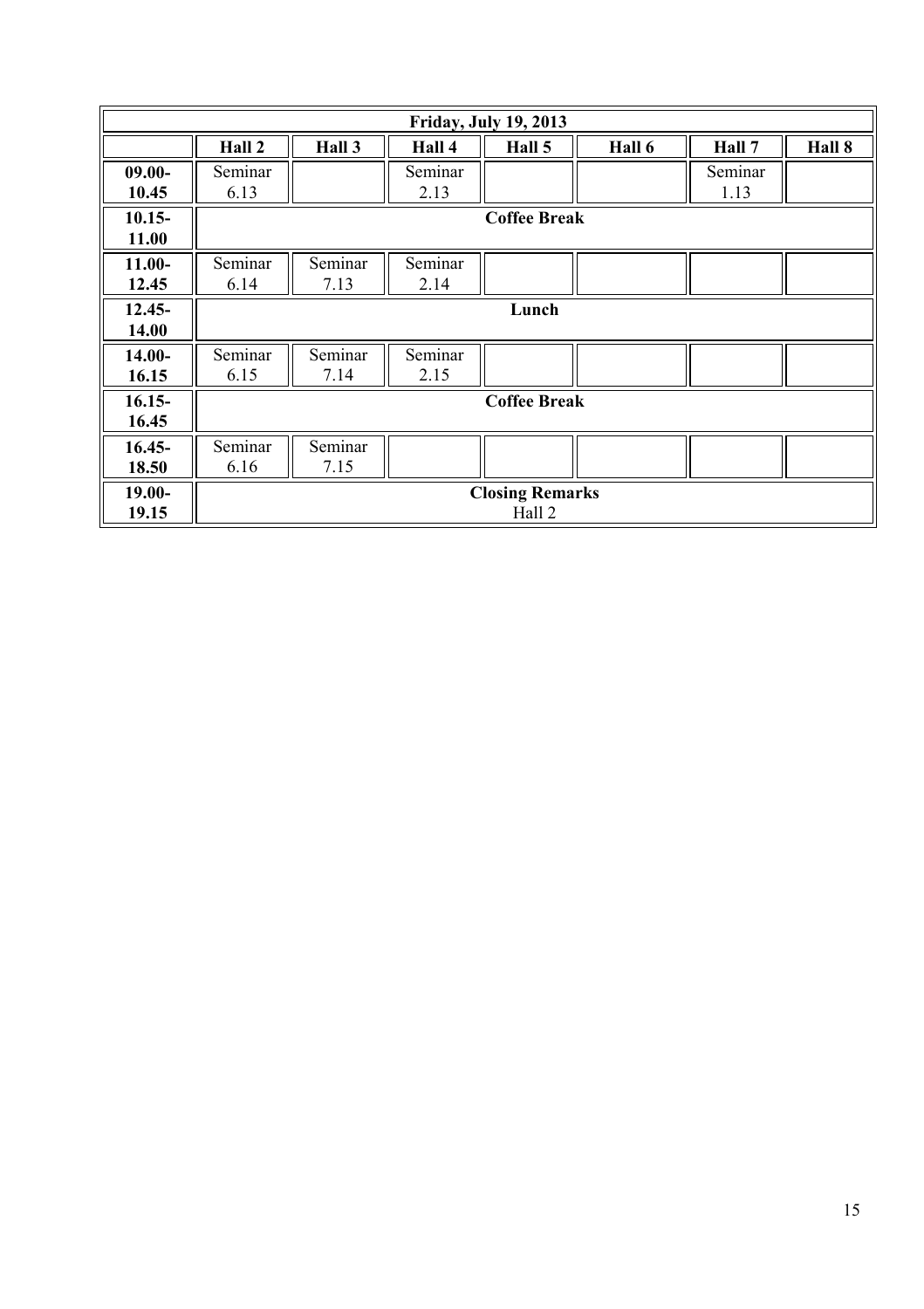## **Monday, July 15**

#### **PLENARY SESSION (PS1)**

| 09.00-09.45 | <b>Wolfgang Sandner</b> (ELI-DC International Association) |
|-------------|------------------------------------------------------------|
|             | High Power Laser Science at the Extreme Light              |
|             | <i>Infrastructure ELI</i>                                  |

## **PLENARY SESSION (PS2)**

| 09.45-10.30 | <b>Guglielmo Lanzani</b> (Italy)      |
|-------------|---------------------------------------|
|             | The Organic Artificial Retina Project |

#### **Tuesday, July 16**

## **PLENARY SESSION (PS3)**

08.45-09.30 **André Mysyrowicz** (France) *Filamentation of Femtosecond Laser Pulses: Recent Advances* 

#### **PLENARY SESSION (PS4)**

09.30-10.15 **Tamar Seideman** (USA) *Coherent Control of Transport and Mechanical Motions in Molecular Junctions* 

#### **Wednesday, July 17**

## **PLENARY SESSION (PS5)**

| 08.45-09.30 | <b>Francesco De Martini</b> (Italy)             |
|-------------|-------------------------------------------------|
|             | Interpretation of Quantum Nonlocality by Weyl's |
|             | Conformal Geometrodynamics                      |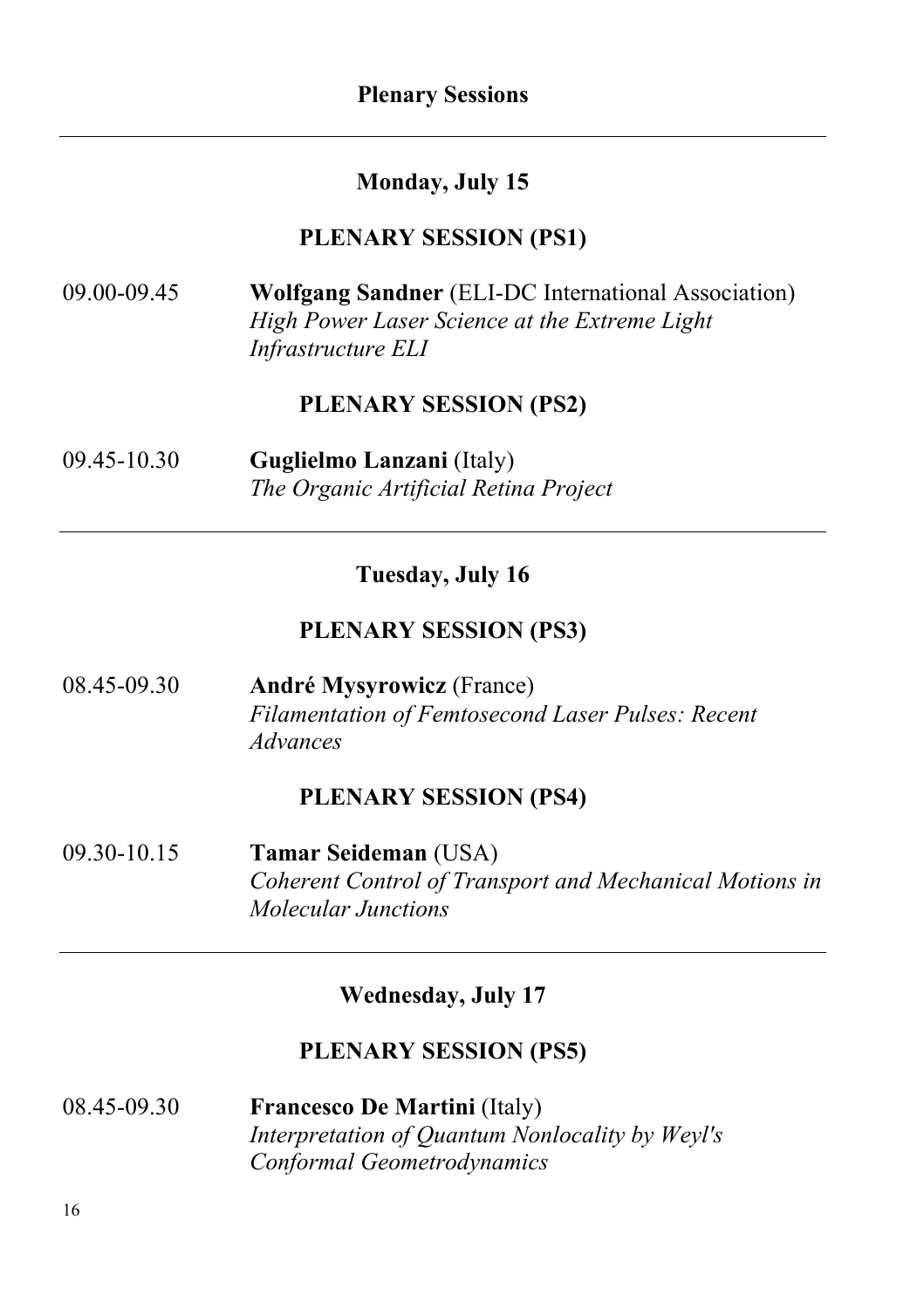## **PLENARY SESSION (PS6)**

## 09.30-10.15 **Makoto Tsubota** (Japan) *Quantum Hydrodynamics and Turbulence in Bose-Einstein Condensates*

## **Thursday, July 18**

## **PLENARY SESSION (PS7)**

08.45-09.30 **Evgueni M. Dianov** (Russia) *On the Threshold of Petaera* 

### **PLENARY SESSION (PS8)**

09.30-10.15 **Martin Weitz** (Germany) *Bose-Einstein Condensation of Photons*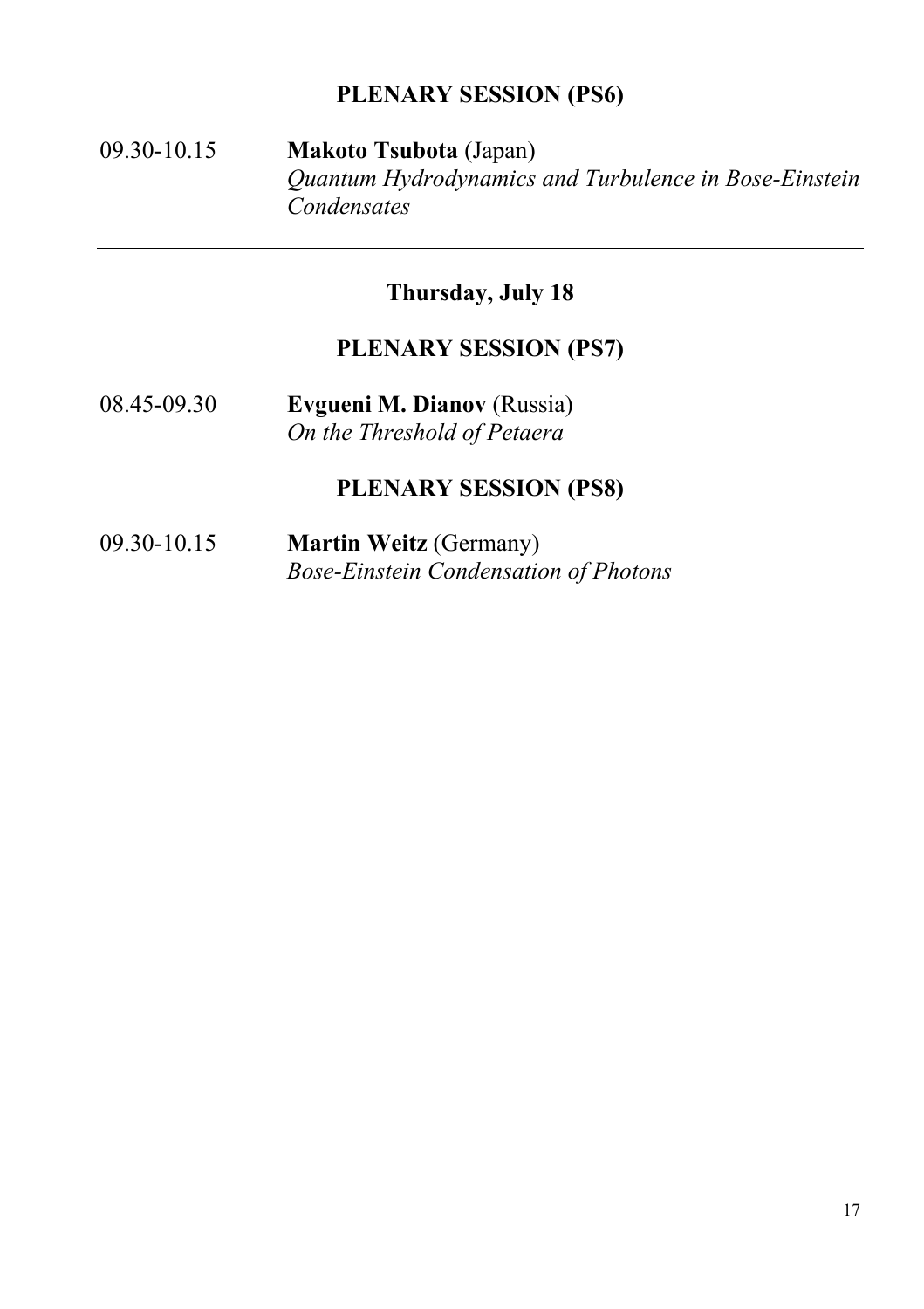### **Seminar 1 Modern Trends in Laser Physics**

## **Monday, July 15**

## **Seminar 1.1**

**Chair:** P. Hemmer (USA)

| 11.00-11.30                     | 1.1.1 G.S. Agarwal (Stillwater, OK, USA)                                      |
|---------------------------------|-------------------------------------------------------------------------------|
|                                 | Photon aided and inhibited tunneling of photons                               |
| 11.30-11.55                     | 1.1.2 G.S.J. Dajczgewand, J-L. Le Gouët, A. Louchet-Chauvet,                  |
|                                 | M.F. Pascual-Winter, and T. Chanelière (Orsay, France)                        |
|                                 | Optical memory at telecom wavelength in erbium doped samples                  |
| 11.55-12.20                     | 1.1.3 D. Rieländer, M. Gündoğan, K. Kutluer, J. Fekete, P.M. Ledingham,       |
|                                 | M. Mazzera, M. Cristiani (Castelldefels, Spain), and H. de Riedmatten         |
|                                 | (Castelldefels and Barcelona, Spain)                                          |
|                                 | Quantum storage of ultra-narrow band heralded single photons in a doped solid |
| 12.20-12.45                     | 1.1.4 H.S-Y. Zhu, D.-W. Wang, H.-T. Zhou, M.-J. Guo, J.-X. Zhang              |
|                                 | (Beijing and Taiyuan, China), and J. Evers (Heidelberg, Germany)              |
|                                 | Experimental realization of an optical diode with EIT                         |
| 12.45-14.00                     | Lunch                                                                         |
| Seminar 1.2                     |                                                                               |
| Chair: T. Chanelière (France)   |                                                                               |
| 14.00-14.30                     | 1.2.1 P. Hemmer (College Station, TX, USA)                                    |
|                                 | Toward nanoscale imaging and lithography with magnetic resonance in solids    |
| 14.30-15.00                     | 1.2.2 N. Bruno, A. Martin, P. Sekatski, N. Sangouard, R.T. Thew, and          |
|                                 | N. Gisin, (Geneva, Switzerland)                                               |
|                                 | Realization of a photonic micro-macro entangled state                         |
| 15.00-15.25                     | 1.2.3 M. Zhang, G. Romanov, T. Horrom, E. Mikhailov, and <i>I. Novikova</i>   |
|                                 | (Williamsburg, Virginia, USA)                                                 |
|                                 | Propagation of quantum optical fields in optically thick atomic medium        |
| 15.25-15.50                     | 1.2.4 A. Kalachev (Kazan, Russia) and O. Kocharovskaya (College Station,      |
|                                 | TX, USA)                                                                      |
|                                 | Three-dimensional theory of cavity-assisted quantum storage based on          |
|                                 | phase-matching control                                                        |
| 15.50-16.15                     | 1.2.5 N. Sinclair, E. Saglamyurek, H. Mallazadeh, J.A. Slater, M. Hedges      |
|                                 | (Calgary, Canada), M. George, R. Ricken, W. Sohler (Paderborn,                |
|                                 | Germany), D. Oblak, and W. Tittel (Calgary, Canada)                           |
|                                 | Frequency-multiplexed quantum memories with read-out on demand for            |
|                                 | quantum repeaters                                                             |
| 16.15-16.45                     | Coffee break                                                                  |
| Seminar 1.3                     |                                                                               |
| Chair: H. de Riedmatten (Spain) |                                                                               |
| 16.45-17.10                     | 1.3.1 A. Arcangeli, M. Lovrić, B. Tumino, A. Ferrier, and P. Goldner          |
|                                 | (Paris, France)                                                               |
|                                 | Raman heterodyne detection of hyperfine transitions in $Eu^{3+}$ : $Y_2SiO_5$ |
| 17.10-17.35                     | 1.3.2 K. Ichimura, H. Goto, S. Nakamura, and M. Kujiraoka (Kawasaki, Japan)   |
|                                 | Observation of a dip in a cavity-mode spectrum due to rare-earth ions in a    |
|                                 | crystal for a readout of a nuclear-spin qubit                                 |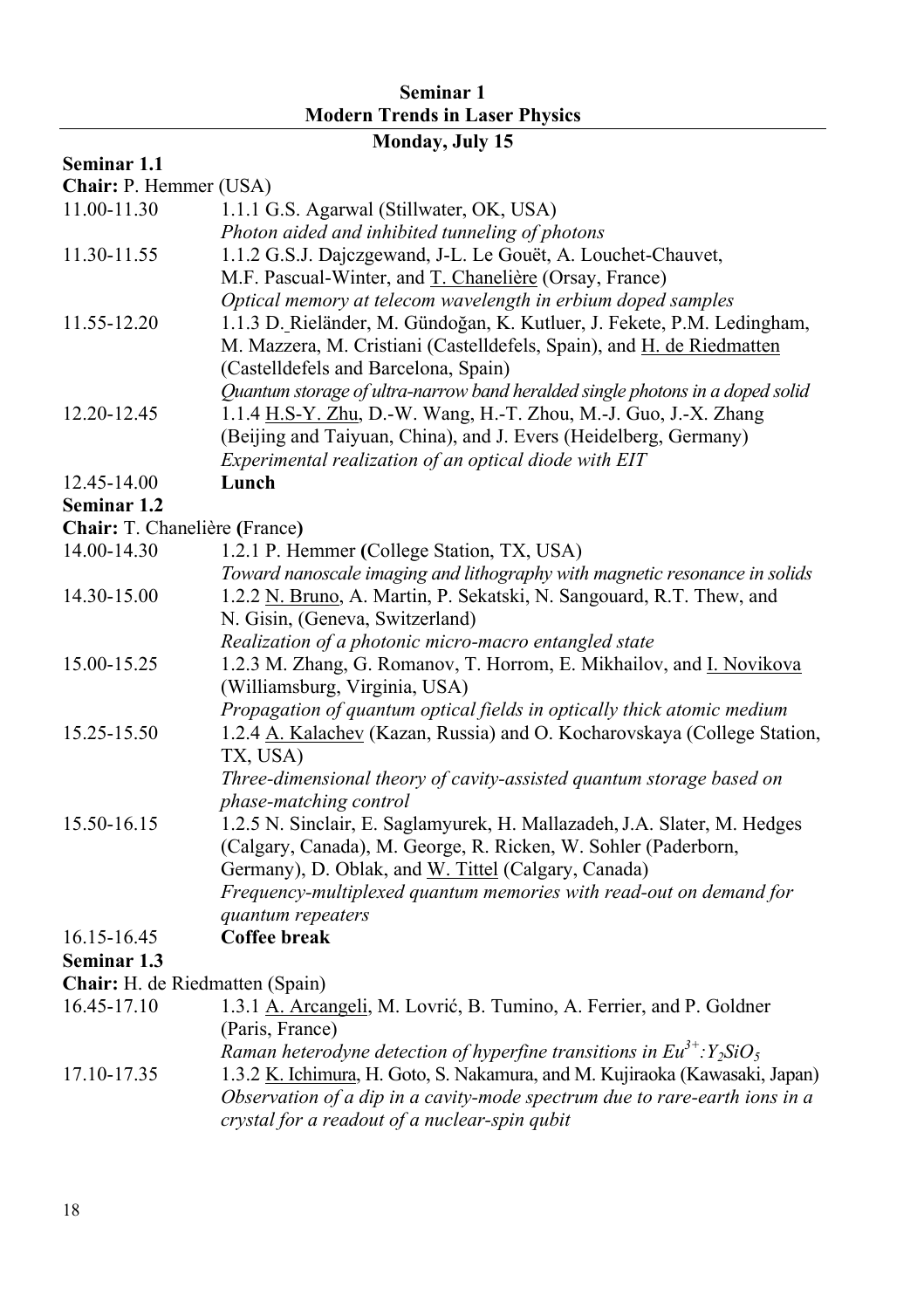| Implementation of unambiguous discrimination of multiple nonorthogonal<br>coherent states<br>18.00-18.20<br>1.3.4 P. Piksary, A. Valdmann, H. Valtna-Lukner, R. Matt (Tartu, Estonia),<br>and P. Saari (Tartu and Tallinn, Estonia) |
|-------------------------------------------------------------------------------------------------------------------------------------------------------------------------------------------------------------------------------------|
|                                                                                                                                                                                                                                     |
|                                                                                                                                                                                                                                     |
|                                                                                                                                                                                                                                     |
|                                                                                                                                                                                                                                     |
| Ultrabroadband Airy light bullets                                                                                                                                                                                                   |
| 1.3.5 B.S. Ham (Gwangju, S. Korea)<br>18.20-18.40                                                                                                                                                                                   |
| Coherence population transfer-based Dynamic Airy diffractions                                                                                                                                                                       |
| 1.3.6 R.A. Akhmedzhanov, A.A. Bondartsev, L.A. Gushchin,<br>18.40-19.00                                                                                                                                                             |
| I.V. Zelensky, A.G. Litvak, D.A. Sobgayda (Nizhny Novgorod, Russia),                                                                                                                                                                |
| and O. Kocharovskaya (College Station, TX, USA)                                                                                                                                                                                     |
| Photon echoes in atomic frequency comb structures in $Pr^{3+}$ : LaF <sub>3</sub>                                                                                                                                                   |

## **Tuesday, July 16**

## **Seminar 1.4**

**Chair:** S. Yelin (USA)

| 11.00-11.30               | 1.4.1 A.I. Lvovsky, (Calgary, Canada and Moscow, Russia), Y. Kurochkin<br>(Moscow, Russia), R. Ghobadi, A.S. Prasad, and C. Simon (Calgary, Canada)  |
|---------------------------|------------------------------------------------------------------------------------------------------------------------------------------------------|
|                           | Making bigger entangled states                                                                                                                       |
| 11.30-11.55               | 1.4.2 F. Jelezko (Ulm, Germany)                                                                                                                      |
|                           | NV centers in diamond for nanoscale sensing and imaging                                                                                              |
| 11.55-12.20               | 1.4.3 J. Miles, Z. Simmons, and D. Yavuz (Madison, Wisconsin, USA)<br>Subwavelength atom localization using electromagnetically induced transparency |
| 12.20-12.45               | 1.4.4 G. Romanov, T. Horrom, I. Novikova, and E. Mikhailov                                                                                           |
|                           | (Williamsburg, Virginia, USA)                                                                                                                        |
|                           | Superluminal propagation of pulsed squeezed vacuum                                                                                                   |
| 12.45-14.00               | Lunch                                                                                                                                                |
| Seminar 1.5               |                                                                                                                                                      |
| Chair: S. Lukishova (USA) |                                                                                                                                                      |
| 14.00-14.25               | 1.5.1 V.O. Lorenz (Newark, DE, USA)                                                                                                                  |
|                           | Ultrafast spontaneous Raman spectroscopy of liquids                                                                                                  |
| 14.25-14.55               | 1.5.2 A. Materny, M. Namboodiri, and T. Zeb Khan (Bremen, Germany)                                                                                   |
|                           | Femtosecond time-resolved nonlinear optical spectroscopy with nanometer                                                                              |
|                           | spatial resolution used for the investigation of organic semiconductor                                                                               |
|                           | nanostructures                                                                                                                                       |
| 14.55-15.25               | 1.5.3 G.R. Welch, D.V. Voronine, A.M. Sinyukov, X. Hua, K. Wang,                                                                                     |
|                           | P.K. Jha, E. Munusamy, S.E. Wheeler, A.V. Sokolov, and M.O. Scully                                                                                   |
|                           | (College Station, TX, USA)                                                                                                                           |
|                           | Time-resolved surface-enhanced coherent sensing of nanoscale molecular                                                                               |
|                           | complexes                                                                                                                                            |
| 15.25-15.55               | 1.5.4 W. Hui, S. Gomes da Costa, H.B. de Aguiar, A. Volkmer (Stuttgart,                                                                              |
|                           | Germany), and G. Tempea (Wien, Austria)                                                                                                              |
|                           | Nonlinear optical microscopy with few-cycle laser pulses                                                                                             |
| 15.55-16.15               | 1.5.5 E.A. Sagitova, K.A. Prokhorov, G.Yu. Nikolaeva, P.P. Pashinin,                                                                                 |
|                           | M.A. Guseva (Moscow, Russia), P. Donfack, B. von Kammer, and                                                                                         |
|                           | A. Materny (Bremen, Germany)                                                                                                                         |
|                           | Raman study of temperature-dependent structural evolution of                                                                                         |
|                           | polyethylene/clay nanocomposites                                                                                                                     |
| 16.15-16.45               | Coffee break                                                                                                                                         |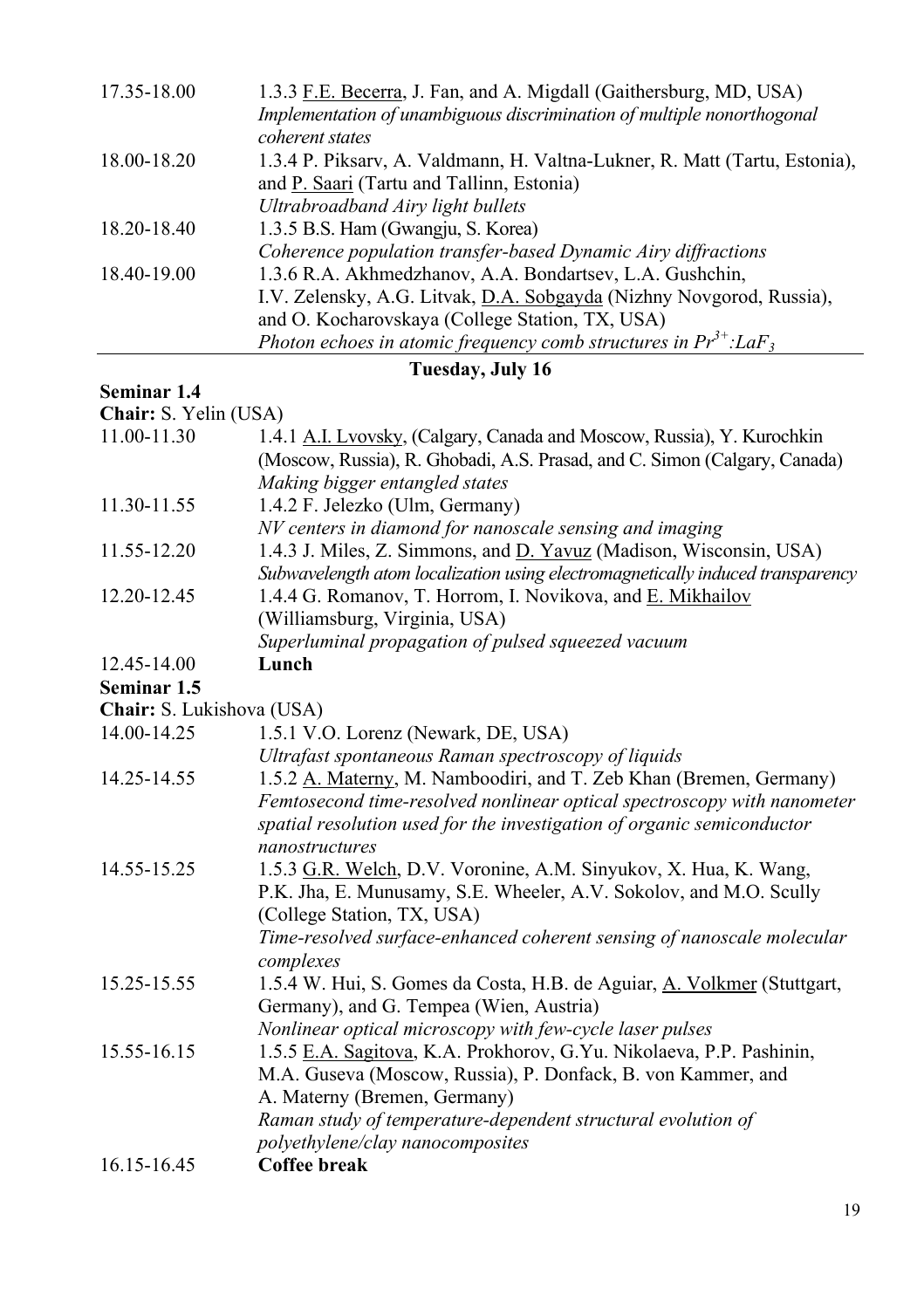#### **Seminar 1.6**

| <b>Chair:</b> G.R. Welch (USA) |  |  |
|--------------------------------|--|--|
|--------------------------------|--|--|

| 16.45-17.10 | 1.6.1 C.H. Keitel, S.M. Cavaletto, C. Buth, Z. Harman, W. Liao, S. Das, and |
|-------------|-----------------------------------------------------------------------------|
|             | A. Pálffy (Heidelberg and Garching, Germany)                                |
|             | Nuclear and ionic quantum dynamics in high-frequency light fields           |
| 17.10-17.30 | 1.6.2 F. Vagizov (College Station, TX, USA), V. Polovinkin,                 |
|             | Y. Radeonychev (Nizhny Novgorod, Russia), R. Shakhmuratov (Kazan,           |
|             | Russia), and O. Kocharovskaya (College Station, TX, USA)                    |
|             | Quantum optics with gamma photons and nuclear transitions                   |
| 17.30-17.50 | 1.6.3 J. Evers (Heidelberg, Germany)                                        |
|             | Controlling optical response via Fano resonances in atoms and nuclei        |
| 17.50-18.10 | 1.6.4 S.F. Yelin and G.-D. Lin (Storrs, USA)                                |
|             | Superradiance and quantum optics: Chirps and collective Lamb shift          |
| 18.10-18.30 | 1.6.5 S. Oppel, R. Wiegner (Erlangen, Germany), G.S. Agarwal (Stillwater,   |
|             | OK, USA), and <i>J. von Zanthier</i> (Erlangen, Germany)                    |
|             | Directional superradiant emission from independent classical sources        |
| 18.30-18.50 | 1.6.6 A.A. Zadernovsky (Moscow, Russia)                                     |
|             | Two-quantum photon-phonon laser                                             |

#### **Seminar 1.7**

## **Wednesday, July 17**

| <b>Chair:</b> N. Davidson (Israel)                                            |
|-------------------------------------------------------------------------------|
| 1.7.1 P. Pillet (Orsay, France)                                               |
| Two-, few- and many body interactions in a frozen Rydberg gas                 |
| 1.7.2 K. Sycz, A. Wojciechowski, and W. Gawlik (Kraków, Poland)               |
| Magneto-optics with cold atoms                                                |
| 1.7.3 A. Akimov, J. Thompson, T. Tiecke, J. Feist, D. Chang, C. Yu,           |
| N. De Leon, L. Liu, A. Zibrov, H. Park, V. Vuletić, M. Lukin (Moscow,         |
| Russia and Cambridge, USA)                                                    |
| From plasmonics to cold atoms                                                 |
| 1.7.4 T.L. Margalit, M. Rosenbluh, and A.D. Wilson-Gordon (Ramat Gan, Israel) |
| Degenerate two-level system in the presence of a transverse magnetic field    |
| Lunch                                                                         |
|                                                                               |
| Chair: A. Lvovsky (Canada)                                                    |
| 1.8.1 A. Belyanin, X. Yao (College Station, TX, USA), and M. Tokman           |
| (Nizhny Novgorod, Russia)                                                     |
| Nonlinear generation of coherent mid-infrared and THz radiation in            |
| graphene and topological insulators                                           |
| 1.8.2 A.M. Akulshin, R. McLean (Melbourne, Australia), and D. Budker          |
| (Berkeley, USA)                                                               |
| Highly coherent and directional cw infrared and blue radiation generated      |
| by multiwave mixing processes                                                 |
| 1.8.3 Y.J. Ding (Bethlehem, PA, USA)                                          |
| Laser cooling of nitride-based materials and structures based on anti-        |
| stokes and stokes raman scattering: a novel scheme                            |
| 1.8.4 Z. Tan (Wuhan, China), B. Zou, and Y. Zhu (Miami, FL, USA)              |
| Light controlling light in a coupled cavity-atom system                       |
|                                                                               |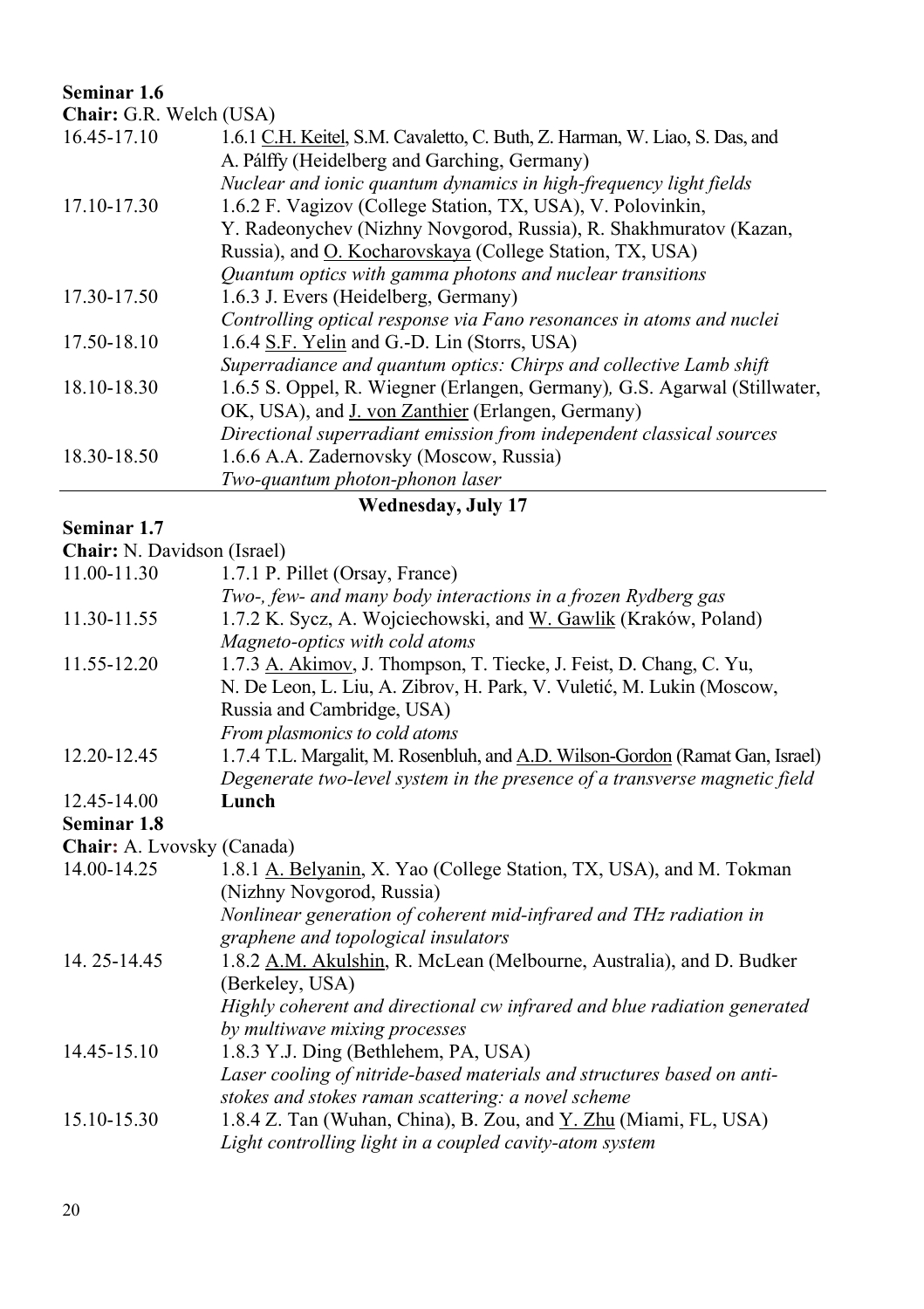| 15.30-15.55                 | 1.8.5 N.N. Rubtsova, V.G. Gol'dort, V.N. Ishchenko, E.B. Khvorostov,<br>S.A. Kochubei (Novosibirsk, Russia), and V.A. Reshetov (Togliatti, Russia) |
|-----------------------------|----------------------------------------------------------------------------------------------------------------------------------------------------|
|                             | Stimulated photon echo in ytterbium vapor at the transition 0-1: three in one                                                                      |
| 15.55-16.15                 | 1.8.6 G.A. Koganov (Eilat, Israel) and R. Shuker (Beer Sheva, Israel)                                                                              |
|                             | Quantum resonances in three-level $\Lambda$ -system driven by pulsed pump                                                                          |
| 16.15-16.45                 | Coffee break                                                                                                                                       |
| Seminar 1.9                 |                                                                                                                                                    |
| Chair: N. Rubtsova (Russia) |                                                                                                                                                    |
| 16.45-17.10                 | 1.9.1 S.G. Lukishova (Rochester, USA)                                                                                                              |
|                             | Liquid crystals under two extremes: (1) high-power laser irradiation, and                                                                          |
|                             | (2) single-photon level                                                                                                                            |
| 17.10-17.30                 | 1.9.2 M.R. Belić, M.S. Petrović, N.B. Aleksić, and A.I. Strinić (Doha,                                                                             |
|                             | Qatar and Belgrade, Serbia)                                                                                                                        |
|                             | The influence of noise on nematicons -shape invariant solitons in nematic                                                                          |
|                             | liquid crystals                                                                                                                                    |
| 17.30-17.50                 | 1.9.3 M. Frank, M. Jelínek, M. Čech, and V. Kubeček (Prague, Czech Republic)                                                                       |
|                             | Passively mode-locked Nd:GdVO <sub>4</sub> lasers in a bounce geometry with                                                                        |
|                             | continuous and quasi-continuous pumping                                                                                                            |
| 17.50-18.10                 | 1.9.4 P. Severová, M. Chyla, M. Smrz, T. Miura, A. Endo, and T. Mocek                                                                              |
|                             | (Prague, Czech Republic)                                                                                                                           |
|                             | Transient thermal and OPD calculation of high power Yb: YAG thin disk                                                                              |
|                             | regenerative amplifier                                                                                                                             |
| 18.10-18.30                 | 1.9.5 A. Pirri, G. Toci, M. Vannini (Sesto Fiorentino, Italy), N. Nikl, and                                                                        |
|                             | V. Babin (Prague, Czech Republic)                                                                                                                  |
|                             | Spectroscopic properties and laser performance of Yb:LuAG ceramic and crystal                                                                      |
| 18.30-18.50                 | 1.9.6 H. Chmelickova, J. Tomastik, R. Ctvrtlik, J. Supik (Olomouc, Czech                                                                           |
|                             | Republic), S. Nemecek, and M. Misek (Plzeň, Czech Republic)                                                                                        |
|                             | High power diode laser remelting of metals                                                                                                         |
| Thursday, July 18           |                                                                                                                                                    |

#### **Seminar 1.10**

| Chairs: C. Keitel (Germany) |                                                                          |
|-----------------------------|--------------------------------------------------------------------------|
| 11.00-11.30                 | 1.10.1 J.C. Kieffer (INRS, Canada)                                       |
|                             | The 200TW ALLS facility: recent achievements on particule acceleration   |
|                             | and perspectives                                                         |
| 11.30-12.00                 | 1.10.2 J.P. Marangos (London, United Kingdom)                            |
|                             | Measuring sub-femtosecond molecular dynamics                             |
| 12.00-12.25                 | 1.10.3 V. Kimberg, S.B. Zhang, and N. Rohringer (Dresden and Hamburg,    |
|                             | Germany)                                                                 |
|                             | Molecular x-ray lasers                                                   |
| 12.25-12.45                 | 1.10.4 V.A. Antonov, Y.V. Radeonychev, M.Yu. Ryabikin (Nizhny            |
|                             | Novgorod, Russia), and O. Kocharovskaya (College Station, TX, USA)       |
|                             | Extremely short pulse formation from resonant radiation in atomic gases: |
|                             | analytical solutions and basic mechanisms                                |
| 12.45-14.00                 | Lunch                                                                    |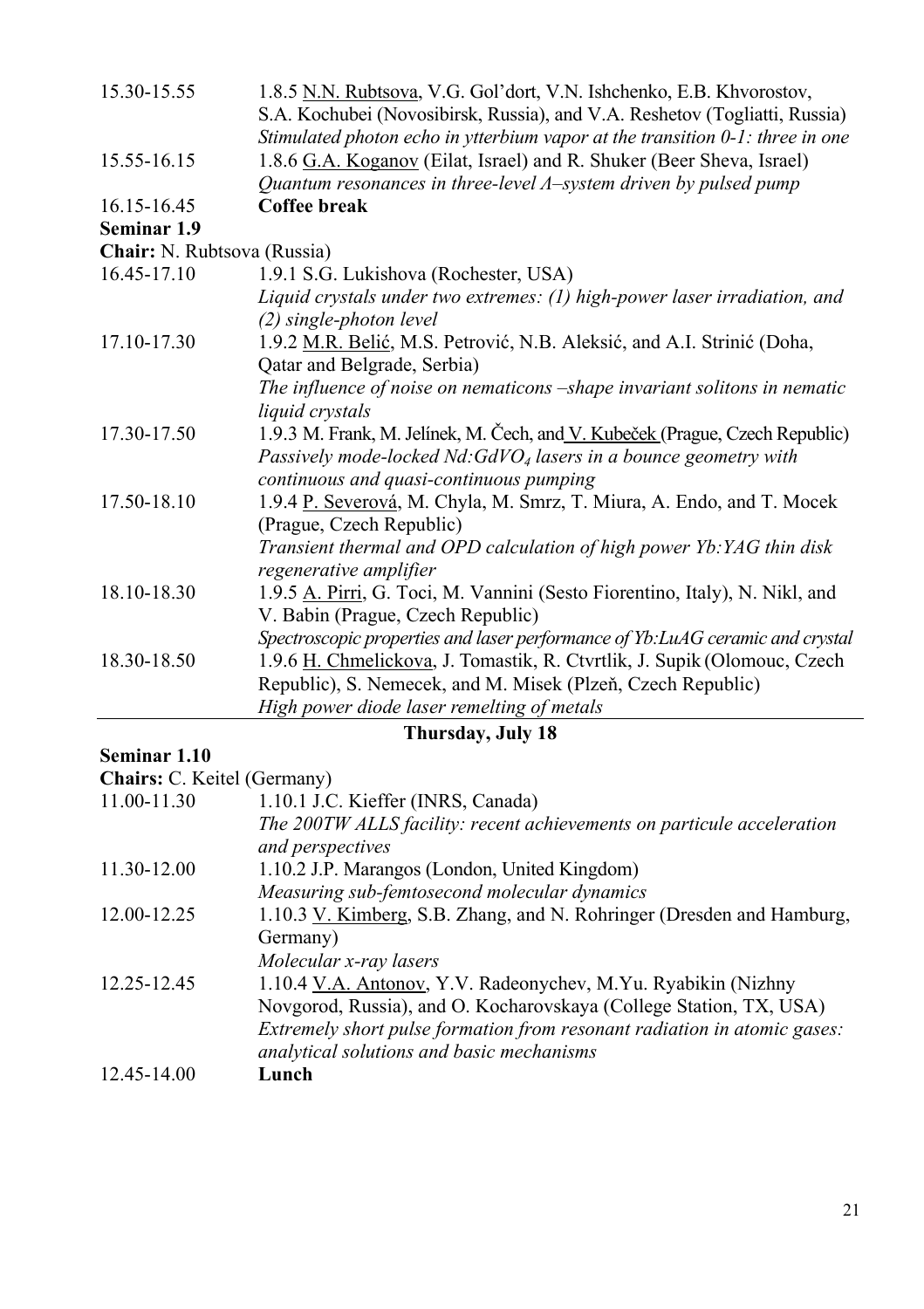#### **Seminar 1.11**

**Chair:** J. Marangos (UK)

| M. Spanner, S. Patchkovskii (Ottawa, Ontario, Canada), F. Morales,<br>M. Richter, O. Smirnova, and M. Ivanov (Berlin, Germany)<br>Lasing without inversion: unforseen consequences of laser filamentation<br>14.30-15.00<br>1.11.2 H. Rabitz (Princeton, NJ, USA)<br>The complementary roles of control landscape topology and structure to<br>enable high-efficiency laser manipulation<br>15.00-15.25<br>1.11.3 H.U. Jang, J. Lee, G.-Y. Chen, and W.T. Hill (College Park,<br>Maryland, USA)<br>Unveiling the critical role of phase in strong-field optimal control<br>15.25-15.50<br>1.11.4 V. Bonačić-Koutecký (Berlin, Germany and Split, Croatia)<br>Simulation and control of photochemistry<br>1.11.5 A.V. Sokolov, K. Wang, X. Hua, and M.C. Zhi (College Station, TX, USA)<br>15.50-16.15<br>Pulse shaping and beam shaping in broadband coherent Raman generation<br>Coffee break<br>16.15-16.45<br><b>Chair:</b> A. Sokolov (USA)<br>16.45-17.10<br>1.12.1 M. Nixon, O. Katz, E. Small, Y. Bromberg, A.A. Friesem,<br>Y. Silberberg, and N. Davidson (Rehovot, Israel)<br>Real time wavefront shaping through scattering media by all optical feedback<br>1.12.2 M. Förster, M. Krüger, S. Thomas (Garching, Germany), M. Schenk<br>17.10-17.35<br>P. Hommelhoff (Garching and Erlangen, Germany), G. Wachter,<br>Ch. Lemell, and J. Burgdörfer (Vienna, Austria)<br>Strong-field physics at a metal nanotip in experiment and theory<br>17.35-18.00<br>1.12.3 T. Nakajima (Kyoto, Japan)<br>Light wave at the interface between a dielectric and a metamaterial: re-<br>interpretation of negative refraction<br>18.00-18.25<br>1.12.4 Yu.E. Lozovik (Troitsk, Russia)<br>Nanophotonics and plasmonics based on topological insulators and graphene<br>1.12.5 E.E. Narimanov (West Lafayette, USA)<br>18.25-18.50<br>Light in natural hyperbolic materials<br>Lunch |                     |                                                                             |
|------------------------------------------------------------------------------------------------------------------------------------------------------------------------------------------------------------------------------------------------------------------------------------------------------------------------------------------------------------------------------------------------------------------------------------------------------------------------------------------------------------------------------------------------------------------------------------------------------------------------------------------------------------------------------------------------------------------------------------------------------------------------------------------------------------------------------------------------------------------------------------------------------------------------------------------------------------------------------------------------------------------------------------------------------------------------------------------------------------------------------------------------------------------------------------------------------------------------------------------------------------------------------------------------------------------------------------------------------------------------------------------------------------------------------------------------------------------------------------------------------------------------------------------------------------------------------------------------------------------------------------------------------------------------------------------------------------------------------------------------------------------------------------------------------------------------------------------------------------------------------------|---------------------|-----------------------------------------------------------------------------|
|                                                                                                                                                                                                                                                                                                                                                                                                                                                                                                                                                                                                                                                                                                                                                                                                                                                                                                                                                                                                                                                                                                                                                                                                                                                                                                                                                                                                                                                                                                                                                                                                                                                                                                                                                                                                                                                                                    | 14.00-14.30         | 1.11.1 D. Kartashov, S. Haesler, A. Pugzlys, A. Baltuska (Vienna, Austria), |
|                                                                                                                                                                                                                                                                                                                                                                                                                                                                                                                                                                                                                                                                                                                                                                                                                                                                                                                                                                                                                                                                                                                                                                                                                                                                                                                                                                                                                                                                                                                                                                                                                                                                                                                                                                                                                                                                                    |                     |                                                                             |
|                                                                                                                                                                                                                                                                                                                                                                                                                                                                                                                                                                                                                                                                                                                                                                                                                                                                                                                                                                                                                                                                                                                                                                                                                                                                                                                                                                                                                                                                                                                                                                                                                                                                                                                                                                                                                                                                                    |                     |                                                                             |
|                                                                                                                                                                                                                                                                                                                                                                                                                                                                                                                                                                                                                                                                                                                                                                                                                                                                                                                                                                                                                                                                                                                                                                                                                                                                                                                                                                                                                                                                                                                                                                                                                                                                                                                                                                                                                                                                                    |                     |                                                                             |
|                                                                                                                                                                                                                                                                                                                                                                                                                                                                                                                                                                                                                                                                                                                                                                                                                                                                                                                                                                                                                                                                                                                                                                                                                                                                                                                                                                                                                                                                                                                                                                                                                                                                                                                                                                                                                                                                                    |                     |                                                                             |
|                                                                                                                                                                                                                                                                                                                                                                                                                                                                                                                                                                                                                                                                                                                                                                                                                                                                                                                                                                                                                                                                                                                                                                                                                                                                                                                                                                                                                                                                                                                                                                                                                                                                                                                                                                                                                                                                                    |                     |                                                                             |
|                                                                                                                                                                                                                                                                                                                                                                                                                                                                                                                                                                                                                                                                                                                                                                                                                                                                                                                                                                                                                                                                                                                                                                                                                                                                                                                                                                                                                                                                                                                                                                                                                                                                                                                                                                                                                                                                                    |                     |                                                                             |
|                                                                                                                                                                                                                                                                                                                                                                                                                                                                                                                                                                                                                                                                                                                                                                                                                                                                                                                                                                                                                                                                                                                                                                                                                                                                                                                                                                                                                                                                                                                                                                                                                                                                                                                                                                                                                                                                                    |                     |                                                                             |
|                                                                                                                                                                                                                                                                                                                                                                                                                                                                                                                                                                                                                                                                                                                                                                                                                                                                                                                                                                                                                                                                                                                                                                                                                                                                                                                                                                                                                                                                                                                                                                                                                                                                                                                                                                                                                                                                                    |                     |                                                                             |
|                                                                                                                                                                                                                                                                                                                                                                                                                                                                                                                                                                                                                                                                                                                                                                                                                                                                                                                                                                                                                                                                                                                                                                                                                                                                                                                                                                                                                                                                                                                                                                                                                                                                                                                                                                                                                                                                                    |                     |                                                                             |
|                                                                                                                                                                                                                                                                                                                                                                                                                                                                                                                                                                                                                                                                                                                                                                                                                                                                                                                                                                                                                                                                                                                                                                                                                                                                                                                                                                                                                                                                                                                                                                                                                                                                                                                                                                                                                                                                                    |                     |                                                                             |
|                                                                                                                                                                                                                                                                                                                                                                                                                                                                                                                                                                                                                                                                                                                                                                                                                                                                                                                                                                                                                                                                                                                                                                                                                                                                                                                                                                                                                                                                                                                                                                                                                                                                                                                                                                                                                                                                                    |                     |                                                                             |
|                                                                                                                                                                                                                                                                                                                                                                                                                                                                                                                                                                                                                                                                                                                                                                                                                                                                                                                                                                                                                                                                                                                                                                                                                                                                                                                                                                                                                                                                                                                                                                                                                                                                                                                                                                                                                                                                                    |                     |                                                                             |
|                                                                                                                                                                                                                                                                                                                                                                                                                                                                                                                                                                                                                                                                                                                                                                                                                                                                                                                                                                                                                                                                                                                                                                                                                                                                                                                                                                                                                                                                                                                                                                                                                                                                                                                                                                                                                                                                                    |                     |                                                                             |
|                                                                                                                                                                                                                                                                                                                                                                                                                                                                                                                                                                                                                                                                                                                                                                                                                                                                                                                                                                                                                                                                                                                                                                                                                                                                                                                                                                                                                                                                                                                                                                                                                                                                                                                                                                                                                                                                                    |                     |                                                                             |
|                                                                                                                                                                                                                                                                                                                                                                                                                                                                                                                                                                                                                                                                                                                                                                                                                                                                                                                                                                                                                                                                                                                                                                                                                                                                                                                                                                                                                                                                                                                                                                                                                                                                                                                                                                                                                                                                                    | <b>Seminar 1.12</b> |                                                                             |
|                                                                                                                                                                                                                                                                                                                                                                                                                                                                                                                                                                                                                                                                                                                                                                                                                                                                                                                                                                                                                                                                                                                                                                                                                                                                                                                                                                                                                                                                                                                                                                                                                                                                                                                                                                                                                                                                                    |                     |                                                                             |
|                                                                                                                                                                                                                                                                                                                                                                                                                                                                                                                                                                                                                                                                                                                                                                                                                                                                                                                                                                                                                                                                                                                                                                                                                                                                                                                                                                                                                                                                                                                                                                                                                                                                                                                                                                                                                                                                                    |                     |                                                                             |
|                                                                                                                                                                                                                                                                                                                                                                                                                                                                                                                                                                                                                                                                                                                                                                                                                                                                                                                                                                                                                                                                                                                                                                                                                                                                                                                                                                                                                                                                                                                                                                                                                                                                                                                                                                                                                                                                                    |                     |                                                                             |
|                                                                                                                                                                                                                                                                                                                                                                                                                                                                                                                                                                                                                                                                                                                                                                                                                                                                                                                                                                                                                                                                                                                                                                                                                                                                                                                                                                                                                                                                                                                                                                                                                                                                                                                                                                                                                                                                                    |                     |                                                                             |
|                                                                                                                                                                                                                                                                                                                                                                                                                                                                                                                                                                                                                                                                                                                                                                                                                                                                                                                                                                                                                                                                                                                                                                                                                                                                                                                                                                                                                                                                                                                                                                                                                                                                                                                                                                                                                                                                                    |                     |                                                                             |
|                                                                                                                                                                                                                                                                                                                                                                                                                                                                                                                                                                                                                                                                                                                                                                                                                                                                                                                                                                                                                                                                                                                                                                                                                                                                                                                                                                                                                                                                                                                                                                                                                                                                                                                                                                                                                                                                                    |                     |                                                                             |
|                                                                                                                                                                                                                                                                                                                                                                                                                                                                                                                                                                                                                                                                                                                                                                                                                                                                                                                                                                                                                                                                                                                                                                                                                                                                                                                                                                                                                                                                                                                                                                                                                                                                                                                                                                                                                                                                                    |                     |                                                                             |
|                                                                                                                                                                                                                                                                                                                                                                                                                                                                                                                                                                                                                                                                                                                                                                                                                                                                                                                                                                                                                                                                                                                                                                                                                                                                                                                                                                                                                                                                                                                                                                                                                                                                                                                                                                                                                                                                                    |                     |                                                                             |
|                                                                                                                                                                                                                                                                                                                                                                                                                                                                                                                                                                                                                                                                                                                                                                                                                                                                                                                                                                                                                                                                                                                                                                                                                                                                                                                                                                                                                                                                                                                                                                                                                                                                                                                                                                                                                                                                                    |                     |                                                                             |
|                                                                                                                                                                                                                                                                                                                                                                                                                                                                                                                                                                                                                                                                                                                                                                                                                                                                                                                                                                                                                                                                                                                                                                                                                                                                                                                                                                                                                                                                                                                                                                                                                                                                                                                                                                                                                                                                                    |                     |                                                                             |
|                                                                                                                                                                                                                                                                                                                                                                                                                                                                                                                                                                                                                                                                                                                                                                                                                                                                                                                                                                                                                                                                                                                                                                                                                                                                                                                                                                                                                                                                                                                                                                                                                                                                                                                                                                                                                                                                                    |                     |                                                                             |
|                                                                                                                                                                                                                                                                                                                                                                                                                                                                                                                                                                                                                                                                                                                                                                                                                                                                                                                                                                                                                                                                                                                                                                                                                                                                                                                                                                                                                                                                                                                                                                                                                                                                                                                                                                                                                                                                                    |                     |                                                                             |
|                                                                                                                                                                                                                                                                                                                                                                                                                                                                                                                                                                                                                                                                                                                                                                                                                                                                                                                                                                                                                                                                                                                                                                                                                                                                                                                                                                                                                                                                                                                                                                                                                                                                                                                                                                                                                                                                                    |                     |                                                                             |
|                                                                                                                                                                                                                                                                                                                                                                                                                                                                                                                                                                                                                                                                                                                                                                                                                                                                                                                                                                                                                                                                                                                                                                                                                                                                                                                                                                                                                                                                                                                                                                                                                                                                                                                                                                                                                                                                                    |                     |                                                                             |
|                                                                                                                                                                                                                                                                                                                                                                                                                                                                                                                                                                                                                                                                                                                                                                                                                                                                                                                                                                                                                                                                                                                                                                                                                                                                                                                                                                                                                                                                                                                                                                                                                                                                                                                                                                                                                                                                                    |                     |                                                                             |
|                                                                                                                                                                                                                                                                                                                                                                                                                                                                                                                                                                                                                                                                                                                                                                                                                                                                                                                                                                                                                                                                                                                                                                                                                                                                                                                                                                                                                                                                                                                                                                                                                                                                                                                                                                                                                                                                                    | 12.45-14.00         |                                                                             |

## **Friday, July 19**

#### **Seminar 1.13**

| Chair: A. Kalachev (Russia)                                               |  |  |
|---------------------------------------------------------------------------|--|--|
|                                                                           |  |  |
|                                                                           |  |  |
|                                                                           |  |  |
| Pulsed single photon sources for scalable quantum information processing  |  |  |
| 1.13.3 C. O'Brien, N. Lauk, and M. Fleischhauer (Kaiserslautern, Germany) |  |  |
| Fidelity of single photon propagation in an EIT based quantum memory      |  |  |
|                                                                           |  |  |
|                                                                           |  |  |
|                                                                           |  |  |
|                                                                           |  |  |
|                                                                           |  |  |
|                                                                           |  |  |
|                                                                           |  |  |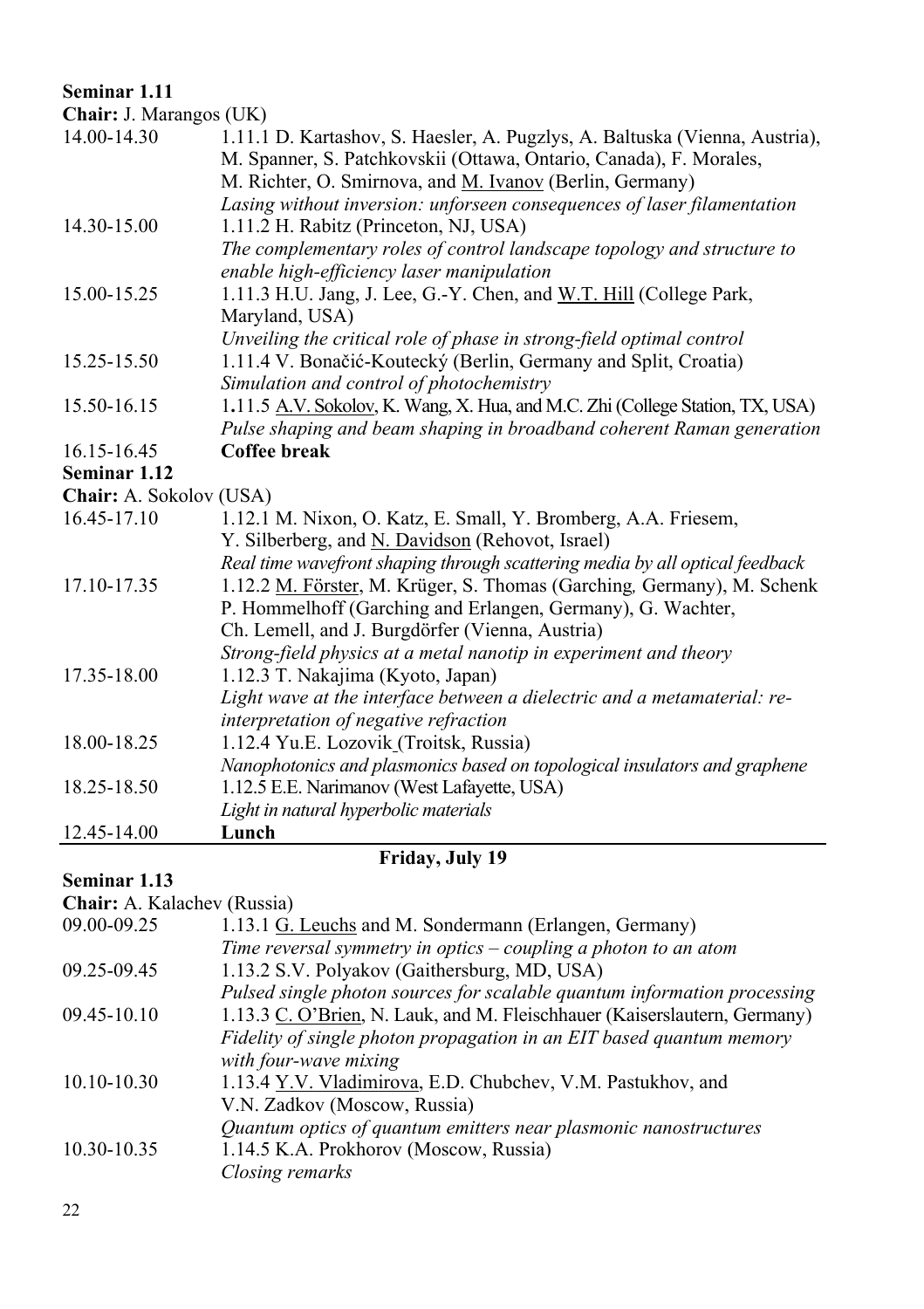| Poster Session, Tuesday, July 16 |                                                                                                                                                                                                                                                                                                                                                                                                                                             |  |
|----------------------------------|---------------------------------------------------------------------------------------------------------------------------------------------------------------------------------------------------------------------------------------------------------------------------------------------------------------------------------------------------------------------------------------------------------------------------------------------|--|
| Chair: E.A. Sagitova (Russia)    |                                                                                                                                                                                                                                                                                                                                                                                                                                             |  |
| P <sub>1.1</sub>                 | V.A. Antonov, M.Yu. Emelin, M.Yu. Ryabikin, Y.V. Radeonychev (Nizhny<br>Novgorod, Russia), and O. Kocharovskaya College Station, TX, USA)<br>Extremely short pulse formation via resonant scattering of HF radiation by<br>laser-field-dressed atoms: three-level model versus Schrodinger equation                                                                                                                                         |  |
| P <sub>1.2</sub>                 | S.G. Kosionis, A.F. Terzis, J. Boviatsis, and E. Paspalakis (Patras, Greece)<br>Third order nonlinearity in a strongly driven semiconductor quantum dot<br>coupled to a metallic nanosphere                                                                                                                                                                                                                                                 |  |
| P <sub>1.3</sub>                 | M. Fibrich, T. Hambálek, M. Němec, J. Šulc, and H. Jelínková (Prague,<br>Czech Republic)<br>Multiline generation capabilities of diode pumped Nd: YAP and Nd: YAG lasers                                                                                                                                                                                                                                                                    |  |
| P <sub>1.4</sub>                 | M. Jelínek, T. Kocourek (Prague and Kladno, Czech Republic), J. Oswald,<br>K. Rubešová, P. Nekvindová, D. Chvostová, A. Dejneka, V. Železný,<br>V. Studnička, and K. Jurek (Prague, Czech Republic)<br>Optical properties of laser prepared Er and Er, Yb doped $LiNbO3$<br>waveguiding layers                                                                                                                                              |  |
| P <sub>1.5</sub>                 | H. Jelínková, J. Sulc, M. Jelínek (Prague, Czech Republic),<br>M.E. Doroschenko, V.V. Osiko (Moscow, Russia), V.V. Badikov, and<br>D.V. Badikov (Krasnodar, Russia)<br>CW Dy:PbGa <sub>2</sub> S <sub>4</sub> 4.3 $\mu$ m laser pumped by 1.3 or 1.7 $\mu$ m radiation                                                                                                                                                                      |  |
| P <sub>1.6</sub>                 | S.P. Merkulova, A.L. Merkulov, and Yu.E. Lozovik (Troitsk, Russia)<br>Spaser based on metallic dashed nanoline: properties, application and<br>laser technology                                                                                                                                                                                                                                                                             |  |
| P <sub>1.7</sub>                 | M. Nemec, J. Sulc, R. Svejkar, H. Jelinkova (Prague, Czech Republic),<br>M.E. Doroschenko, V.A. Konyushkin, and V.V. Osiko (Moscow, Russia)<br>Spectroscopics and laser properties of $Er^{3+}$ -doped fluoride laser ceramics                                                                                                                                                                                                              |  |
| P <sub>1.8</sub>                 | S. Panahibakhs, S. Jelvani (Tehran, Iran), M. Jaberi (Rast, Iran),<br>M. Mollabashi, and M.H. Maleki (Tehran, Iran)<br>Increasing the laser damage threshold of Nd:YAG crystals by the color<br>center annihilation                                                                                                                                                                                                                         |  |
| P <sub>1.9</sub>                 | J. Pilar, M. Divoky, P. Sikocinski, V. Kmetik, O. Slezak, A. Lucianetti,<br>T. Mocek (Prague, Czech Republic), and S. Bonora (Padova, Italy)<br>Wavefront correction estimation and simulation of Hilase multi-slab laser system                                                                                                                                                                                                            |  |
| P <sub>1.10</sub>                | A. Pirri, G. Toci, and M. Vannini (Sesto Fiorentino, Italy), M. Ciofini<br>(Firenze, Italy), L. Esposito, J. Hostaša, A. Lapucci (Faenza, Italy),<br>L.A. Gizzi, and L. Labate (Pisa, Italy)<br>Thermal lens measurements in Yb-doped YAG, LuAG, Lu <sub>2</sub> O <sub>3</sub> , Sc <sub>2</sub> O <sub>3</sub><br>ceramic lasers                                                                                                          |  |
| P <sub>1.11</sub>                | K.A. Prokhorov, Yu.V. Zavgorodnev, E.A. Sagitova, G.Yu. Nikolaeva,<br>P.P Pashinin, T.M. Ushakova, L.A. Novokshonova, E.E. Starchak (Moscow,<br>Russia), A.A. Kovalchuk (Houston, TX, USA), P.M. Nedorezova,<br>A.N. Klyamkina, B.F. Shklyaruk, M.A. Guseva, E.M. Antipov (Moscow,<br>Russia), P. Donfack, and A. Materny (Bremen, Germany)<br>Raman evaluation of phase composition and conformational order of new<br>polymeric materials |  |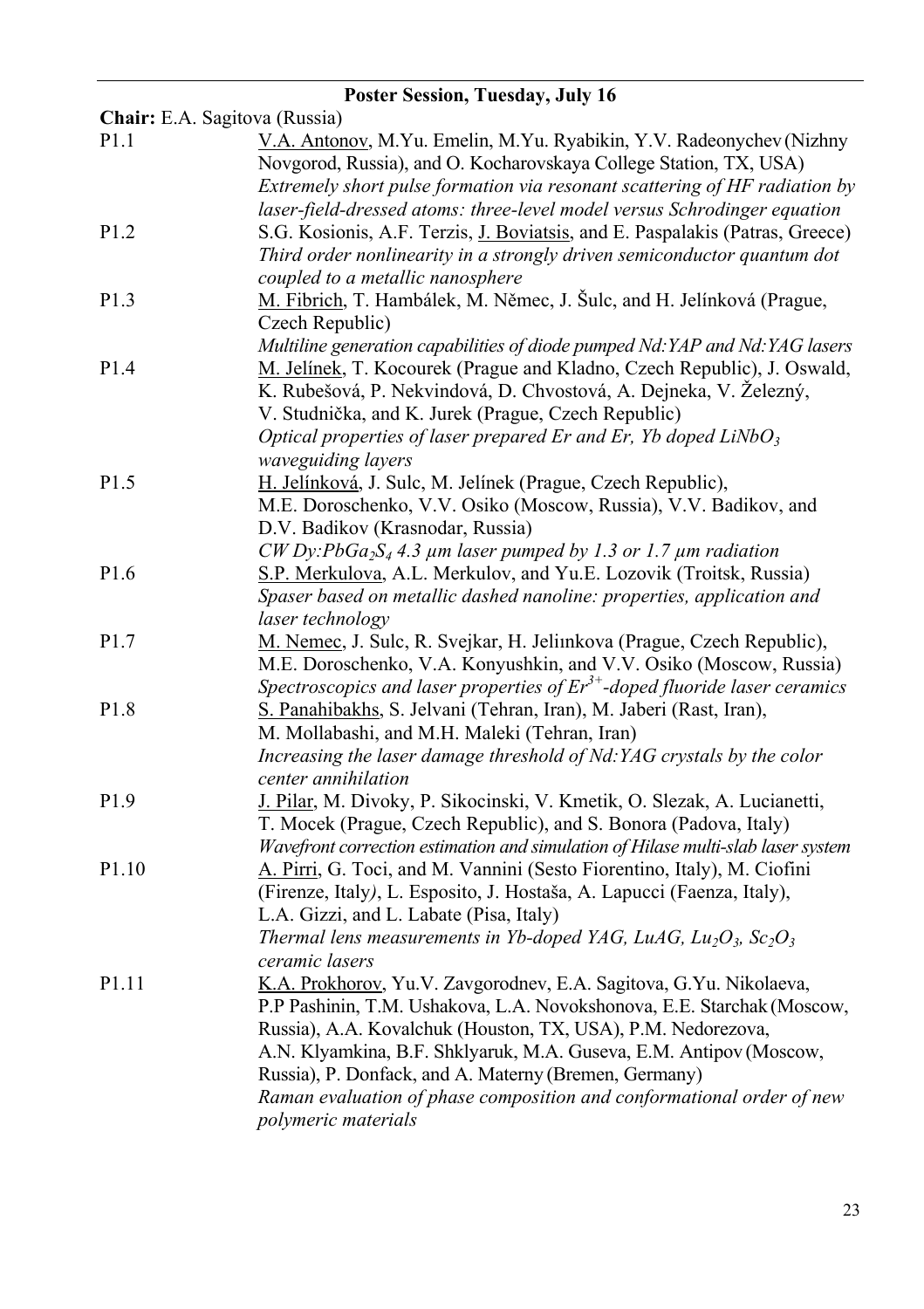| P <sub>1</sub> 1 <sub>2</sub> | E.A. Sagitova, K.A. Prokhorov, Yu.V. Zavgorodnev, G.Yu. Nikolaeva,        |
|-------------------------------|---------------------------------------------------------------------------|
|                               | P.P Pashinin, M.A. Guseva, V.A. Gerasin, E.M. Antipov (Moscow,            |
|                               | Russia), P. Donfackd, and A. Maternyd (Bremen, Germany)                   |
|                               | Raman evaluation of molecular orientation in polymer materials            |
| P <sub>1.13</sub>             | P. Sikocinski (Prague, Czech Republic), P. Crump, R. Staske (Berlin,      |
|                               | Germany), M. Divoky, A. Lucianetti, and T. Mocek (Prague, Czech Republic) |
|                               | Characterization of high power diode-laser stacks for high-energy-class   |
|                               | solid-state lasers                                                        |
| P <sub>1.14</sub>             | J. Šulc, R. Švejkar, H. Jelínková (Prague, Czech Republic), W. Ryba-      |
|                               | Romanowski (Wroclaw, Poland), and T. Łukasiewicz (Warsaw, Poland)         |
|                               | Diode pumped room-temperature operating eye-safe $Er: YVO_4$ and          |
|                               | Er:GdVO <sub>4</sub> lasers                                               |
| P <sub>1.15</sub>             | A. Zavadilová, V. Kubeček, and J. Šulc (Prague, Czech Republic)           |
|                               | Repetition rate multiplication in synchronously intracavity pumped ring   |
|                               | optical parametrical oscillator                                           |
|                               |                                                                           |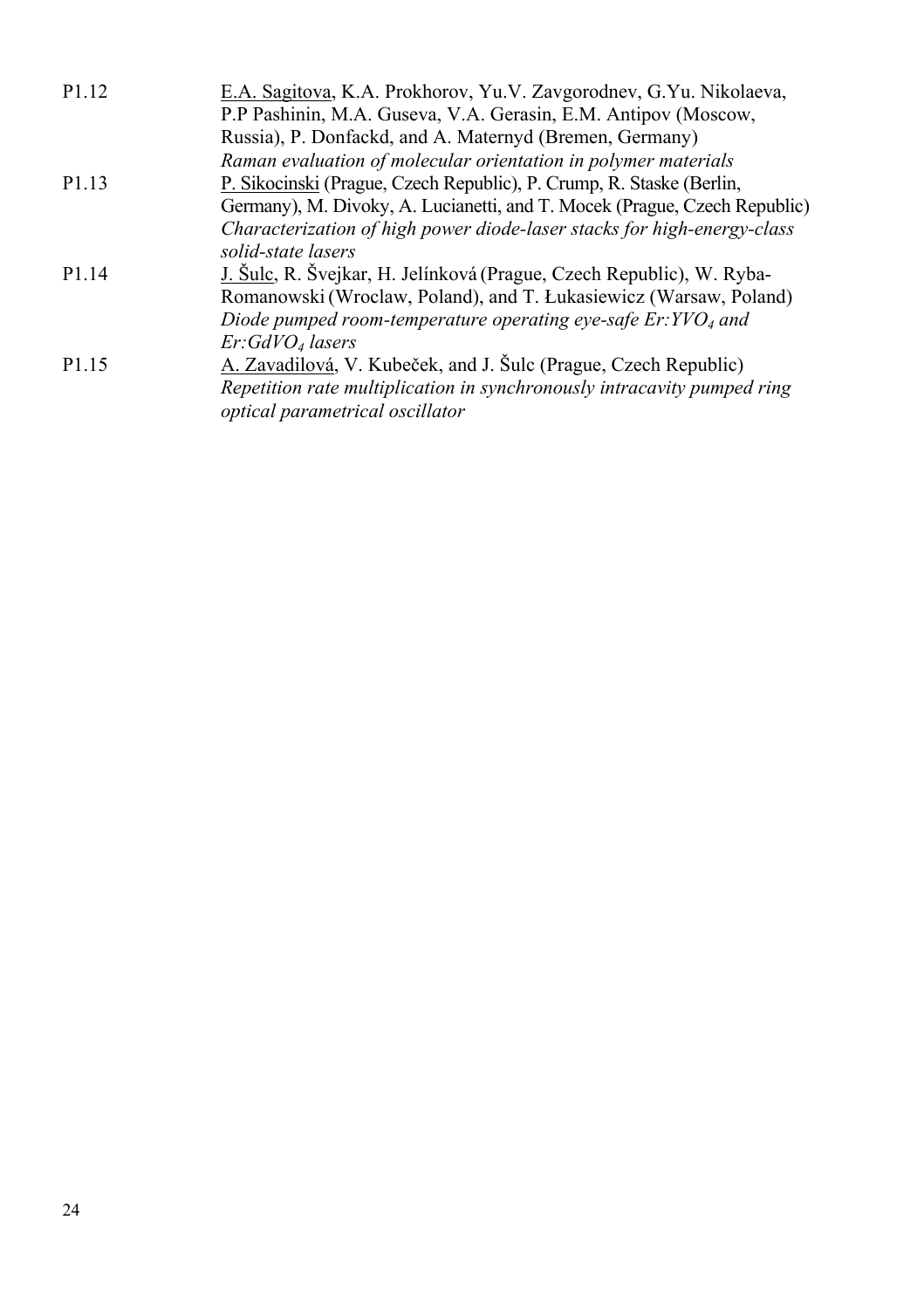### **Seminar 2 Strong Field & Attosecond Physics**

## **Monday, July 15**

## **Seminar 2.1**

**Chair:** D. Bauer (Germany)

| 11.00-11.25                       | 2.1.1 K. Schnorr, A. Senftleben, M. Kurka (Heidelberg, Germany),<br>A. Rudenko (Kansas, USA), L. Foucar, T. Pfeifer, K. Meyer, G. Schmid, |
|-----------------------------------|-------------------------------------------------------------------------------------------------------------------------------------------|
|                                   | J. Kunz, A. Broska, D. Anielski (Heidelberg, Germany), M. Kübel                                                                           |
|                                   | (Garching, Germany), M.F. Kling (Kansas, USA; Garching, Germany),                                                                         |
|                                   | Jiang (Shanghai, China), S. Mondal, T. Tachibana, K. Ueda (Sendai,                                                                        |
|                                   | Japan), T. Marchenko, M. Simon (Paris, France), J. Ullrich (Braunschweig,                                                                 |
|                                   | Germany), G. Brenner, R. Treusch, (Hamburg, Germany), C.D. Schröter,                                                                      |
|                                   | and R. Moshammer (Heidelberg, Germany)                                                                                                    |
|                                   | Tracing interatomic coulombic decay in Ne2 via XUV pump-probe                                                                             |
|                                   | experiments at FLASH                                                                                                                      |
| 11.25-12.50                       | 2.1.2 U. Eichmann and S. Eilzer (Berlin, Germany)                                                                                         |
|                                   | Strong field excitation and acceleration in short-pulse standing-wave light                                                               |
|                                   | fields                                                                                                                                    |
| 11.50-12.15                       | 2.1.3 G.G. Paulus (Jena, Germany)                                                                                                         |
|                                   | Interaction of intense laser radiation with ion beams                                                                                     |
| 12.15-12.40                       | 2.1.4 H. Reiss (Berlin, Germany; Washington DC, USA)                                                                                      |
|                                   | Recent observation of radiation pressure in ionization and implications for                                                               |
|                                   | circular polarization                                                                                                                     |
| 12.45-14.00                       | Lunch                                                                                                                                     |
| Seminar 2.2                       |                                                                                                                                           |
| <b>Chair:</b> M. Ivanov (Germany) |                                                                                                                                           |
| 14.00-14.25                       | 2.2.1 A. Bandrauk (Sherbrooke, Canada)                                                                                                    |
|                                   | Circularly polarized attosecond pulses for attosecond magnetics                                                                           |
| 14.25-14.45                       | 2.2.2 M. Förster, M. Krüger, S. Thomas (Garching, Germany), M. Schenk,                                                                    |
|                                   | and P. Hommelhoff (Garching, Erlangen; Germany)                                                                                           |
|                                   | Attosecond physics in the enhanced near field of a metal nanotip                                                                          |
| 14.45-15.10                       | 2.2.3 C. Hernández-García (Salamanca, Spain; Boulder, USA). A. Picón                                                                      |
|                                   | (Argonne, USA), J. San Román, and L. Plaja (Salamanca, Spain)                                                                             |
|                                   | Vortices of attosecond XUV radiation from high-orderharmonic generation                                                                   |
| 15.10-15.30                       | 2.2.4 A.G. Harvey, F. Morales, and O. Smirnova (Berlin, Germany)                                                                          |
|                                   | The R-matrix method for attosecond spectroscopy                                                                                           |
| 15.30-15.55                       | 2.2.5 H. Ni (Boulder, USA), C. Ruiz (Villamayor, Spain), R. Dörner                                                                        |
|                                   | (Frankfurt, Germany), and A. Becker (Boulder, USA)                                                                                        |
|                                   | Double photoionization of the helium dimer: Mechanism and time-                                                                           |
|                                   | resolution using attosecond streak camera5                                                                                                |
| 15.55-16.15                       | 2.2.6 D. Bauer and M. Brics (Rostock, Germany)                                                                                            |
|                                   | Time-dependent natural orbital theory applied to correlated strong-field                                                                  |
|                                   | phenomena                                                                                                                                 |
| 16.15-16.45                       | Coffee break                                                                                                                              |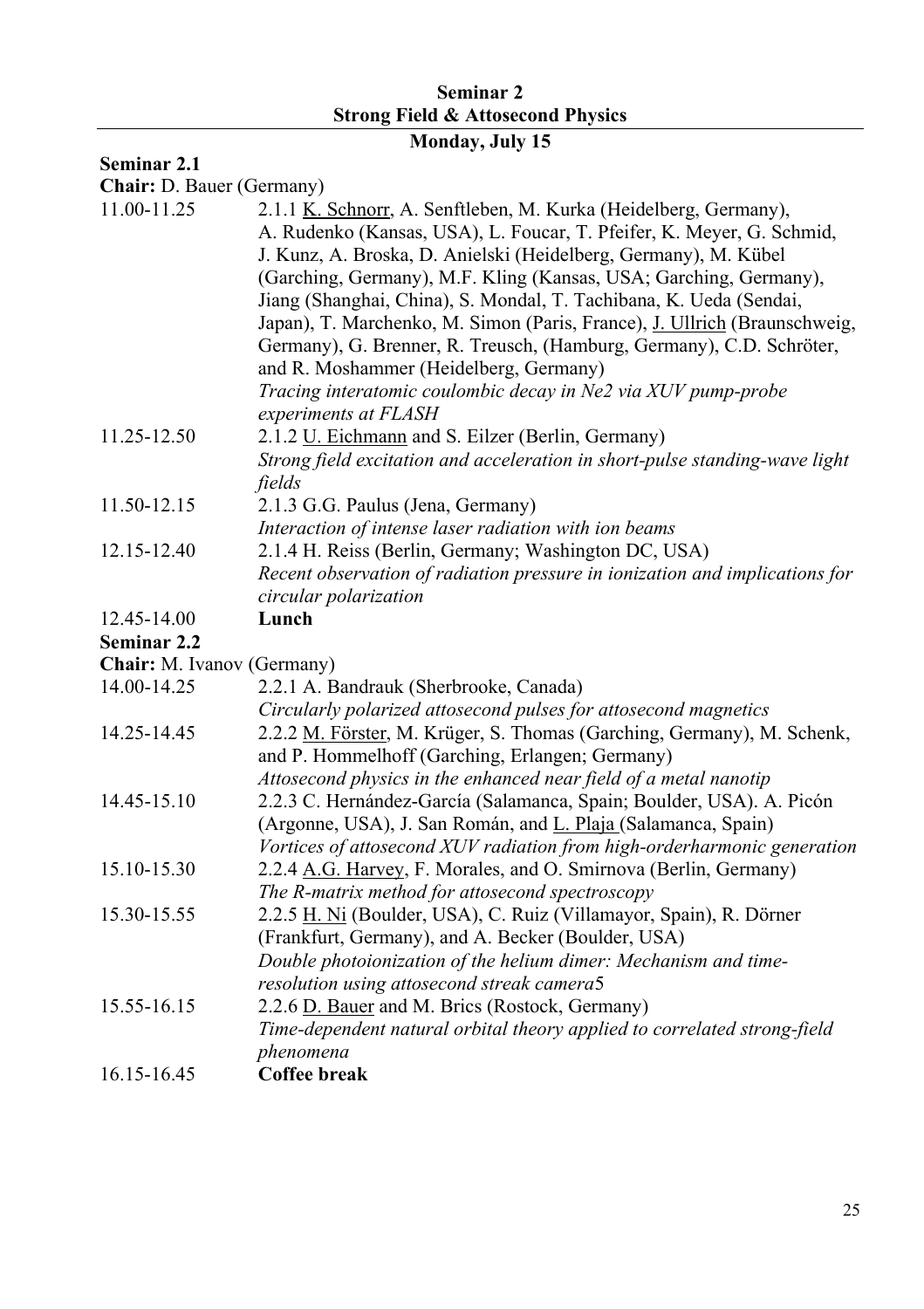## **Seminar 2.3**

**Chair:** A.D. Bandrauk (Canada)

| 16.45-17.10 | 2.3.1 O. Smirnova, J. Kaushal, L. Torlina (Berlin, Germany), and                 |
|-------------|----------------------------------------------------------------------------------|
|             | M. Ivanov (Berlin, Germany; Londin, UK)                                          |
|             | Attosecond Larmor clock                                                          |
| 17.10-17.35 | 2.3.2 V. Strelkov, M. Khokhlova, and N. Shubin (Moscow, Russia)                  |
|             | Perspectives of attosecond pulse generation using resonance-enhanced             |
|             | high harmonics                                                                   |
| 17.30-17.50 | 2.3.3 F. Morales, I. Barth, V. Serbinenko (Berlin, Germany), S. Patchkovskii     |
|             | (Ottawa, Ontario, Canada) and O. Smirnova (Berlin, Germany)                      |
|             | Shaping polarization of attosecond pulses via laser control of electron and hole |
| 17.50-18.10 | 2.3.4 M.V. Frolov, N.L. Manakov, T.S. Sarantseva (Voronezh, Russia), and         |
|             | A.F. Starace (Limcoln, NE, USA)                                                  |
|             | HHG spectroscopy with a two-color laser field                                    |
| 18.10-18.30 | 2.3.5 V. Melezhik (Dubna, Russia)                                                |
|             | Three- and four-dimensional spatial modeling of atomic electrons                 |
|             | dynamics and high-harmonics generation in strong laser fields                    |

## **Tuesday, July 16**

#### **Seminar 2.4**

| <b>Chair:</b> W. Becker (Germany) |                                                                           |
|-----------------------------------|---------------------------------------------------------------------------|
| 11.00-11.25                       | 2.4.1 J. Wu (London, UK), A.S. Sanz (London, UK; Madrid, Spain),          |
|                                   | B.B. Augstein (London, Leeds; UK), and C.F.M. Faria (London, UK)          |
|                                   | Bohmian-trajectory analysis of high-order harmonic generation: Probing    |
|                                   | the local dynamics                                                        |
| 11.25-12.50                       | 2.4.2 M.V. Frolov, N.L. Manakov, T.S. Sarantseva (Voronezh, Russia), and  |
|                                   | A.F. Starace (Lincoln, USA)                                               |
|                                   | HHG spectroscopy with an elliptically polarized laser field               |
| 11.50-12.15                       | 2.4.3 A. Jaron-Becker and Y. Xia (Boulder, USA)                           |
|                                   | High harmonic generation from molecules: multielectron effects            |
| 12.15-12.40                       | 2.4.4 B.B. Augstein (London, Leeds; UK), T. Das, and C.F.M. Faria         |
|                                   | (London, UK)                                                              |
|                                   | High-order harmonic generation from diatomic molecules in elliptically    |
|                                   | polarized driving fields: a generalized interference condition            |
|                                   |                                                                           |
| 12.45-14.00                       | Lunch                                                                     |
| Seminar 2.5                       |                                                                           |
| Chair: J. Marangos (UK)           |                                                                           |
| 14.00-14.25                       | 2.5.1 T. Nakajima and X. Ren (Kyoto, Japan)                               |
|                                   | Strong field ionization of heteronuclear diatomic molecules               |
| 14.25-14.50                       | 2.5.2 H.-J. Kull (Aachen, Germany)                                        |
|                                   | Wigner representation of ionization and scattering in strong laser fields |
| 14.50-15.15                       | 2.5.3 H.L. Xu (Changchun, Shanghai; China), J.P. Yao, J.L. Ni, W. Chu     |
|                                   | (Shanghai, China), S.L. Chin (Shanghai, China; Quebec, Canada),           |
|                                   | K. Yamanouchi (Tokyo, Japan), Y. Cheng, and Z.Z. Xu Chu (Shanghai, China) |
|                                   | Ultrafast population inversion in molecular ions induced by femtosecond   |
|                                   | intense laser fields                                                      |
| 15.15-15.35                       | 2.5.4 A.S. Korney and B.A. Zon (Voronezh, Russia)                         |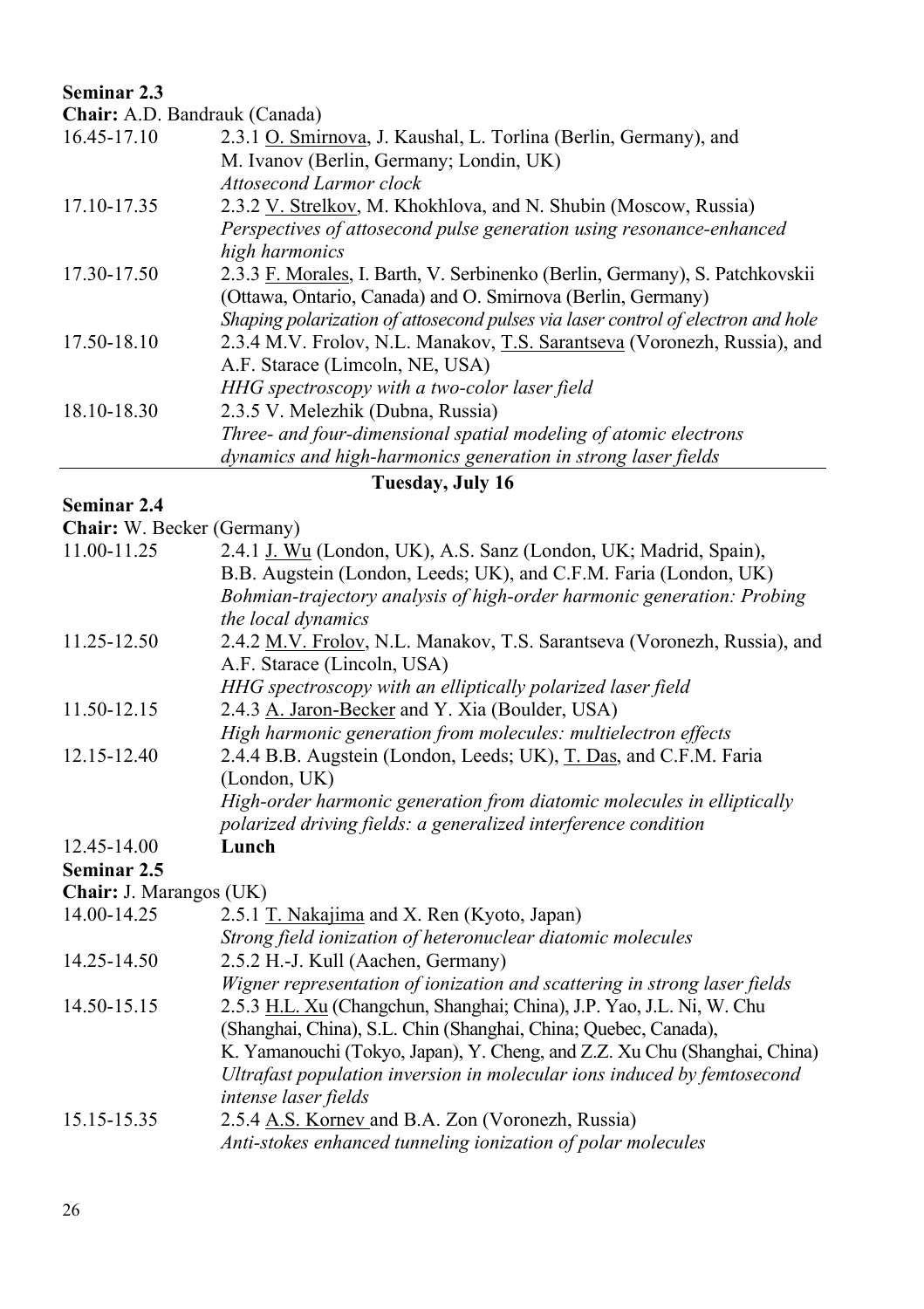| 15.35-15.55                | 2.5.5 X.Y. Lai (London, UK; Wuhan, China) and C.F.M. Faria (London, UK)                                         |
|----------------------------|-----------------------------------------------------------------------------------------------------------------|
|                            | Temporal and spatial interference in molecular above-threshold ionization<br>with elliptically polarized fields |
| 15.55-16.15                | 2.5.6 V.Yu. Kharin and O.V. Tikhonova (Moscow, Russia)                                                          |
|                            | Rotational and vibrational dynamics of a diatomic heteronuclear molecule                                        |
|                            | in an ultrashort low-frequency laser pulse                                                                      |
| 16.15-16.45                | Coffee break                                                                                                    |
| Seminar 2.6                |                                                                                                                 |
| Chair: T. Nakajima (Japan) |                                                                                                                 |
| 16.45-17.10                | 2.6.1 W. Quan, X.Y. Lai, Y. Chen, Ch. Wang, X. Liu (Wuhan, China),                                              |
|                            | J. Chen (Beijing, China), E. Hasović, M. Busuladžić, D.B. Milošević                                             |
|                            | (Sarajevo, Bosnia and Gerzegivina), and W. Becker (Berlin, Germany)                                             |
|                            | Resonance-like enhancement in high-order above-threshold ionization of<br>molecules                             |
| 17.10-17.35                | 2.6.2 L. Guo, S.S. Han, X. Liu, Y. Cheng, Z.Z. Xu, J. Fan, J. Chen,                                             |
|                            | G. Chen, C.I. Blaga, A.D. DiChiara, E. Sistrunk, P. Agostini, and                                               |
|                            | L.F. DiMauro (Columbus, Oh, USA), and W. Becker (Berlin, Germany)                                               |
|                            | The low-energy structure in above-threshold ionization and the strong-field                                     |
|                            | approximation                                                                                                   |
| 17.35-18.00                | 2.6.3 K. Zhang, P. Fu, and <u>B. Wang</u> (Beijin, China)                                                       |
|                            | Terrace-like structure in the above-threshold ionization spectrum of an                                         |
|                            | atom in a two-color field with visible and XUV frequencies                                                      |
| 18.00-18.25                | 2.6.4 U. Steinitz, Y. Prior, and <i>I.Sh. Averbukh</i> (Rehovot, Israel)                                        |
|                            | Laser-induced rotational Doppler shift                                                                          |
|                            | <b>Wednesday, July 17</b>                                                                                       |

#### **Seminar 2.7**

**Chair:** I. Averbukh (Israel)

| 11.00-11.25                       | 2.7.1 C.H. Keitel, H. Bauke M. Klaiber, E. Yakaboylu,                     |
|-----------------------------------|---------------------------------------------------------------------------|
|                                   | K.Z. Hatsagortsyan, S. Ahrens, (Heidelberg, Germany), and C. Müller       |
|                                   | (Düsseldorf, Germany)                                                     |
|                                   | Under-the barrier dynamics and spin in very intense laser pulses          |
| 11.25-11.50                       | 2.7.2 V. Serbinenko (Berlin, Germany), M.Yu. Ivanov (Berlin, Germany;     |
|                                   | London, UK), and O. Smirnova (Berlin, Germany)                            |
|                                   | Multicolor control and measurement of tunneling                           |
| 11.50-12.15                       | 2.7.3 A.V. Veltheim, B. Manschwetus (Berlin, Germany), W. Quan            |
|                                   | (Wuhan, China), B. Borchers, G. Steinmeyer, H. Rottke, and W. Sandner     |
|                                   | (Berlin, Germany)                                                         |
|                                   | Frustrated tunnel ionization of noble gas dimers: Rydberg electron shake- |
|                                   | off by electron charge oscillation in the dimer ion core                  |
| 12.15-12.40                       | 2.7.4 Y. Prior, A. Salomon (Rehovot, Israel), R. Kolkowski, and J. Zyss   |
|                                   | (Cachan, France)                                                          |
|                                   | Strong coupling of metallic nanocavities                                  |
| 12.45-14.00                       | Lunch                                                                     |
| Seminar 2.8                       |                                                                           |
| <b>Chair:</b> C. Keitel (Germany) |                                                                           |
| 14.00-14.25                       | 2.8.1 A.V. Gulyaev and O.V. Tikhonova (Moscow, Russia)                    |

| 1.VV-14. <i>LJ</i> | 2.0.1 A.V. OUIVACY AND O.V. TIKININVA (IVIOSCOW, KUSSIA)              |
|--------------------|-----------------------------------------------------------------------|
|                    | Self-consistent propagation of femtosecond laser pulses through a gas |
|                    | medium with efficient field-induced rotational dynamics of molecules  |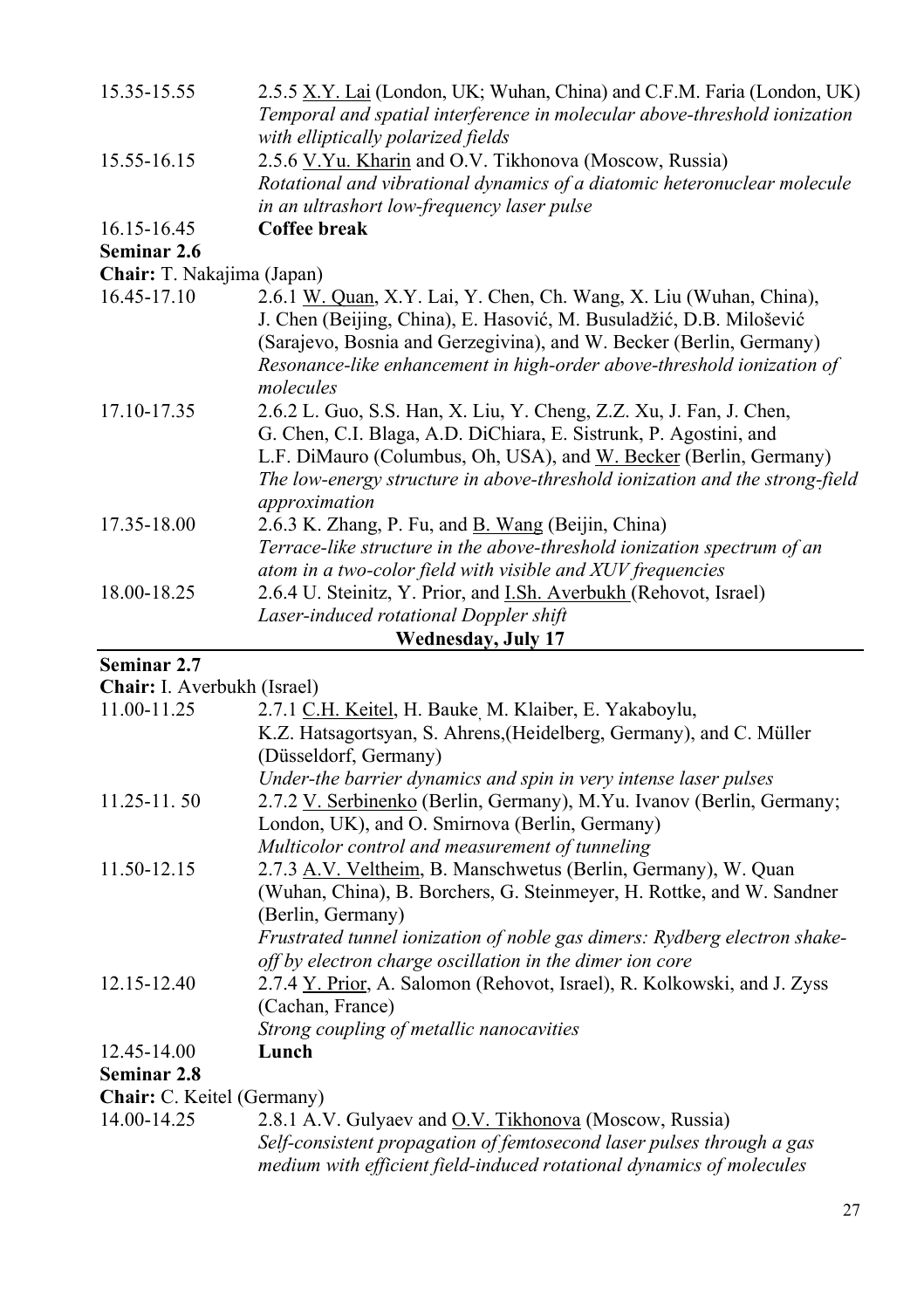| 14.25-14.50              | 2.8.2 J. Hengster, T. Neumann, T. Gaumnitz (Hamburg, Germany),                  |
|--------------------------|---------------------------------------------------------------------------------|
|                          | H. Schröder (Garching, Germany), O.D. Mücke (Hamburg, Germany),                 |
|                          | F.X. Kärtner (Hamburg, Germany; Cambridge, USA), and Th. Uphues                 |
|                          | (Hamburg, Germany)                                                              |
|                          | Ultra-short laser pulse characterization by propagation in fluorescent          |
|                          | liquid dye cells                                                                |
| 14.50-15.10              | 2.8.3 S.V. Popruzhenko (Moscow, Russia)                                         |
|                          | Coulomb force in complex space and time                                         |
| 15.10-15.30              | 2.8.4 M. Richter, S. Patchkovskii (Ottawa, Canada), F. Morales,                 |
|                          | O. Smirnova (Berlin, Germany), and M. Ivanov (Berlin, Germany)                  |
|                          | Bound states of a free electron: The role of the Kramers-Henneberger atom       |
|                          | in the higher-order Kerr effect                                                 |
| 15.30-15.50              | 2.8.5 X. Xie, K. Doblhoff-Dier, S. Roither, M. Schöffler, D. Kartashov (Vienna, |
|                          | Austria), H. Xu (Vienna, Austria; Changchun, China), T. Rathje, G.G. Paulus     |
|                          | (Jena, Germany), A. Baltuška, S. Gräfe, and M. Kitzler (Vienna, Austria)        |
|                          | Controlling isomerization and fragmentation of polyatomic molecules by          |
|                          | laser-sub-cycle electron recollision                                            |
| 15.50-16.15              | 2.8.6 L. Zhang, X. Xie, S. Roither, D. Kartashov, M. Schöffler (Vienna,         |
|                          | Austria), D. Shafir (Ottawa, Canada; Rehovot, Israel), P.B. Corkum              |
|                          | (Ottawa, Canada), A. Baltuška (Vienna, Austria), A. Staudte (Ottawa,            |
|                          | Canada), and M. Kitzler (Vienna, Austria)                                       |
|                          | Exploring sub-cycle ionization dynamics with orthogonally polarized two-        |
|                          | color laser pulses                                                              |
| 16.15-16.45              | Coffee break                                                                    |
| <b>Seminar 2.9</b>       |                                                                                 |
| Chair: Y. Prior (Israel) |                                                                                 |
| 16.45-17.10              | 2.9.1 B.B. Augstein (London, Leeds, UK), T. Shaaran (London, UK, Gif-           |
|                          | sur-Yvette, France), J. Wu, X. Lai, T. Das (London, UK), A.S. Sanz              |
|                          | (London, UK; Madrid, Spain), and C.F.M. Faria (London, UK)                      |
|                          | Influence of the pulse shape, frequency and polarization on the electron        |
|                          | dynamics in strong laser fields                                                 |
| 17.10-17.35              | 2.9.2 R. Moshammer (Heidelberg, Germany)                                        |
|                          | Multi-electron wave-packet motion and the role of excited states in strong      |
|                          | field ionization of atoms                                                       |
| 17.35-18.00              | 2.9.3 M.Yu. Emelin, L.A. Smirnov, and M.Yu. Ryabikin (Nizhny                    |
|                          | Novgorod, Russia)                                                               |
|                          | Atomic photoionization and dynamic stabilization with relativistically          |
|                          | intense arbitrarily polarized light: magnetic field effects revisited           |
| 18.00-18.25              | 2.9.4 A.M. Popov, O.V. Tikhonova, and E.A. Volkova (Moscow, Russia)             |
|                          | Polarization response of an atomic system in nonperturbative regime of          |
|                          | photoionization                                                                 |
|                          | Thursday, July 18                                                               |

#### **Seminar 2.10**

**Chair:** L. Plaja (Spain)

11.00-11.25 2.10.1 J. Leeuwenburgh, S. Sukiasyan, B. Cooper, A. Zair, J. Marangos, V. Averbukh (London, UK), O. Smirnova, and M. Ivanov (Berlin, Germany) *High harmonic spectroscopy of core rearrangement: from laser-driven dynamics to frustrated Auger-type processes*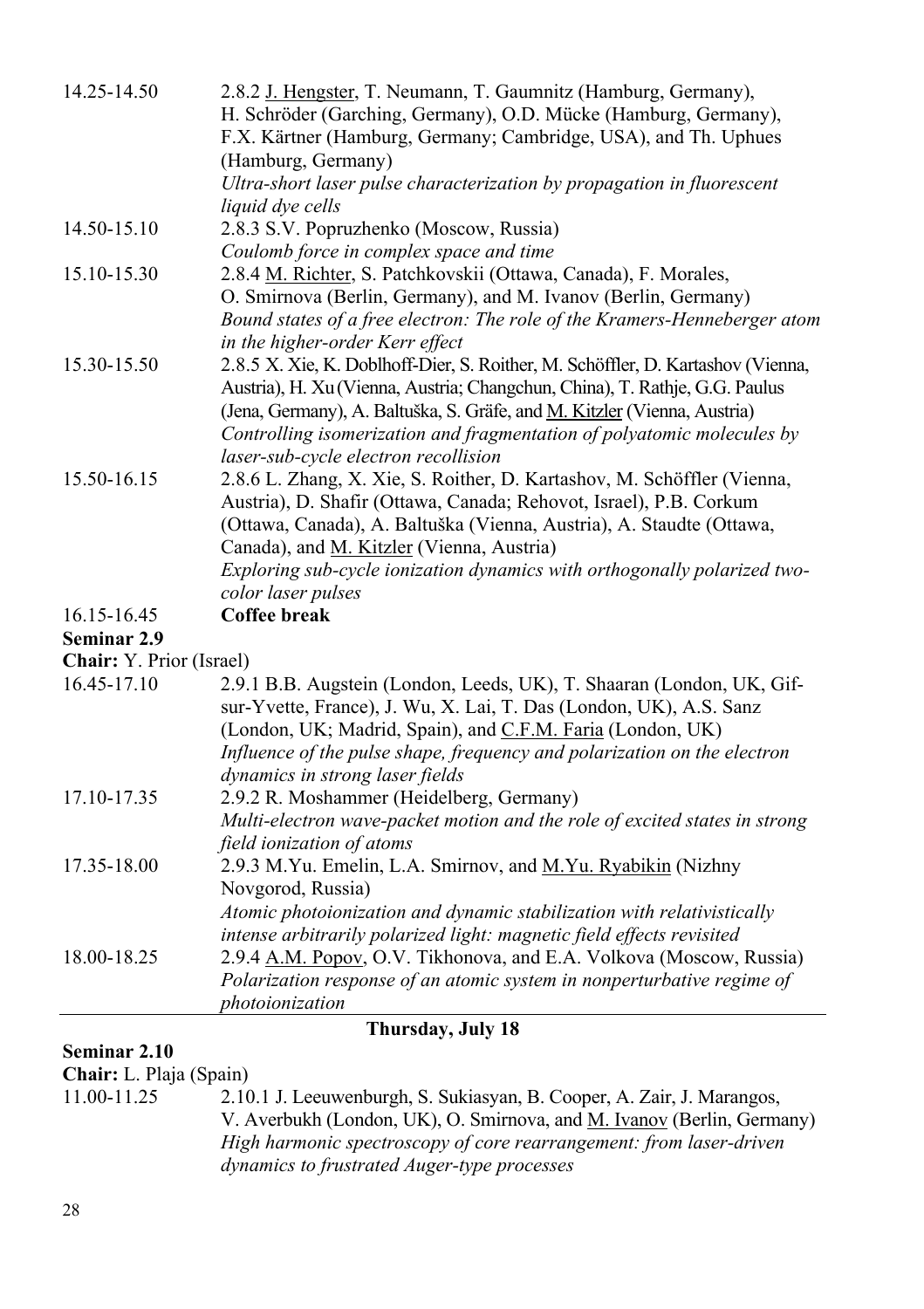| 11.25-11.50                | 2.10.2 A.V. Flegel (Voronezh, Russia; Lincoln NE, USA), M.V. Frolov,<br>N.L. Manakov (Voronezh, Russia), A.F. Starace (Lincoln NE, USA), and<br>A.N. Zheltukhin (Voronezh, Russia)                                                                                                                                                                                                                                              |
|----------------------------|---------------------------------------------------------------------------------------------------------------------------------------------------------------------------------------------------------------------------------------------------------------------------------------------------------------------------------------------------------------------------------------------------------------------------------|
|                            | Control of atomic dynamics in laser-assisted electron-atom scattering<br>through the driving laser ellipticity                                                                                                                                                                                                                                                                                                                  |
| 11.50-12.15                | 2.10.3 A. Picón (Argonne IL, USA)<br>Manipulation of resonant Auger processes with strong optical fields and<br>high-intensity x rays                                                                                                                                                                                                                                                                                           |
| 12.15-12.40                | 2.10.4 S. Varró (Budapest, Hungary)<br>A new class of exact analytic solutions of the Dirac equation of a charged                                                                                                                                                                                                                                                                                                               |
| 12.45-14.00                | particle in a monochromatic plane electromagnetic wave in a medium<br>Lunch                                                                                                                                                                                                                                                                                                                                                     |
| Seminar 2.11               |                                                                                                                                                                                                                                                                                                                                                                                                                                 |
| Chair: A.M. Popov (Russia) |                                                                                                                                                                                                                                                                                                                                                                                                                                 |
| 14.00-14.25                | 2.11.1 J. Durá (Castelldefels, Spain), N. Camus (Heidelberg, Germany),<br>B. Wolter, A. Kumar, A. Thai, A. Britz, M. Hemmer, M. Baudisch<br>(Castelldefels, Spain), A. Senftleben (Heidelberg, Germany), J. Ullrich<br>(Heidelberg, Braunschweig, Germany), R. Moshammer (Heidelberg,<br>Germany), and J. Biegert (Castelldefels, Barselona, Spain)<br>New features in mid-IR strong-field ionization                           |
| 14.25-14.45                | 2.11.2 L.N. Alexandrov, M.Yu. Emelin, and M.Yu. Ryabikin (Nizhny<br>Novgorod, Russia)<br>Coulomb effects in directional photocurrent generation from strong-field<br>ionized gases                                                                                                                                                                                                                                              |
| 14.45-15.10                | 2.11.3 F. Pegoraro, A.S. Nindrayog, and A. Macchi (Pisa, Italy)<br>Ion acceleration by collisionless shocks and solitons in laser plasma<br><i>interactions</i>                                                                                                                                                                                                                                                                 |
| 15.10-15.30                | 2.11.4 T.V. Liseykina (Novosibirsk, Russia; Rostock, Germany) and<br>D. Bauer (Rostock, Germany)<br>Plasma-formation dynamics in laser-droplet interaction                                                                                                                                                                                                                                                                      |
| 15.30-15.50                | 2.11.5 A.A. Silaev and N.V. Vvedenskii (Nizhny Novgorod, Russia)<br>Ionization-induced excitation of low-frequency residual currents in plasmas<br>produced by two-color laser pulses                                                                                                                                                                                                                                           |
| 15.50-16.10                | 2.11.6 W. Steffen and H.-J. Kull (Aachen, Germany)<br>Stationary mode analysis of plasma waves in multi-stream quantum plasmas                                                                                                                                                                                                                                                                                                  |
| 16.15-16.45                | Coffee break                                                                                                                                                                                                                                                                                                                                                                                                                    |
| Seminar 2.12               |                                                                                                                                                                                                                                                                                                                                                                                                                                 |
| Chair: C.F.M. Faria (UK)   |                                                                                                                                                                                                                                                                                                                                                                                                                                 |
| 16.45-17.10                |                                                                                                                                                                                                                                                                                                                                                                                                                                 |
|                            | 2.12.1 M. Oppermann, S.J. Weber, L.J. Frasinski (London, UK), M.Yu. Ivanov<br>(London, UK; Berlin, Germany), and J.P. Marangos (London, UK)<br>Multichannel contributions in the nonsequential double ionization of $CO2$                                                                                                                                                                                                       |
| 17.10-17.35                | 2.12.2 M. Kübel (Garching, Germany), N.G. Kling, K.J. Betsch (Garching,<br>Germany; Manhattan KS, USA; Charlottesville VA, USA), N. Camus,<br>A. Kaldun (Heidelberg, Germany), U. Kleineberg (Garching, Germany),<br>I. Ben-Itzhak (Manhattan KS, USA), R.R. Jones (Charlottesville VA,<br>USA), G.G. Paulus (Jena, Germany), T. Pfeifer (Heidelberg, Germany),<br>J. Ullrich (Heidelberg, Braunschweig, Germany), R. Moshammer |

(Heidelberg, Germany), M.F. Kling (Garching, Germany; Manhattan KS, USA), and B. Bergues (Garching, Germany)

*Correlated double ionization of Ar and N*2 *following a single recollision*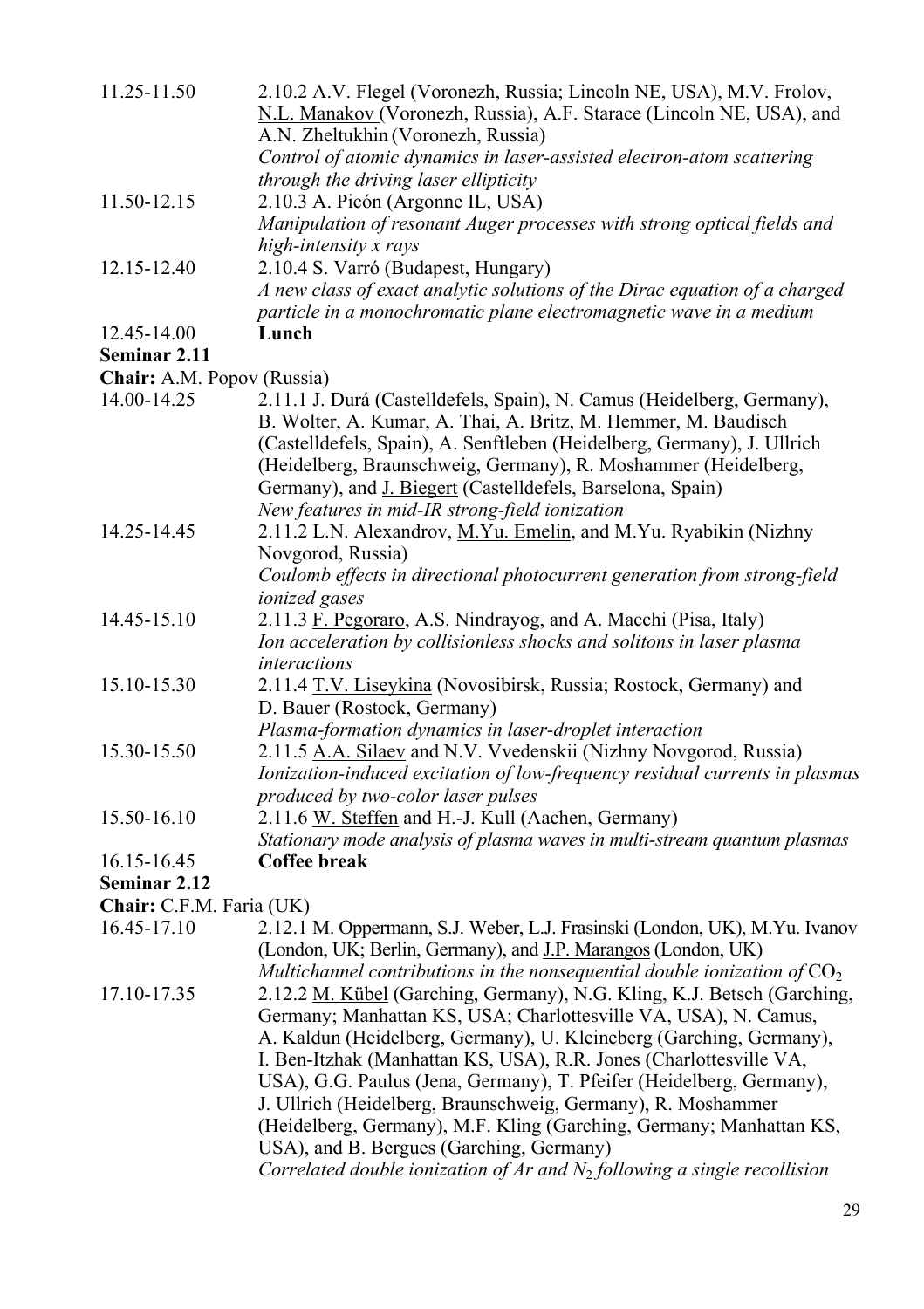| 17.35-18.00 | 2.12.3 A.S. Korney and B.A. Zon (Voronezh, Russia)                    |
|-------------|-----------------------------------------------------------------------|
|             | Relativistic effects in many-body theory of extreme multiplicity ions |
|             | formation in superstrong laser field                                  |
| 18.00-18.25 | 2.12.4 I.V. Smetanin, V.D. Zvorykin, A.O. Levchenko, A.V. Shutov, and |
|             | N.N. Ustinovskii (Moscow, Russia)                                     |
|             | Theory of the $(2+1)$ Resonance enhanced multi-photon ionization of   |
|             | atmospheric air by high-power UV laser radiation                      |
|             |                                                                       |

## **Friday, July 19**

| Chair: H. Reiss (Germany)    |                                                                                |
|------------------------------|--------------------------------------------------------------------------------|
| 09.00-09.25                  | 2.13.1 A. Di Piazza and N. Neitz (Heidelberg, Germany)                         |
|                              | Stochasticity effects in quantum radiation reaction                            |
| 09.25-09.50                  | 2.13.2 A. Pálffy, H.M.C. Cortés, C. Müller, H.A. Weidenmüller, and             |
|                              | C.H. Keitel (Heidelberg, Germany)                                              |
|                              | Alpha decay and neutron emission in strong laser pulses                        |
| 09.50-10.15                  | 2.13.3 S.K. Krajewska and J.Z. Kamiński (Warszawa, Poland)                     |
|                              | Breit-Wheeler pair creation by finite laser pulses                             |
| 10.15-10.30                  | 2.13.4 P.R. Sharapova and O.V. Tikhonova (Moscow, Russia)                      |
|                              | Behaviour of a model Rydberg atom in classical and quantum                     |
|                              | electromagnetic fields alternating each other                                  |
| 10.30-11.00                  | Coffee break                                                                   |
| Seminar 2.14                 |                                                                                |
| Chair: U. Eichmann (Germany) |                                                                                |
| 11.00-11.25                  | 2.14.1 I.A. Burenkov and O.V. Tikhonova (Moscow, Russia)                       |
|                              | Ionization of an atomic system in a few-photon non-classical field             |
| 11.25-11.50                  | 2.14.2 M. Twardy, K. Krajewska, and J.Z. Kamiński (Warszawa, Poland)           |
|                              | Shape effects in non-linear Thompson and Compton processes                     |
| 11.50-12.15                  | 2.14.3 J. Yao, G. Li (Shanghai, China), X. Jia (Chengdu, China), X. Hao        |
|                              | (Beijing, China), B. Zeng, C. Jing, W. Chu, J. Ni, H. Zhang, H. Xie, C. Zhang  |
|                              | (Shanghai, China), Z. Zhao (Changsha, China), J. Chen (Beijing, China), X.     |
|                              | Jun Liu (Wuhan, China), Y. Cheng, and Z. Xu (Shanghai, China)                  |
|                              | All optical measurement of alignment-dependent ionization of carbon            |
|                              | dioxide from lower-lying orbitals                                              |
| 12.15-12.40                  | 2.14.4 J. Liu and L. Fu (Beijing, China)                                       |
|                              | Semiclassical modeling of nonsequential double ionization of atoms and         |
|                              | molecules with linearly or circularly polarized intense laser fields           |
| 12.45-14.00                  | Lunch                                                                          |
| Seminar 2.15                 |                                                                                |
| Chair: M. Fedorov (Russia)   |                                                                                |
| 14.00-14.25                  | 2.15.1 A.V. Gets and V.P. Krainov (Moscow, Russia)                             |
|                              | Electron angular distributions at ionization of atoms by intense attosecond    |
|                              | few-cycle pulses                                                               |
| 14.25-14.45                  | 2.15.2 L. Torlina (Berlin, Germany), M. Ivanov (Berlin, Germany; London,       |
|                              | UK), J. Kaushal, and O. Smirnova (Berlin, Germany)                             |
|                              | An analytic R-matrix approach to strong field ionization: Coulomb and          |
|                              | correlation effects                                                            |
| 14.45-15.05                  | 2.15.3 S. Augustin and C. Müller (Düsseldorf, Germany)                         |
|                              | Interference effects in electron-positron pair creation by theinteraction of a |
|                              | bichromatic laser field and a nucleus                                          |

**Seminar 2.13**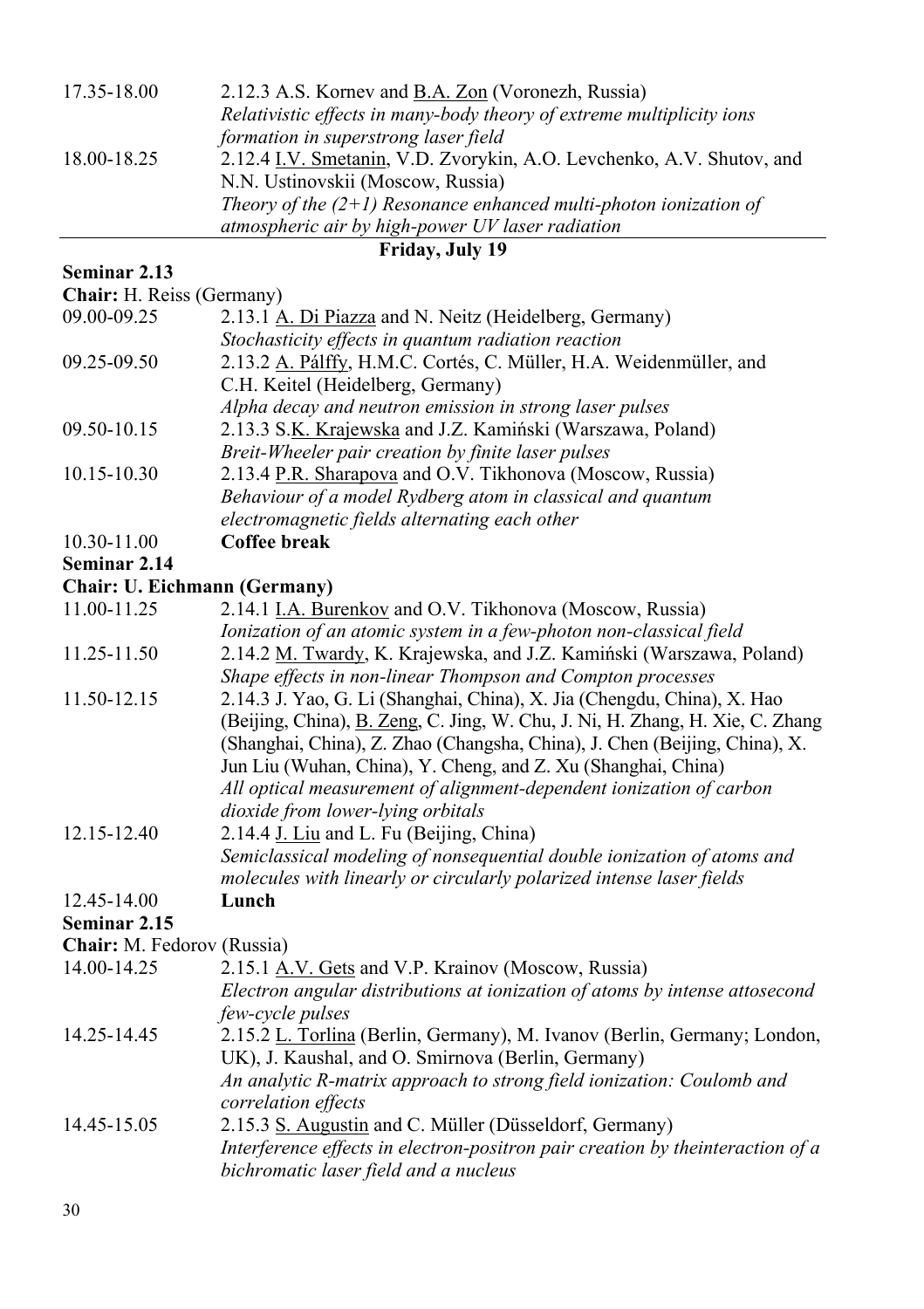| 15.05-15.25       | 2.15.4 I. Gonoskov and M. Marklund (Umeå, Göteborg, Sweden)                                     |
|-------------------|-------------------------------------------------------------------------------------------------|
|                   | Quantum effects in intense strongly focused laser fields                                        |
| 15.25-15.45       | 2.15.5 S. Vucic (Belgrade, Serbia)                                                              |
|                   | Electronic density of H atom in a laser field                                                   |
| 15.45-16.05       | 2.15.6 G. Castiglia, P.P. Corso, D. Cricchio, R. Daniele, E. Fiordilino, and                    |
|                   | F. Morales (Palermo, Italy)                                                                     |
|                   | Nanorings driven by a laser field                                                               |
| 16.05-16.45       | Coffee break                                                                                    |
|                   | Poster Session, Tuesday, July 16                                                                |
| P2.1              | S.V. Borzunov, M.V. Frolov (Voronezh, Russia), M.Yu. Ivanov, (London,                           |
|                   | UK; Berlin, Germany), N.L. Manakov, S.S. Marmo (Voronezh, Russia),                              |
|                   | and A.F. Starace (Lincoln NE, USA)                                                              |
|                   | Zero-range potential model for strong field molecular processes: Dynamic                        |
|                   | polarizability and photodetachment cross section                                                |
| P <sub>2.2</sub>  | M.A. Khokhlova and V.V. Strelkov (Moscow, Russia)                                               |
|                   | Theory of resonant high harmonic generation by low-frequency laser field                        |
| P <sub>2.3</sub>  | A.S. Korney, I.M. Semiletov, and B.A. Zon (Voronezh, Russia)                                    |
|                   | Keldysh theory of tunnel ionization of a complex atom by a few-cycle laser pulse                |
| P <sub>2.4</sub>  | O.D. Skoromnik (Heidelberg, Germany), I.D. Feranchuk (Minsk, Belarus),                          |
|                   | and C.H. Keitel (Heidelberg, Germany)                                                           |
|                   | Collapse-and-revival dynamics of strongly laser-driven electrons                                |
| P <sub>2.5</sub>  | A.A. Silaev and N.V. Vvedenskii (Nizhny Novgorod, Russia)                                       |
|                   | Effective absorption of wave function in quantum-mechanical simulations                         |
|                   | of strong-field phenomena caused by ultrashort laser pulses                                     |
| P <sub>2.6</sub>  | S. Varró and N. Kroó (Budapest, Hungary)                                                        |
|                   | Field-enhancement and near-field effects in electron and light emission                         |
|                   | from metal surfaces                                                                             |
| P <sub>2.7</sub>  | D.M. Heim, W.P. Schleich (Ulm, Germany), P.M. Alsing (Rome NY, USA),                            |
|                   | J.P. Dahl (Lyngby, Denmark), and S. Varró (Budapest, Hungary)                                   |
|                   | Tunneling of an energy eigenstate through a parabolic barrier viewed from<br>Wigner phase space |
| P <sub>2.8</sub>  | A. Wöllert, M. Klaiber, E. Yakaboylu, K.Z. Hatsagortsyan, H. Bauke, and                         |
|                   | C.H. Keitel (Heidelberg, Germany)                                                               |
|                   | The tunneling picture in relativistic regimes                                                   |
| P <sub>2.9</sub>  | F. Cajiao-Veléz, K. Krajewska, and J.Z. Kamiński (Warszawa, Poland)                             |
|                   | Space effects in photo-emission from nano-tips                                                  |
| P <sub>2.10</sub> | V. Usachenko and P. Pyak (Uzbekistan, Tashkent)                                                 |
|                   | Enhanced low-energy multiphoton above-threshold ionizationin a strong                           |
|                   | laser field of mid-infrared wavelength                                                          |
| P <sub>2.11</sub> | A.H. Gevorgyan, K.B. Oganesyan, G.K. Matinyan (Yerevan, Armenia),                               |
|                   | and M.V. Fedorov (Moscow, Russia)                                                               |
|                   | Laser on the base of stack of cholesteric liquid crystal and isotropic                          |
|                   | medium layers                                                                                   |
| P <sub>2.12</sub> | V.V. Buyadzhi (Odessa, Ukraine)                                                                 |
|                   | Multi-photon transitions in many-electron atoms in a oneand two-color                           |
|                   | laser fields with account of a plasmas medium effects                                           |
|                   |                                                                                                 |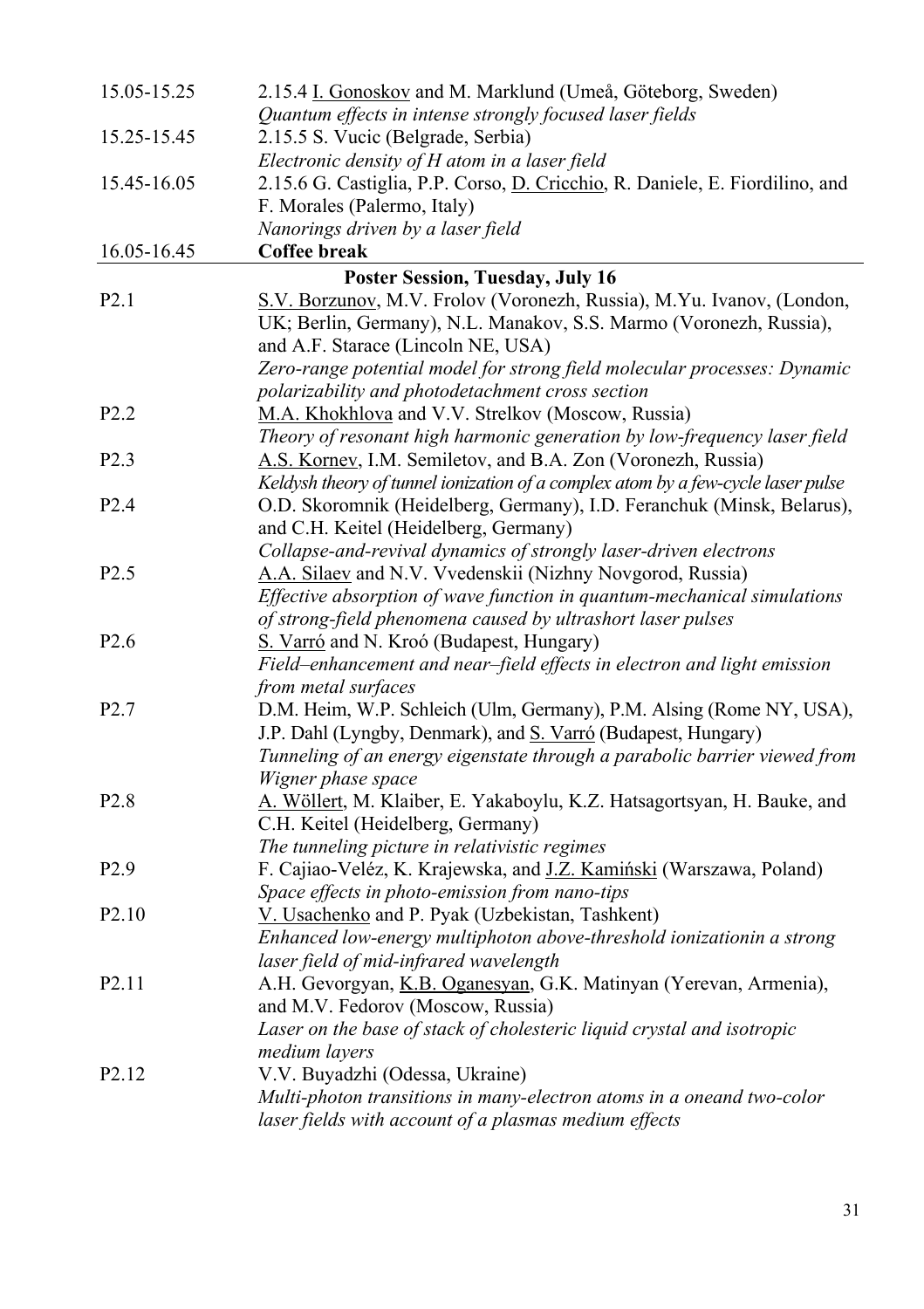| P <sub>2.13</sub>  | A.V. Glushkov (Odessa, Ukraine)                                             |
|--------------------|-----------------------------------------------------------------------------|
|                    | Atomic and nuclear systems in super strong laser field: Relativistic energy |
|                    | approach                                                                    |
| P <sub>2</sub> .14 | O.Yu. Khetselius (Odessa, Ukraine)                                          |
|                    | Laser electron-ga-nuclear spectroscopy of atoms and ions: "Shake-up"        |
|                    | and cooperative e-g-N effects                                               |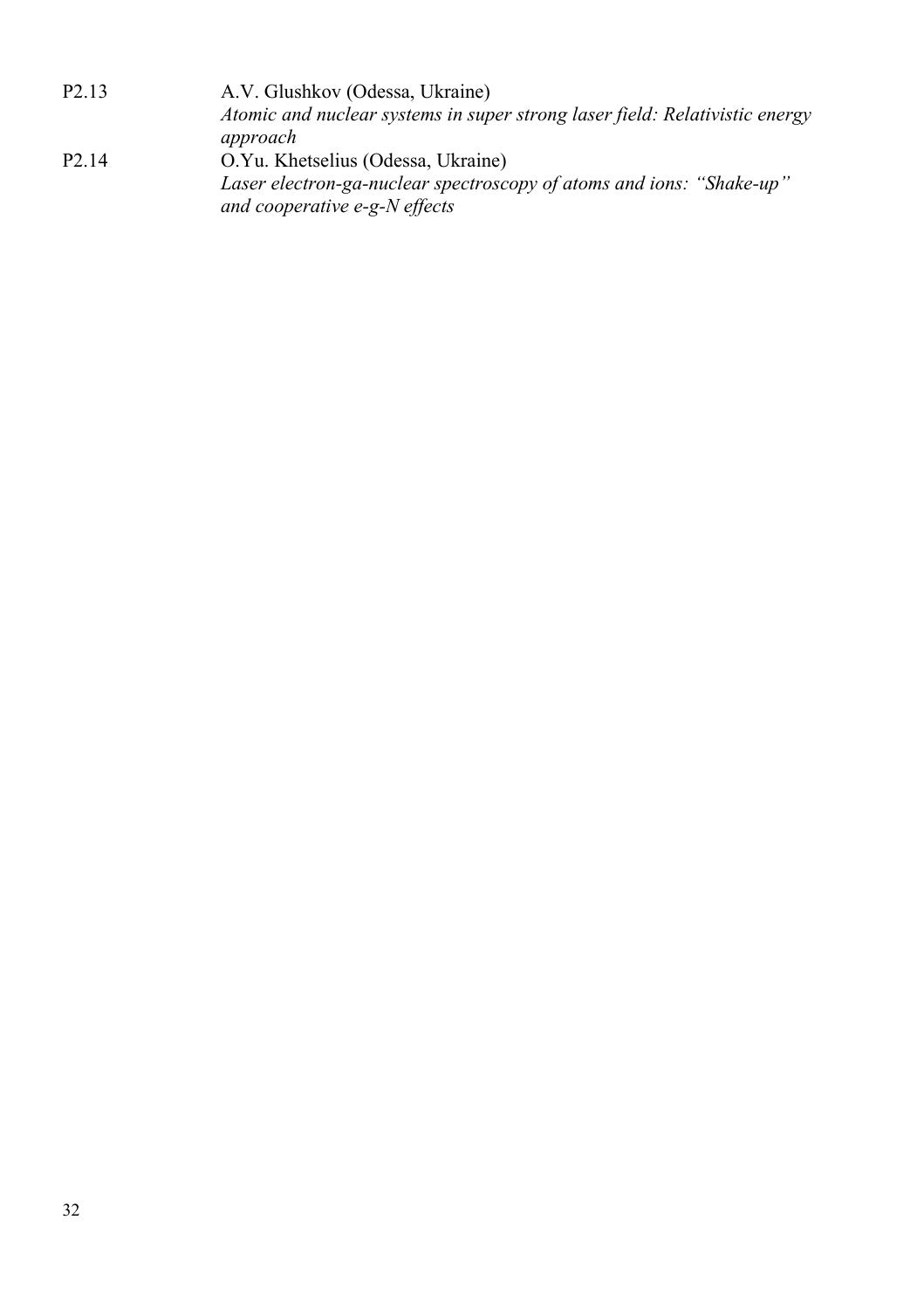#### **Seminar 3 Biophotonics**

## **Monday, July 15**

#### **Seminar 3.1**

**Chair:** J. Lademann (Germany)

| 11.00-11.30                          | 3.1.1 O.I. Baum, E.N. Sobol, and A.V. Bolchunov (Troitsk, Russia)                |
|--------------------------------------|----------------------------------------------------------------------------------|
|                                      | Laser effect on uveoscleral outflow path towards new method for glaucoma         |
|                                      | treatment                                                                        |
| 11.30-11.55                          | 3.1.2 M.E. Darvin (Berlin, Germany), S. Springer (Jena, Germany),                |
|                                      | A. Boettcher, M. Kaatz (Gera, Germany), and J. Lademann (Berlin, Germany)        |
|                                      | Optimization the measurement procedure for the determination of collagen         |
|                                      | to elastin ageing index of dermis with the use of two-photon microscopy          |
| 11.55-12.20                          | 3.1.3 A. Rebolla, E.A.L.S. Arisava, and P.R. Barja (São José dos Campos, Brazil) |
|                                      | In vivo, diffuse reflectance evaluation of skin lesions: experimental study      |
| 12.20-12.45                          | 3.1.4 Z. Harman, B.J. Galow, Y.I. Salamin, J-X. Li, and C.H. Keitel              |
|                                      | (Heidelberg, Germany)                                                            |
|                                      | Laser-generated proton beams for cancer treatment                                |
| 12.45-14.00                          | Lunch                                                                            |
| <b>Seminar 3.2</b>                   |                                                                                  |
| Chair: H. Jelinkova (Czech Republic) |                                                                                  |
| 14.00-14.30                          | 3.2.1 D.O. Solovyeva, E.P. Lukashev, P.A. Linkov, P.S. Samokhvalov,              |
|                                      | S.V. Dayneko, S.Yu. Zaitsev, V.A. Oleinikov, A.A. Shemetov,                      |
|                                      | A. Sukhanova, I. Nabiev, and A.A. Chistyakov (Moscow, Russia)                    |
|                                      | Photovoltaic cells engineered from purple membranes of halophilic                |
|                                      | bacteria and semiconductor quantum dots                                          |
| 14.30-15.00                          | 3.2.2 A. Sukhanova, N. Bouchonville, A. Cigne, M. Molinari (Reims, France),      |
|                                      | P. Linkov, P. Samokhvalov, V. Oleinikov, and <i>I. Nabiev</i> (Moscow, Russia)   |
|                                      | Biophotonics with nano-bio hybrid material with controlled fret efficiency       |
|                                      | engineered from quantum dots and membrane protein bacteriorhodopsin              |
| 15.00-15.25                          | 3.2.3 A.E. Efimov, K.E. Mochalov, A.Yu. Bobrovsky, I.I. Agapov,                  |
|                                      | A.A. Chistyakov, V.A. Oleinikov, and I. Nabiev (Moscow, Russia)                  |
|                                      | Combined scanning probe tomography and optical imaging technique as a            |
|                                      | novel tool for 3d-characterization of biophotonic and nanophotonic materials     |
| 15.25-15.50                          | 3.2.4 S. Razi, H. Pazokian, S. Jelvani, and M. Mollabashi (Tehran, Iran)         |
|                                      | Pulsed ultraviolet laser induced morphology on titanium; micro structuring       |
|                                      | and changes in biocompatibility                                                  |
| 15.50-16.15                          | 3.2.5 K. Mochalov, A. Bobrovsky, A. Efimov, V. Oleinikov, P. Linkov,             |
|                                      | P. Samokhvalov, A. Sukhanova, and I. Nabiev (Moscow, Russia)                     |
|                                      | Circularly polarized emission from cholesteric liquid crystal material           |
|                                      | doped with quantum dots can be controlled both optically and electrically        |
| 16.15-16.45                          | <b>Coffee break</b>                                                              |
| Seminar 3.3                          |                                                                                  |
| Chair: V. Bagnato (Brazil)           |                                                                                  |
| 16.45-17.10                          | 3.3.1 T. Dostalova, M. Kasparova, M. Buckova, H. Jelinkova, M. Nemec,            |

J. Sulc, and P. Bradna (Prague, Czech Republic) *Er:YAG laser radiation: contact versus non-contact enamel ablation and sonic-activated bulk composite placement – micrleakage evaluation*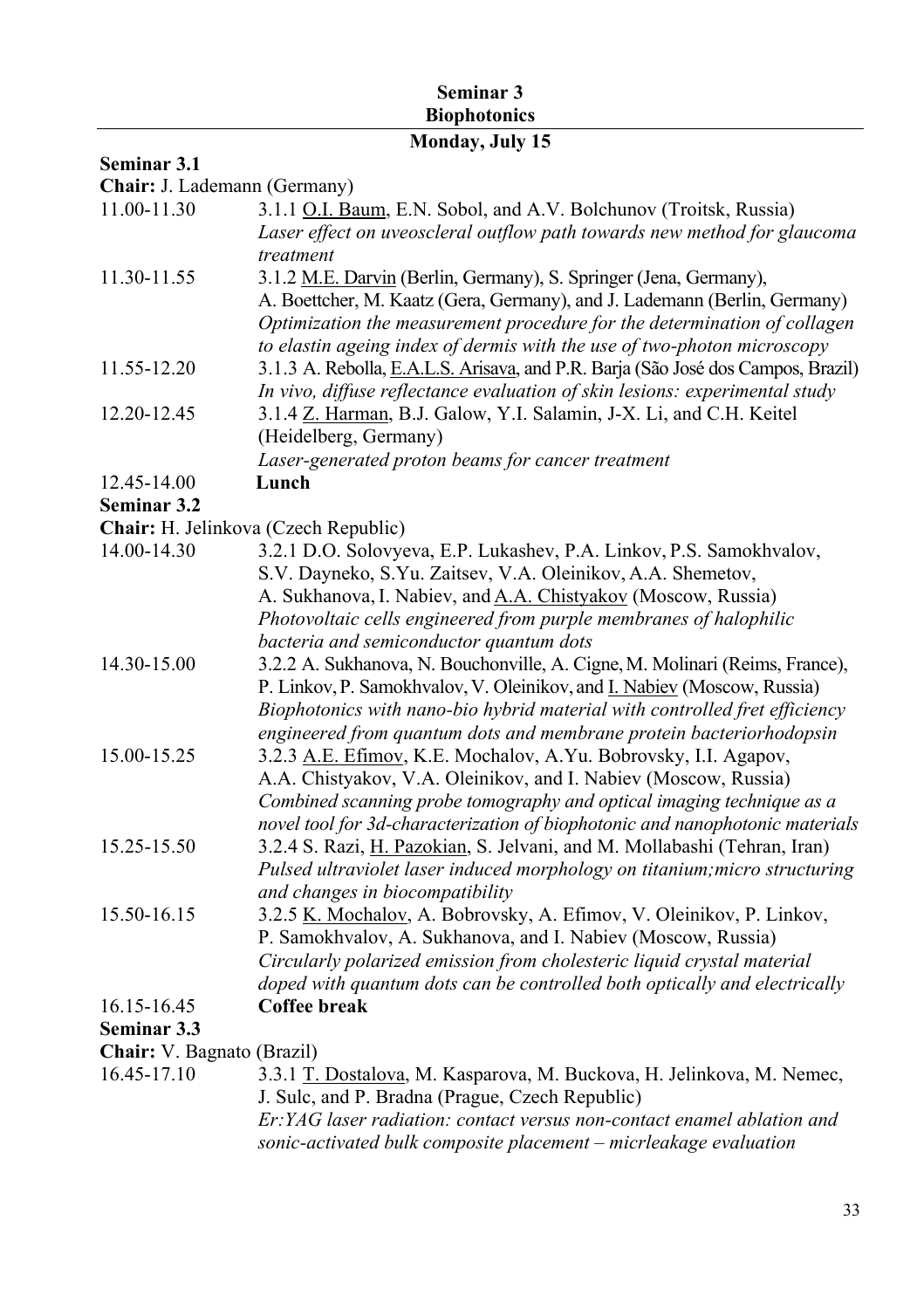| Tuesday, July 16 |                                                                                   |
|------------------|-----------------------------------------------------------------------------------|
|                  | of coherent spectroscopy                                                          |
|                  | Monitoring E-coli and coliphages at turbulent flow of water by the methods        |
| 18.25-18.50      | 3.3.5 T.Yu. Moguilnaya, P.V. Bobkov, and V.A. Tomilin (Moscow, Russia)            |
|                  | Near-IR laser-based system for ${}^{13}CO_2/{}^{12}CO_2$ ratio analysis in breath |
| 18.00-18.25      | 3.3.4 A.V. Koval' and E.V. Stepanov (Moscow, Russia)                              |
|                  | Laser surface modification of polyethersulfone hemodialysis membranes             |
|                  | A. Hashemi panah (Tehran, Iran)                                                   |
| 17.35-18.00      | 3.3.3 H. Pazokian, M. Mollabashi, J. Barzin, K. Khadem, and                       |
|                  | Laser processing of materials for medical applications                            |
|                  | A. Ovsianikov, and B.N. Chichkov (Hannover, Germany)                              |
| 17.10-17.35      | 3.3.2 R.J. Narayan, A. Doraiswamy, S.D. Gittard (Raleigh, NC, USA),               |

#### **Seminar 3.4**

**Chair:** T. Dostalova (Czech Republic)

|                              | Chall: 1. Dostatova (Czech Republic)                                               |
|------------------------------|------------------------------------------------------------------------------------|
| 11.00-11.30                  | 3.4.1 J. Lademann, H. Richter, M.C. Meinke, W. Sterry, and A. Patzelt              |
|                              | (Berlin, Germany)                                                                  |
|                              | Investigation of the triggered release of drugs from particles by laser            |
|                              | scanning spectroscopic measurements                                                |
| 11.30-11.55                  | 3.4.2 M. Atif, S. Devanesan, M.S. AlSalhi, V. Masilamani, K. Farhat, and           |
|                              | D. Rabah (Riyadh, Saudi Arabia)                                                    |
|                              | Kidney cancer diagnosis by fluorescence spectra of blood and urine                 |
| 11.55-12.20                  | 3.4.3 I. Ferreira, G. Silva, J.F. Strixino, C. Grecco, V.S. Bagnato,               |
|                              | D.M.F. Salvadori, and N.S. Rocha (São Carlos, Brazil)                              |
|                              | Influence of photodynamic therapy on BCL-2, BAX and HER-2 in breast                |
|                              | carcinogenesis                                                                     |
| 12.20-12.45                  | 3.4.4 D.P. de L. Carvalho, J.G. Pinto, L.C. Fontana, and <u>J.F. Strixino</u> (São |
|                              | Carlos, Brazil)                                                                    |
|                              | Photodynamic antimicrobial activity of isolated microorganisms from                |
|                              | infected wounds – study in vitro                                                   |
| 12.45-14.00                  | Lunch                                                                              |
| Seminar 3.5                  |                                                                                    |
| Chair: J. Lademann (Germany) |                                                                                    |
| 14.00-14.30                  | 3.5.1 G. Giubileo and A. Puiu (Frascati, Italy)                                    |
|                              | Detectability of melamine in milk by LPAS                                          |
| 14.30-15.00                  | 3.5.2 S. Banita, C. Achim, M. Patachia, C. Matei, A.M. Bratu, M. Petrus,           |
|                              | and D.C. Dumitras (Bucharest, Romania)                                             |
|                              | Characterization of organic vs. nonorganic raspberries and strawberries            |
|                              | fruits using laser photoacoustic spectroscopy                                      |
| 15.00-15.25                  | 3.5.3 V.S. Bagnato, G. Sabino, C. Kurachi, and N. Inada (São Carlos, Brazil)       |
|                              | Determination of threshold dose distribution in microbial control                  |
| 15.25-15.50                  | 3.5.4 D. Chorvat, A. Mateasik, and A. Chorvatova (Bratislava, Slovakia)            |
|                              | Spectral fingerprinting of endogenous fluorophores - from laboratory to            |
|                              | experimental medicine                                                              |
| 15.50-16.15                  | 3.5.5 D. Chorvat (Bratislava, Slovakia)                                            |
|                              | Information about the project Laserlab Europe                                      |
|                              |                                                                                    |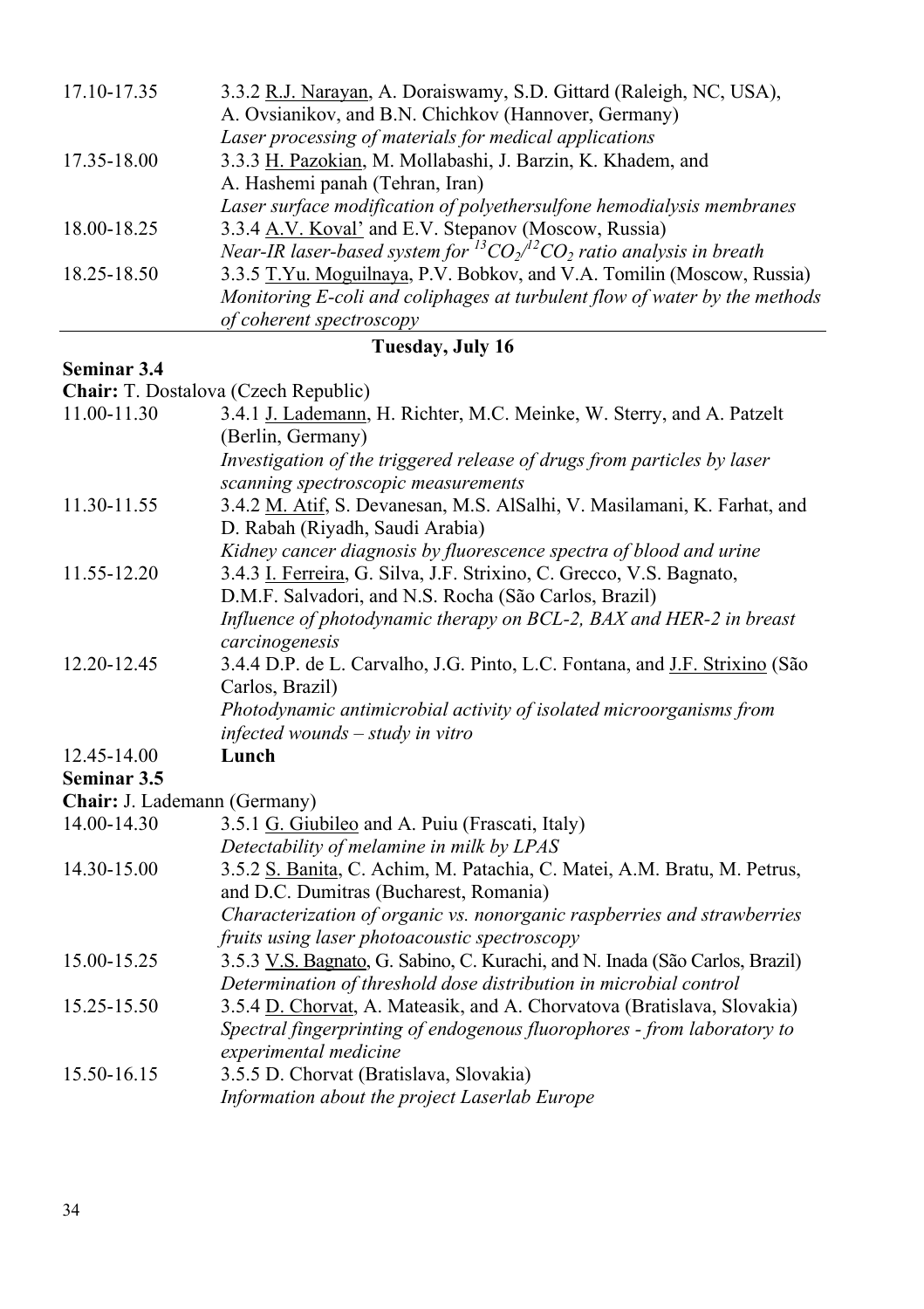|                                   | <b>Poster Session, Thursday, July 18</b>                                         |  |
|-----------------------------------|----------------------------------------------------------------------------------|--|
| <b>Chair:</b> M. Darvin (Germany) |                                                                                  |  |
| P3.1                              | C. Achim, A.M. Bratu, C. Matei, M. Petrus, M. Patachia, S. Banita, and           |  |
|                                   | D.C. Dumitras (Bucharest, Romania)                                               |  |
|                                   | Non-invasive breath gas analysis based on spectroscopic measurements             |  |
| P3.2                              | M. Kasparova, V. Kroulikova, P. Hlinakova, T. Dostalova, and                     |  |
|                                   | S. Podzimek (Prague, Czech Republic)                                             |  |
|                                   | Biostimulation effect of low level laser on healing process after third          |  |
|                                   | molars surgery based on biochemical markers in saliva                            |  |
| P3.3                              | S.V. Kireev, E.M. Podolyako, S.L. Shnyrev, I.G. Simanivsky, and                  |  |
|                                   | A.I. Guseva (Moscow, Russia)                                                     |  |
|                                   | Optical absorption method of natural gas component analysis in real time         |  |
| P <sub>3.4</sub>                  | S.V. Kireev, S.L. Shnyrev, I.G. Simanivsky, I.V. Sobolevsky,                     |  |
|                                   | S.V. Suganeev, and A.A. Kondrashov (Moscow, Russia)                              |  |
|                                   | Fluorescence of $127$ I and $129$ isotopes excited by radiation of copper vapor  |  |
|                                   | $lasers$ (578.2 nm)                                                              |  |
| P <sub>3.5</sub>                  | T. Kocourek, M. Jelinek, J. Mikšovský, K. Jurek, and M. Weiserova                |  |
|                                   | (Prague, Czech Republic)                                                         |  |
|                                   | Silver doped metal layers for medical applications                               |  |
| p3.6                              | J. Kymplová, M. Jelínek, J. Urzová, J. Mikšovský, L. Bauerová, and               |  |
|                                   | K. Dušek (Prague, Czech Republic)                                                |  |
|                                   | Assessment of suitability of excimer laser in treating onychomycosis             |  |
| P <sub>3.7</sub>                  | C. Nita, A.C. Popescu, R. Cristescu, A.C. Popa, G.E. Stan, M.A. Husanu,          |  |
|                                   | I. Pasuk, D. Popescu, and I.N. Mihailescu (Bucharest, Romania)                   |  |
|                                   | Protective carbon-based coatings for metal surfaces exposed to corrosive         |  |
|                                   | body fluids                                                                      |  |
| P3.8                              | C. Popescu, C. Nita, A.C. Popescu, R. Cristescu, I. Iordache (Bucharest,         |  |
|                                   | Romania), M. Kandyla, and M. Kompitsas (Athens, Greece)                          |  |
|                                   | Gold/ITO-based surface plasmon resonance cholesterol sensor                      |  |
| P3.9                              | S.V. Kireev, S.L. Shnyrev, I.G. Simanovsky, I.V. Sobolevsky,                     |  |
|                                   | S.V. Suganeev, and A.A. Kondrashov (Moscow, Russia)                              |  |
|                                   | Fluorescence of molecular iodine isotopes excited by Nd laser (532 nm) radiation |  |
| P3.10                             | M. Uherek, R. Srnanek, L. Vanco, and D. Chorvat (Bratislava, Slovakia)           |  |
|                                   | Raman micro-spectroscopy of rat aorta                                            |  |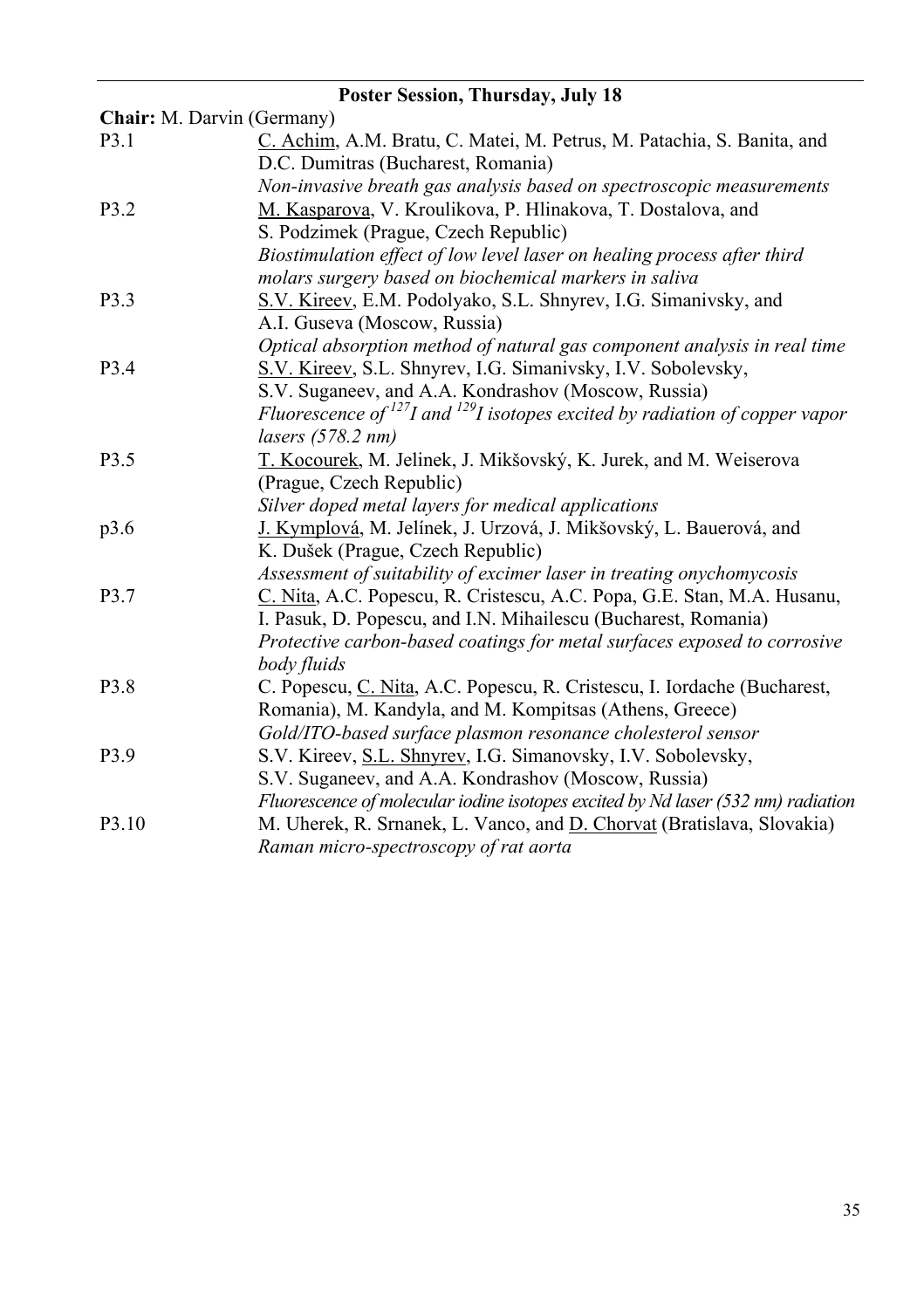## **Seminar 4 Physics of Lasers**

## **Thursday, July 18**

## **Seminar 4.1**

**Chair:** V.B. Morozov (Moscow, Russia)

| 15.10-15.30 | 4.1.1 J. Cupal, V. Kubeček, M. Jelínek, and M. Vyhlídal (Prague, Czech      |
|-------------|-----------------------------------------------------------------------------|
|             | Republic)                                                                   |
|             | High efficiency end-pumped Yb: YAG laser at room and cryogenic temperatures |
| 15.30-15.50 | 4.1.2 N. Pavel, G. Salamu, and O. Grigore (Bucharest, Romania)              |
|             | Passively Q-switched Nd: YAG/Cr4+: YAG lasers with high peak power          |
| 15.50-16.10 | 4.1.3 N. Pavel, G. Salamu, F. Voicu, F. Jipa, and M. Zamfirescu             |
|             | (Bucharest, Romania)                                                        |
|             | Femtosecond-laser inscribed Nd: YAG waveguides. Realization and laser       |
|             | emission                                                                    |
| 16.10-16.45 | Coffee break                                                                |
| Seminar 4.2 |                                                                             |
|             | Chair: N. Pavel (Bucharest, Romania)                                        |
| 16.45-17.05 | 4.2.1 O. Slezak, A. Lucianetti, M. Sawicka, M. Divoky, and T. Mocek         |
|             | (Prague, Czech Republic)                                                    |
|             | Thermal and stress effects in cryogenically-cooled high-average-power       |
|             | Yb: YAG slab amplifiers                                                     |
| 17.05-17.25 | 4.2.2 A.K. Naumov, O.A. Morozov, A.V. Lovchev, and D.I. Tselischev          |
|             | (Kazan, Russia)                                                             |
|             | Way of stepless regulation laser output by using intracavity device         |
| 17.25-17.45 | 4.2.3 A.A. Ionin, I.O. Kinyaevsky, Yu.M. Klimachev, A.A. Kotkov, and        |
|             | A.Yu. Kozlov (Moscow, Russia)                                               |
|             | Amplification of nanosecond laser pulses in carbon monoxide laser amplifier |
| 17.45-18.05 | 4.2.4 A.A. Ionin, A.Yu. Kozlov, L.V. Seleznev, and D.V. Sinitsyn            |
|             | (Moscow, Russia)                                                            |
|             | Compact slab RF-discharge overtone CO laser                                 |
| 18.05-18.25 | 4.2.5 V.B. Morozov, A.N. Olenin, and D.V. Yakovlev (Moscow, Russia)         |
|             | Synchronization enhancement of high-peak-power electrooptically             |
|             | controlled picosecond lasers                                                |
| 18.25-18.45 | 4.2.6 M. Sawicka, M. Divoky, A. Lucianetti, and T. Mocek (Prague, Czech     |
|             | Republic)                                                                   |
|             | Numerical evaluation of amplified spontaneous emission and heat             |
|             | generation in slab, multi-slab and active mirror laser amplifiers           |

#### **Poster Session, Tuesday, July 16**

## **Chair:** M. Darvin (Germany)

| P4.1 | D. Braunstein (Beer Sheva, Israel), G.A. Koganov (Eilat, Israel), E. Smolik, |
|------|------------------------------------------------------------------------------|
|      | Y. Biton, and R. Shuker (Beer Sheva, Israel)                                 |
|      | Influence of random fluctuating coupling and probe fields on gain without    |
|      | inversion in a ladder scheme                                                 |
| P4 2 | E. Smolik, D. Braunstein (Beer Sheva, Israel), G.A. Koganov (Eilat, Israel), |
|      | Y. Biton, and R. Shuker (Beer Sheva, Israel)                                 |
|      | Gain without inversion in a Lambda scheme subjected to random                |
|      | fluctuating coupling and probe fields                                        |
|      |                                                                              |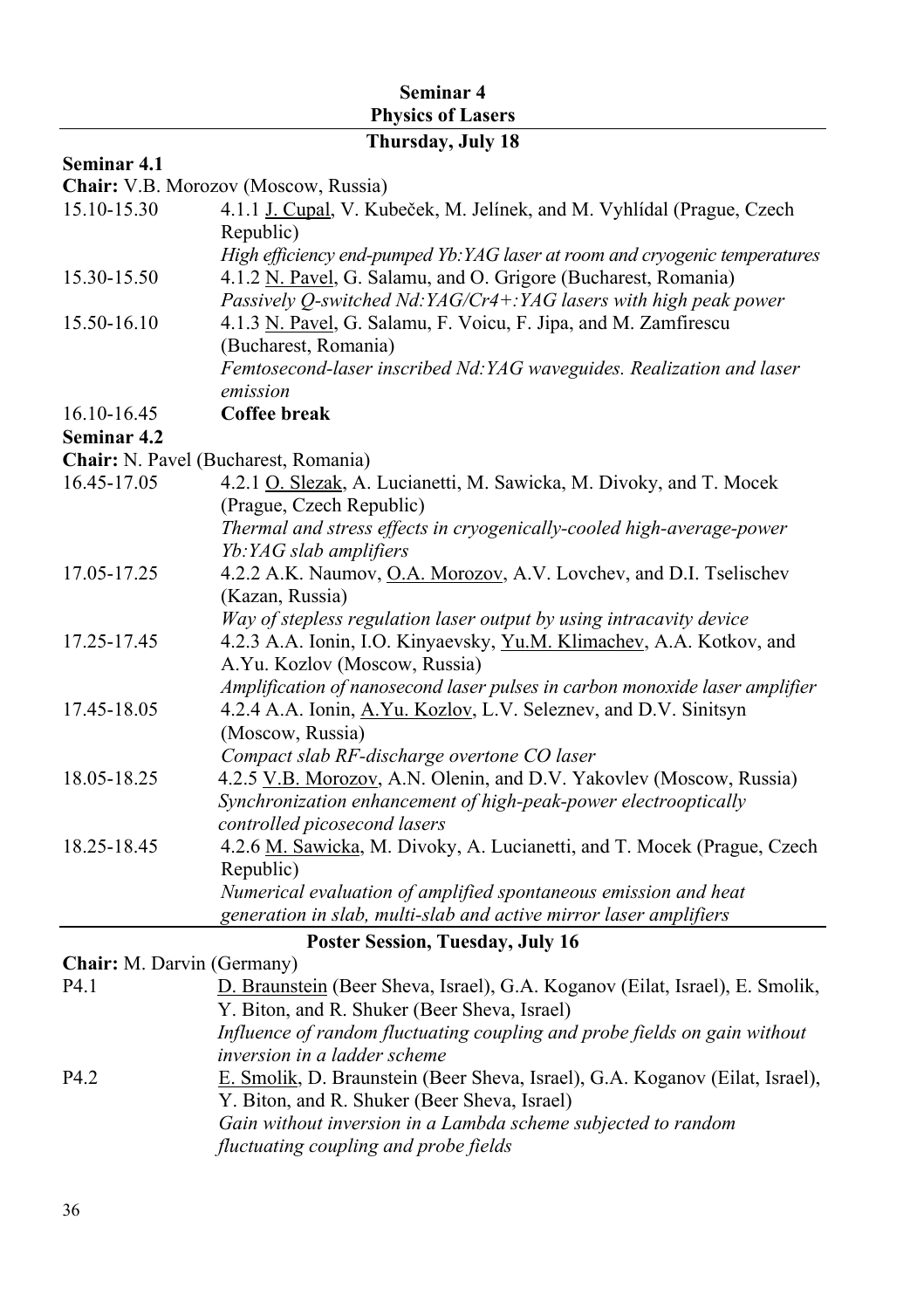#### **Seminar 5 Nonlinear Optics & Spectroscopy**

## **Monday, July 15**

#### **Seminar 5.1**

**Chair:** V.A. Makarov (Russia)

| 11.00-11.30                     | 5.1.1 P. Polynkin, M. Scheller, X. Chen, A. Gombojav, M. Kolesik                 |
|---------------------------------|----------------------------------------------------------------------------------|
|                                 | (Tucson, USA), M. Mills, and D. Christodoulides (Orlando, USA)                   |
|                                 | Experiments on two-beam laser filamentation in air                               |
| 11.30-12.00                     | 5.1.2 V.A. Makarov, <i>I.A. Perezhogin</i> , N.N. Potravkin, K.S. Grigoriev, and |
|                                 | G.A. Gryaznov (Moscow, Russia)                                                   |
|                                 | Linear and nonlinear optical activity for the ultrashort light pulse: beyond     |
|                                 | the slowly varying envelope approximation                                        |
| 12.00-12.30                     | 5.1.3 E.O. Smetanina (Moscow, Russia), V.M. Kadan, I.V. Blonskyi (Kiev,          |
|                                 | Ukraine), and V.P. Kandidov (Moscow, Russia)                                     |
|                                 | Dynamics of Kerr and plasma lenses in the femtosecond filament                   |
| 12.30-12.45                     | 5.1.4 V. Trofimov, I. Zakharova, and M. Fedotov (Moscow, Russia)                 |
|                                 | Self-similar shape mode of optical pulse propagation in de-focusing              |
|                                 | medium with two-photon absorption                                                |
| 12.45-14.00                     | Lunch                                                                            |
| Seminar 5.2                     |                                                                                  |
| Chair: P. Polynkin (USA)        |                                                                                  |
| 14.00-14.25                     | 5.2.1 V.A. Makarov, V.M. Petnikova, N.N. Potravkin, and V.V. Shuvalov            |
|                                 | (Moscow, Russia)                                                                 |
|                                 | Particular periodic and approximate solutions of a system of coupled             |
|                                 | nonlinear Schrodinger equations for elliptically polarized waves in a            |
|                                 | medium with local and non-local parts of the cubic nonlinear optical             |
|                                 | response and second order frequency dispersion                                   |
| 14.25-14.50                     | 5.2.2 V. Shandarov, V. Kruglov, A. Kanshu, E. Koval`chuk (Tomsk,                 |
|                                 | Russia), and F. Chen (Jinan, China)                                              |
|                                 | Discrete diffraction of light within optically modulated femtosecond laser-      |
|                                 | written 1D photonic lattice in lithium niobate                                   |
| 14.50-15.15                     | 5.2.3 V.G. Arakcheev, A.N. Bekin, N.V. Minaev, V.B. Morozov,                     |
|                                 | A.O. Rybaltovski, and Yu.V. Vladimirova (Moscow, Russia)                         |
|                                 | Absorption and coherent anti-Stokes Raman scattering spectroscopy of             |
|                                 | transparent nanoporous structures with metal nanoparticles inside pores          |
| 15.15-15.40                     | 5.2.4 Z. Zeng, C. Gong, J. Jiang, R. Li, and Z. Xu (Shanghai, China)             |
|                                 | Observation of sub-cycle tunneling ionization dynamics in transparent solids     |
| 15.40-16.05                     | 5.2.5 Y. Zheng, C. Gong, Y. Zhong, Z. Zeng, C. Li, X. Ge, R. Li, and Z. Xu       |
|                                 | (Shanghai, China)                                                                |
|                                 | Few-cycle infrared laser pulse energy exchange due to filament interaction       |
|                                 | in air                                                                           |
| 16.05-16.45                     | Coffee break                                                                     |
| Seminar 5.3                     |                                                                                  |
| Chair: I.A. Perezhogin (Russia) |                                                                                  |

16.45-17.10 5.3.1 H.L. Xu (Changchun, China), J.P. Yao, J.L. Ni, W. Chu (Shanghai, China), S.L. Chin (Quebec, Canada), K. Yamanouchi (Tokyo, Japan), Y. Cheng, and Z.Z. Xu (Shanghai, China) *Femtosecond filament-induced nitrogen molecular-ion lasers in air*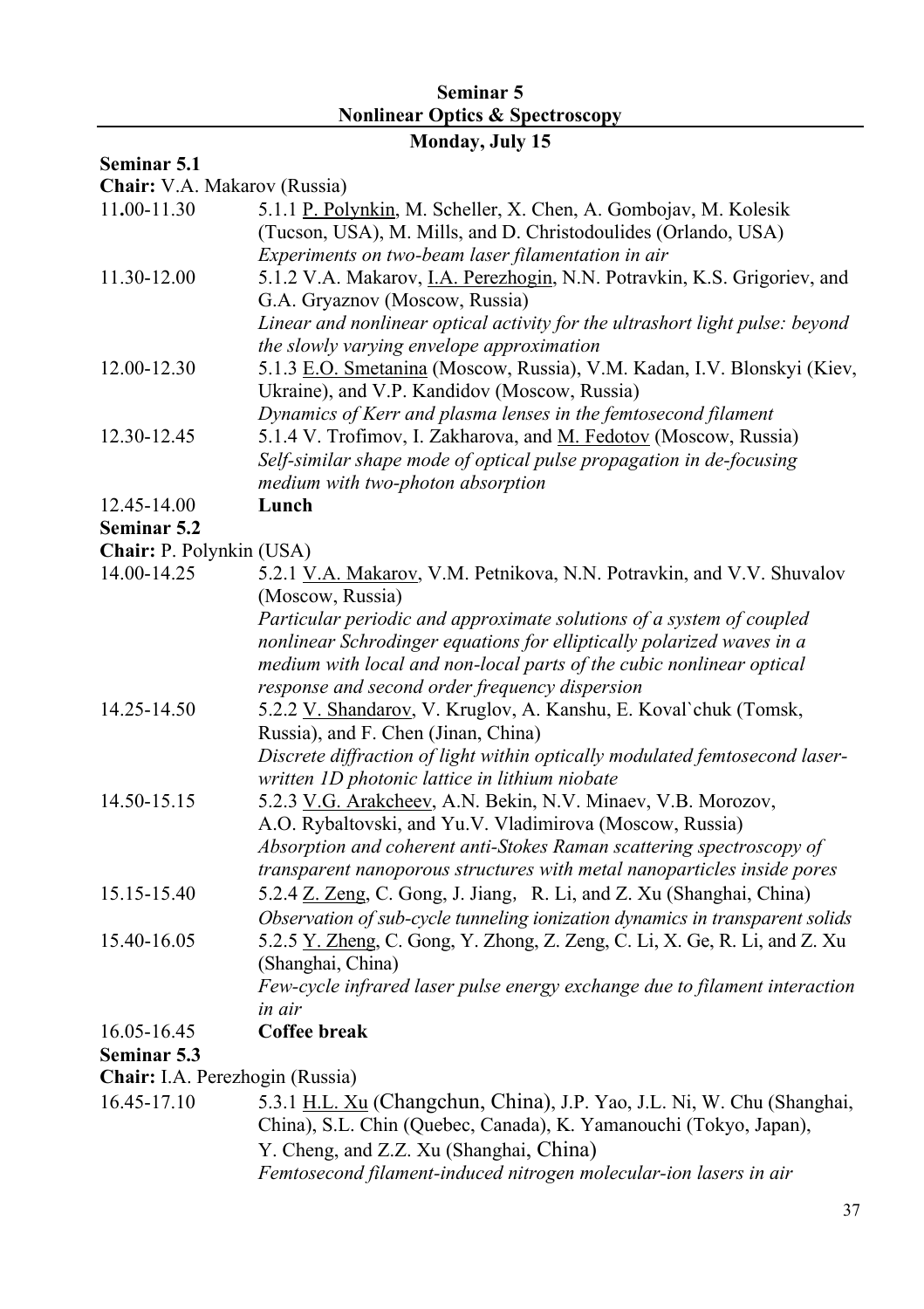| 17.10-17.35                              | 5.3.2 M. Zezulová, M. Jelínek, T. Kocourek, V. Vorlíček, and V. Železný                                                                                 |
|------------------------------------------|---------------------------------------------------------------------------------------------------------------------------------------------------------|
|                                          | (Prague, Czech Republic)                                                                                                                                |
|                                          | Polycrystalline $LiNbO3$ thin films characterized by infrared and Raman                                                                                 |
|                                          | spectroscopy                                                                                                                                            |
| 17.35-18.00                              | 5.3.3 A. Puiu, S. Botti, S. Almaviva, L. Cantarini, L. Cassioli, S. Grossi,                                                                             |
|                                          | and A. Palucci (Frascatti, Italy)                                                                                                                       |
|                                          | Raman spectroscopy and principal component analysis applied to                                                                                          |
|                                          | identification of explosive materials                                                                                                                   |
| 18.00-18.15                              | 5.3.4 D. Hashimoto and K. Shimizu (Kanagawa, Japan)                                                                                                     |
|                                          | Efficient population manipulation of hyperfine sublevels in $_{167}Er^{3+}$ ions                                                                        |
|                                          | doped in an $Y_2SiO_5$ crystal via a phonon transition                                                                                                  |
| $18.15 - 18.30$                          | 5.3.5 J. Zhao, Z. Wang, Y. Zhang, and W. Liu (Nankai, China)                                                                                            |
|                                          | THz wave guiding by femtosecond laser filament in air                                                                                                   |
| 18.30-18.55                              | 5.3.6 P. Wei, J. Miao, Z. Zeng, R. Li, and Z. Xu (Shanghai, China)                                                                                      |
|                                          | Highly monochromatic and tunable extreme ultraviolet emission from a                                                                                    |
|                                          | single high-order harmonic based on multi-color laser fields                                                                                            |
| <b>Poster Session, Thursday, July 18</b> |                                                                                                                                                         |
|                                          | <b>Chair:</b> V.G. Arakcheev (Russia)                                                                                                                   |
| $\Gamma$ 1                               | $\overline{M} \cap V$ and $\overline{M} \cap V$ and $\overline{M} \cap V$ and $\overline{M} \cap V$ and $\overline{M} \cap V$ and $\overline{M} \cap V$ |

| P <sub>5.1</sub> | V.O. Kompanets, A.E. Dokukina, E.O. Smetanina, S.V. Chekalin, and            |
|------------------|------------------------------------------------------------------------------|
|                  | V.P. Kandidov (Moscow, Russia)                                               |
|                  | Filamentation of femtosecond bessel-gauss beams undergoing anomalous         |
|                  | group-velocity dispersion                                                    |
| P <sub>5.2</sub> | F. Moslehirad, M.H. Majlesara, and M.J. Torkamany (Qazvin, Iran)             |
|                  | Synthesis of composite $Au/TiO2$ nanoparticles through pulsed laser          |
|                  | ablation and study of their nonlinear optical properties                     |
| P <sub>5.3</sub> | F. Moslehirad, M.H. Majlesara, and M.J. Torkamany (Qazvin, Iran)             |
|                  | Nonlinear optical properties of composite $Au/TiO2$ nanoparticles prepared   |
|                  | through pulsed laser ablation                                                |
| P <sub>5.4</sub> | W. Aslam Farooq, S. Mansoor Ali, L.E. Al-Otibi, A.S. Al-Dwayyan              |
|                  | (Riyadh, KSA), and F. Yakuphanoglu (Elasiz, Turkey)                          |
|                  | Laser irradiation effect on structure and optical properties of $Cd1-xNixO$  |
|                  | thin film                                                                    |
| P <sub>5.5</sub> | E. Kanetsvan (Yerevan, Armenia)                                              |
|                  | Ultraviolet generation by two photon optical pumping in alkali metal vapours |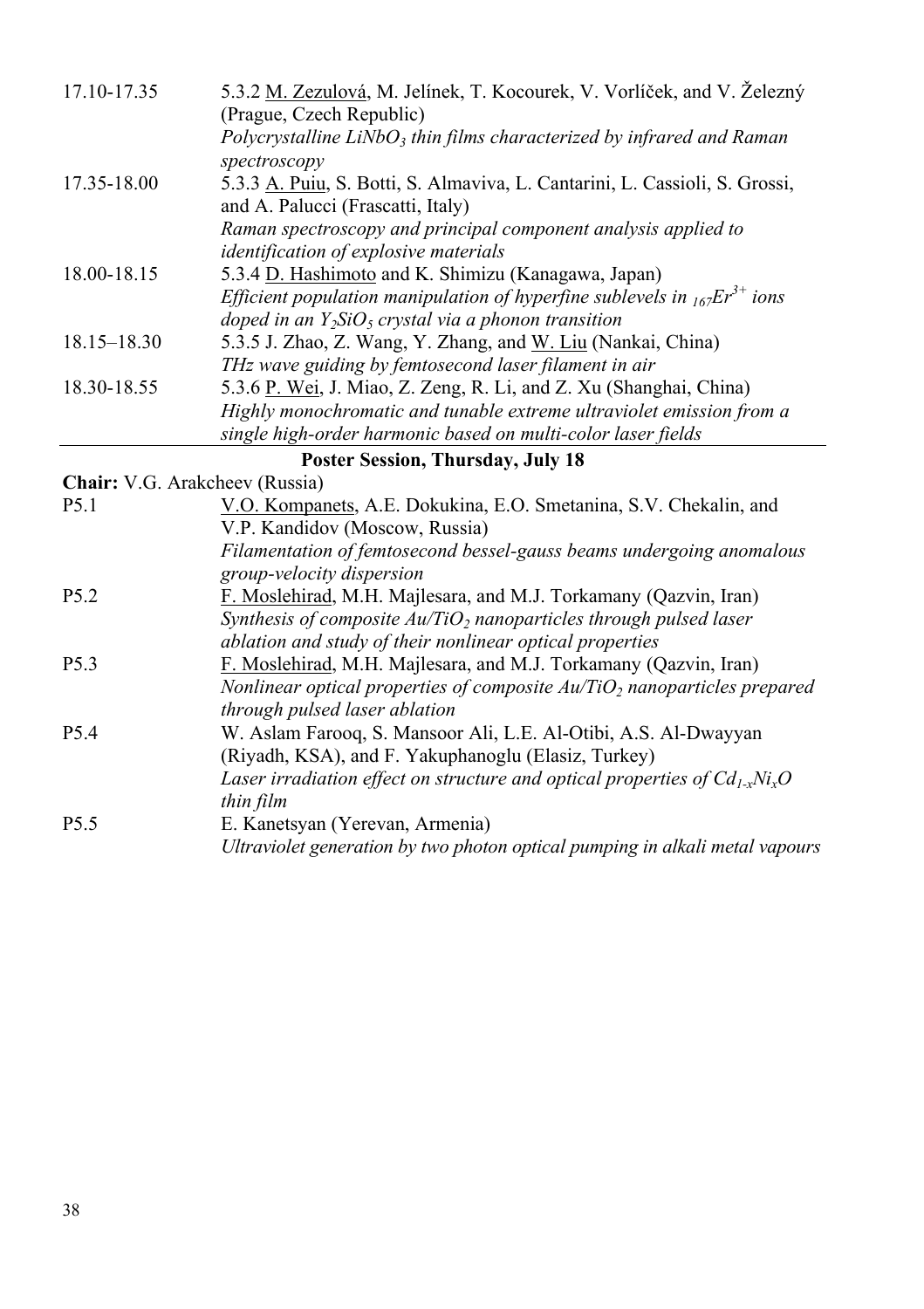#### **Seminar 6 Physics of Cold Trapped Atoms Monday, July 15**

## **Seminar 6.1**

**Chairs**: V.S. Bagnato (Brazil) and M. Tsubota (Japan)

| 11.00-11.25 | $\ldots$<br>6.1.1 M. Ueda (Tokyo, Japan)                                                              |
|-------------|-------------------------------------------------------------------------------------------------------|
|             | Spinor Beliaev theory and first-order phase transition in spinor                                      |
|             | condensates                                                                                           |
| 11.25-11.50 | 6.1.2 E. Zaremba (Kingston, Canada), B.P. van Zyl (Antigonish, Canada),                               |
|             | and P. Pisarski (Kingston, Canada)                                                                    |
|             | Thomas-Fermi von Weizsäcker theory for a harmonically trapped, two-                                   |
|             | dimensional, spin-polarized dipolar Fermi gas                                                         |
| 11.50-12.15 | 6.1.3 M. Guilleumas, A. Gallemí, and R. Mayol (Barcelona, Spain)                                      |
|             | Dipolar Bose-Einstein condensates in triple-well potentials                                           |
| 12.15-12.40 | 6.1.4 J. Dziarmaga (Kraków, Poland), T. Swislocki, and E. Witkowska                                   |
|             | (Warsaw, Poland)                                                                                      |
|             | The Kibble-Zurek mechanism and a conservation law in spinor Bose-                                     |
|             | Einstein condensates                                                                                  |
| 12.40-14.00 | Lunch                                                                                                 |
| Seminar 6.2 |                                                                                                       |
|             | Chairs: M. Ueda (Japan) and E. Zaremba (Canada)                                                       |
| 14.00-14.25 | 6.2.1 P. Vignolo (Sophia Antipolis, France), M. Larcher, C. Menotti (Povo,                            |
|             | Italy), and B. Tanatar (Ankara, Turkey)                                                               |
|             | A metal-insulator transition induced by random dipoles                                                |
| 14.25-14.50 | 6.2.2 P. Hannaford, S. Jose, P. Surendran, Y. Wang, I. Herrera (Melbourne,                            |
|             | Australia), M. Singh (Punjab, India), S. Whitlock (Heidelberg, Germany),                              |
|             | R. McLean, and A. Sidorov (Melbourne, Australia)                                                      |
|             | Magnetic lattices for simulating condensed matter phenomena                                           |
| 14.50-15.15 | 6.2.3 V.A. Yurovsky (Tel Aviv, Israel)                                                                |
|             | Properties of quasi-one-dimensional cold gases in well-defined spin states                            |
| 15.15-15.40 | 6.2.4 M. Yamashita, K. Inaba (Kanagawa and Tokyo, Japan), and                                         |
|             | H. Tsuchiura (Sendai, Japan)                                                                          |
|             | Collapse and revival dynamics of spin-1 bosons in optical lattices                                    |
| 15.40-16.05 | 6.2.5 T. Kimura (Kanagawa, Japan)                                                                     |
|             | Phase diagram of spin-1 bosons in an optical lattice: a strong-coupling study                         |
| 16.10-16.45 | Coffee break                                                                                          |
| Seminar 6.3 |                                                                                                       |
|             | Chairs: M. Yamashita (Japan) and K. Ziegler (Germany)                                                 |
| 16.45-17.10 | 6.3.1 M. Brewczyk (Białystok and Warsaw, Poland), T. Świsłocki, and                                   |
|             | M. Gajda (Warsaw, Poland)                                                                             |
|             | Resonant dynamics of chromium condensates                                                             |
| 17.10-17.35 | 6.3.2 K. Sakmann (Heidelberg, Germany and Stanford, USA),                                             |
|             | A.I. Streltsov (Heidelberg, Germany), O.E. Alon (Tivon, Israel), and                                  |
|             | L.S. Cederbaum (Heidelberg, Germany)                                                                  |
|             | Universality of fragmentation in the Schrödinger dynamics of bosonic                                  |
| 17.35-18.00 | Josephson junctions<br>6.3.3 A. Sinatra, Y. Castin (Paris, France), and E. Witkowska (Warsaw, Poland) |
|             | Limit of spin squeezing in trapped Bose-Einstein condensates                                          |
|             |                                                                                                       |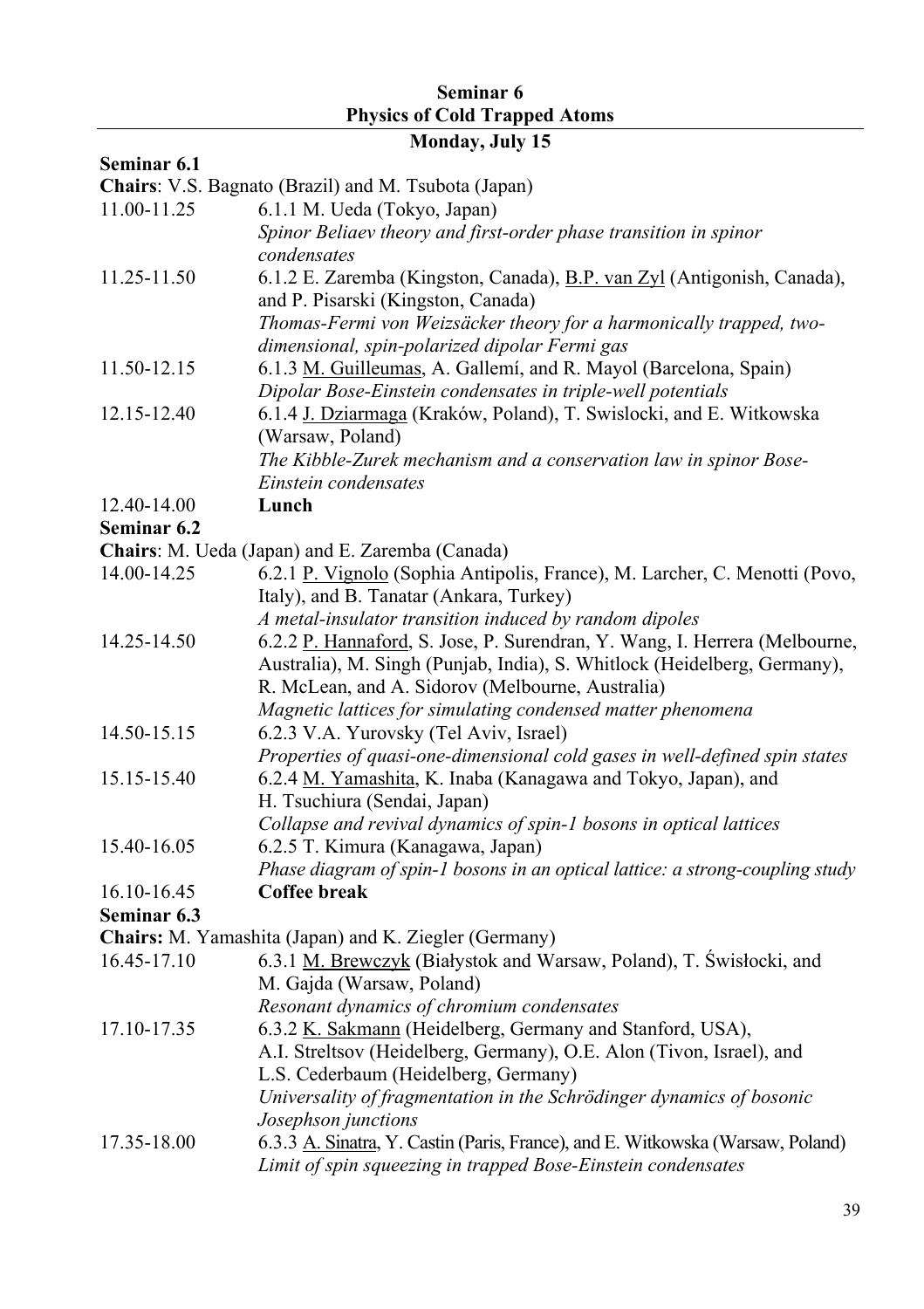| 18.00-18.20 | 6.3.4 N.G. Parker (Newcastle upon Tyne, UK), B.C. Mulkerin (Victoria,   |
|-------------|-------------------------------------------------------------------------|
|             | Australia), R.M.W. van Bijnen (Eindhoven, The Netherlands),             |
|             | D.H.J. O'Dell (Hamilton, Canada), and A.M. Martin (Victoria, Australia) |
|             | Vortices and their interactions in a two-dimensional dipolar Bose gas   |
| 18.20-18.40 | 6.3.5 M. Schlosser, S. Tichelmann, M. Hambach, and G. Birkl (Darmstadt, |
|             | Germany)                                                                |
|             | A two-dimensional multi-site quantum register of single neutral atoms   |

#### **Tuesday, July 16**

#### **Seminar 6.4**

| <b>Chairs:</b> W. Belzig (Germany) and B. Wu (China) |                                                                              |  |
|------------------------------------------------------|------------------------------------------------------------------------------|--|
| 11.00-11.25                                          | 6.4.1 L. Salasnich (Padova, Italy)                                           |  |
|                                                      | Fermionic condensation in ultracold atoms, nuclear matter and neutron stars  |  |
| 11.25-11.50                                          | 6.4.2 J. Tempere, S.N. Klimin, and J.T. Devreese (Antwerpen, Belgium)        |  |
|                                                      | Two-bandgap superfluidity in atomic Fermi systems                            |  |
| 11.50-12.15                                          | 6.4.3 C.A.R. Sa de Melo (Atlanta, USA)                                       |  |
|                                                      | Parity violating superfluidity in ultra-cold fermions under the influence of |  |
|                                                      | artificial non-Abelian gauge fields                                          |  |
| 12.15-12.40                                          | 6.4.4 A. Trombettoni (Trieste, Italy)                                        |  |
|                                                      | Relative phase and Josephson dynamics between weakly coupled ultracold       |  |
|                                                      | Fermi systems                                                                |  |

12.40-14.00 **Lunch** 

#### **Seminar 6.5**

**Chairs**: L. Salasnich (Italy) and J. Tempere (Belgium)

- 14.00-14.25 6.5.1 P.D. Drummond and L.E.C. Rosales-Zarate (Melbourne, Australia) *Q-function and identity resolution for fermions*
- 14.25-14.50 6.5.2 M.A. Baranov (Innsbruck, Austria and Moscow, Russia), Ch.V. Kraus, and P. Zoller (Innsbruck, Austria) *Majorana fermions in atomic wire networks and topologically protected realization of the Deutsch-Josza algorithm*
- 14.50-15.15 6.5.3 J. Brand and A. Cetoli (Auckland, New Zealand) *Dark solitons in superfluid Fermi gases: Dispersion relation and snaking instability*
- 15.15-15.40 6.5.4 W. Zhang (Beijing, China) *Exotic superfluid in a two-dimensional Fermi gas with spin-orbit* coupling
- 15.40-16.05 6.5.5 T. Yefsah, A.T. Sommer, M.J.H. Ku, L.W. Cheuk, W. Ji, W.S. Bakr, and M.W. Zwierlein (Cambridge, USA)

*Heavy solitons in a fermionic superfluid* 

16.10-16.45 **Coffee break** 

#### **Seminar 6.6**

**Chairs:** P. Drummond (Australia) and C.A.R. Sa de Melo (USA)

- 16.45-17.10 6.6.1 A. Minguzzi (Grenoble, France) and P. Vignolo (Nice, France) *Universal contact of a Tonks-Girardeau gas at finite temperature*
- 17.10-17.35 6.6.2 V. Melezhik (Dubna, Russia)
	- *Resonances in ultracold collisions confined by atomic traps*
- 17.35-18.00 6.6.3 A. Simoni and J.-M. Launay (Rennes, France) *Reactive and non-reactive polar molecule collisions in optical waveguides*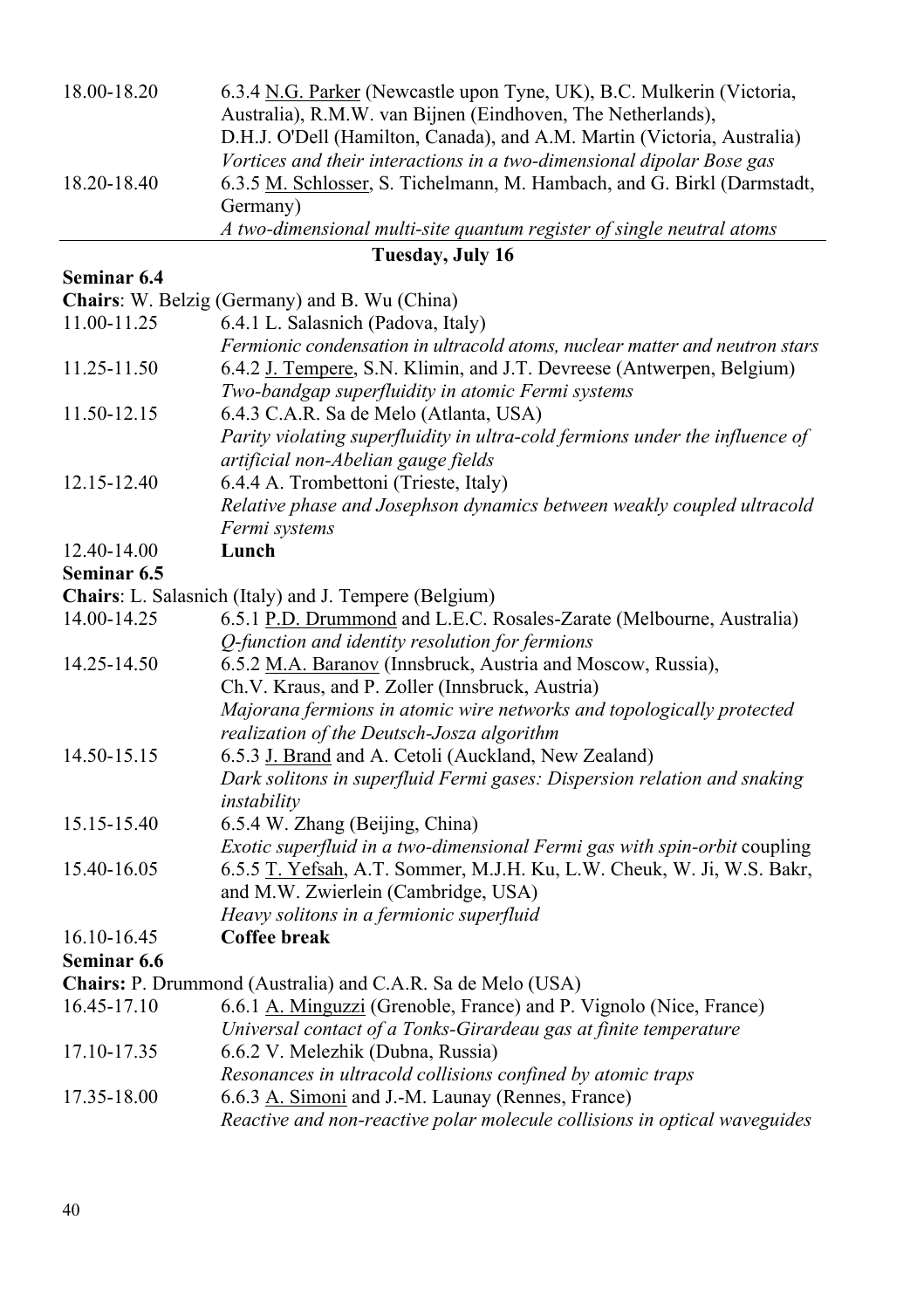| 18.00-18.20   | 6.6.4 M. Urban (Orsay, France), S. Chiacchiera (Coimbra, Portugal),       |
|---------------|---------------------------------------------------------------------------|
|               | P.-A. Pantel, and D. Davesne (Villeurbanne, France)                       |
|               | Collective modes of three- and two-dimensional trapped Fermi gases in the |
|               | normal phase                                                              |
| 18.20 - 18.40 | 6.6.5 C. Trefzger and Y. Castin (Paris, France)                           |
|               | Polaron residue and spatial structure in a Fermi gas                      |
|               | <b>Wednesday, July 17</b>                                                 |
| Seminar 6.7   |                                                                           |
|               | Chairs: J. Brand (New Zealand) and Y. Castin (France)                     |
| 11.00-11.25   | 6.7.1 N. Davidson, J. Coslovksy, I. Almog, and Y. Sagi (Rehovot, Israel)  |
|               | Characterizing the softness of cold collisions using spectroscopy         |
| 11.25-11.50   | 6.7.2 V.S. Bagnato (São Carlos, Brazil)                                   |
|               | Total energy spectrum for a turbulent trapped quantum fluid               |
| 11.50-12.15   | 6.7.3 W. von Klitzing, V. Bolpasi, N.K. Efremidis (Heraklion, Greece),    |
|               | M.J. Morrissey (Durban, South Africa), P. Condylis, D. Sahagun            |
|               | (Singapore, Singapore), and M. Baker (Brisbane, Australia)                |
|               | An ultra-bright atom-laser                                                |
| 12.15-12.40   | 6.7.4 M. Holzmann (Paris and Grenoble, France)                            |
|               | Superfluid and transport properties of dirty bosons in two dimensions     |
| 12.40-14.00   | Lunch                                                                     |
| Seminar 6.8   |                                                                           |
|               | Chairs: M. Holzmann (France) and W. von Klitzing (Greece)                 |
| 14.00-14.25   | 6.8.1 N.P. Proukakis, R.W. Pattinson, N.G. Parker (Newcastle upon Tyne,   |
|               | UK), I.-K. Liu S.-C. Gou (Changhua, Taiwan), S.A. Gardiner,               |
|               | D.J. McCarron, H.W. Cho, S.L. Cornish (Durham, UK), and T.P. Billam       |
|               | (Otago, New Zealand)                                                      |
|               | Competing kinetics and stochastic phase separation of trapped two-        |
|               | component condensates                                                     |
| 14.25-14.50   | 6.8.2 A. Gammal (São Paulo, Brazil) and E.G. Khamis (São Paulo, Brazil    |
|               | and Loughborough, UK)                                                     |
|               | Supersonic flow of a Bose-Einstein condensate past an oscillating         |
|               | attractive-repulsive obstacle                                             |
| 14.50-15.15   | 6.8.3 O.E. Alon (Tivon, Israel), A.U.J. Lode (Heidelberg, Germany),       |
|               | K. Sakmann (Stanford, USA), A.I. Streltsov (Heidelberg, Germany),         |
|               | I. Březinová, J. Burgdörfer (Vienna, Austria), and L.S. Cederbaum         |
|               | (Heidelberg, Germany)                                                     |
|               | Many-body decay by tunnelling and wave chaos in a BEC                     |
| 15.15-15.40   | 6.8.4 D.S. Petrov (Orsay, France), V. Lebedev, and J.T.M. Walraven        |
|               | (Amsterdam, The Netherlands)                                              |
|               | Controlling integrability in a quasi-1D atom-dimer mixture                |
| 15.40-16.05   | 6.8.5 I. Ferrier-Barbut, B.S. Rem, A.T. Grier, U. Eismann, T. Langen,     |
|               | N. Navon, L. Khaykovich, F. Werner, D.S. Petrov, F. Chevy, and            |
|               | C. Salomon (Paris, France)                                                |
|               | Lifetime of the strongly interacting Bose gas                             |
| 16.10-16.45   | Coffee break                                                              |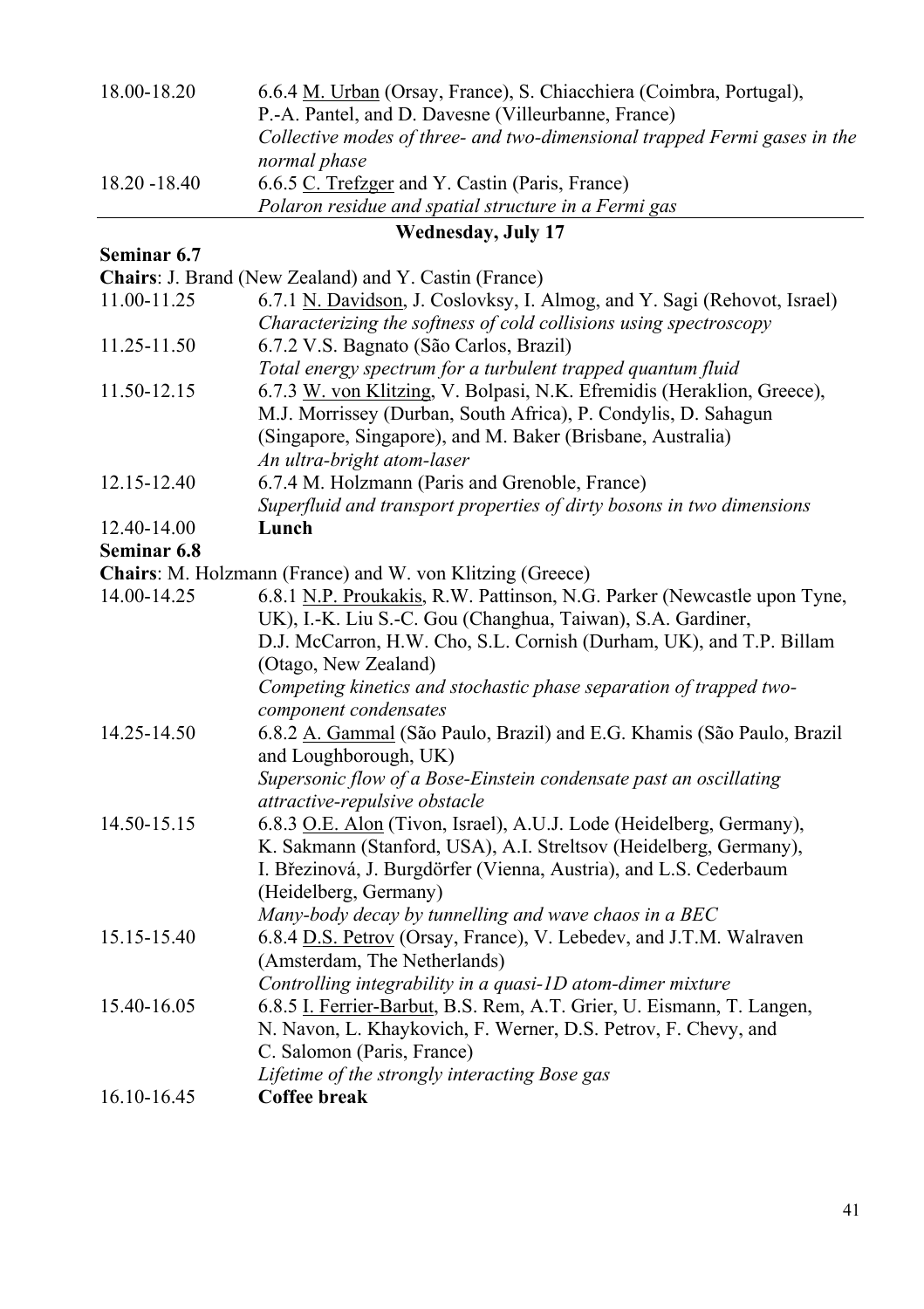#### **Seminar 6.9**

| Chairs: N. Proukakis (UK) and L. Sanchez-Palencia (France) |                                                                            |
|------------------------------------------------------------|----------------------------------------------------------------------------|
| 16.45-17.10                                                | 6.9.1 B. Wu (Beijing, China)                                               |
|                                                            | Quantum equilibrium state with multiple temperatures                       |
| 17.10-17.35                                                | 6.9.2 W. Belzig, M. Bruderer (Konstanz, Germany), and                      |
|                                                            | A. Posazhennikova (Egham, UK and Konstanz, Germany)                        |
|                                                            | Entanglement generation in a system of two atomic quantum dots coupled     |
|                                                            | to a pool of interacting bosons                                            |
| 17.35-18.00                                                | 6.9.3 S. Safaei (Ankara, Turkey), Ö.E. Müstecaplıoğlu (Istanbul, Turkey),  |
|                                                            | and B. Tanatar (Ankara, Turkey)                                            |
|                                                            | Interplay of self-organization and multistability in the formation of spin |
|                                                            | domains in a Bose Einstein condensate-cavity system with Raman coupling    |
| 18.00-18.20                                                | 6.9.4 E. Kaminishi, J. Sato, and T. Deguchi (Tokyo, Japan)                 |
|                                                            | Evaluation of recurrence time for a localized many-body state dynamics in  |
|                                                            | the 1D Bose gas                                                            |
| 18.20-18.40                                                | 6.9.5 L. Pruvost, C. Cabrera, V. Carrat, M. Jacquey (Orsay, France),       |
|                                                            | J.W.R. Tabosa (Recife, Brazil), and B.V. de Lesegno (Orsay, France)        |
|                                                            | Highly collimated source of cold Rb atoms from a 2-dimensional magneto-    |
|                                                            | optical trap                                                               |

**Thursday, July 18** 

#### **Seminar 6.10**

**Chairs**: S. Adhikari (Brazil) and J. Zakrzewski (Poland)

- 11.00-11.25 6.10.1 G.V. Shlyapnikov (Orsay, France) *Localization-delocalization transition of finite-temperature bosons in the 1D quasi-periodic potential*
- 11.25-11.50 6.10.2 L. Sanchez-Palencia (Palaiseau, France) *Many-body Anderson localization in weakly-interacting Bose fluids*  11.50-12.15 6.10.3 J. Radic and V. Galitski (College Park, USA)
- *Exotic quantum spin models in spin-orbit-coupled Mott insulators*  12.15-12.40 6.10.4 G. Pupillo (Strasbourg, France), F. Cinti, T. Macri (Dresden,
- Germany), W. Lechner (Innsbruck, Austria), and T. Pohl (Dresden, Germany) *An Andreev-Lifshitz-type supersolid with soft-core bosons*
- 12.40-14.00 **Lunch**

**Seminar 6.11** 

**Chairs**: O. Alon (Israel) and Yu. Lozovik (Russia)

| 14.00-14.25 | 6.11.1 B. Svistunov (Amherst, USA), L. Pollet (Munich, Germany), and      |
|-------------|---------------------------------------------------------------------------|
|             | N. Prokof'ev (Amherst, USA)                                               |
|             | Classical-field renormalization flow of one-dimensional disordered bosons |

- 14.25-14.50 6.11.2 T. Bourdel, B. Allard, T. Plisson (Palaiseau, France), M. Holzmann (Paris and Grenoble, France), G. Salomon, L. Fouché, P. Wang, A. Aspect (Palaiseau, France), and P. Bouyer (Talence, France) *Effect of disorder in two-dimensional Bose gases*
- 14.50-15.15 6.11.3 N. Dupuis (Paris, France), A. Rançon (Chicago, USA), and P. Lecheminant (Cergy-Pontoise, France) *XY quantum criticality of a Bose as in an optical lattice*
- 15.15-15.40 6.11.4 Y. Castin and F. Werner (Paris, France) *Third virial coefficient of the unitary Bose gas*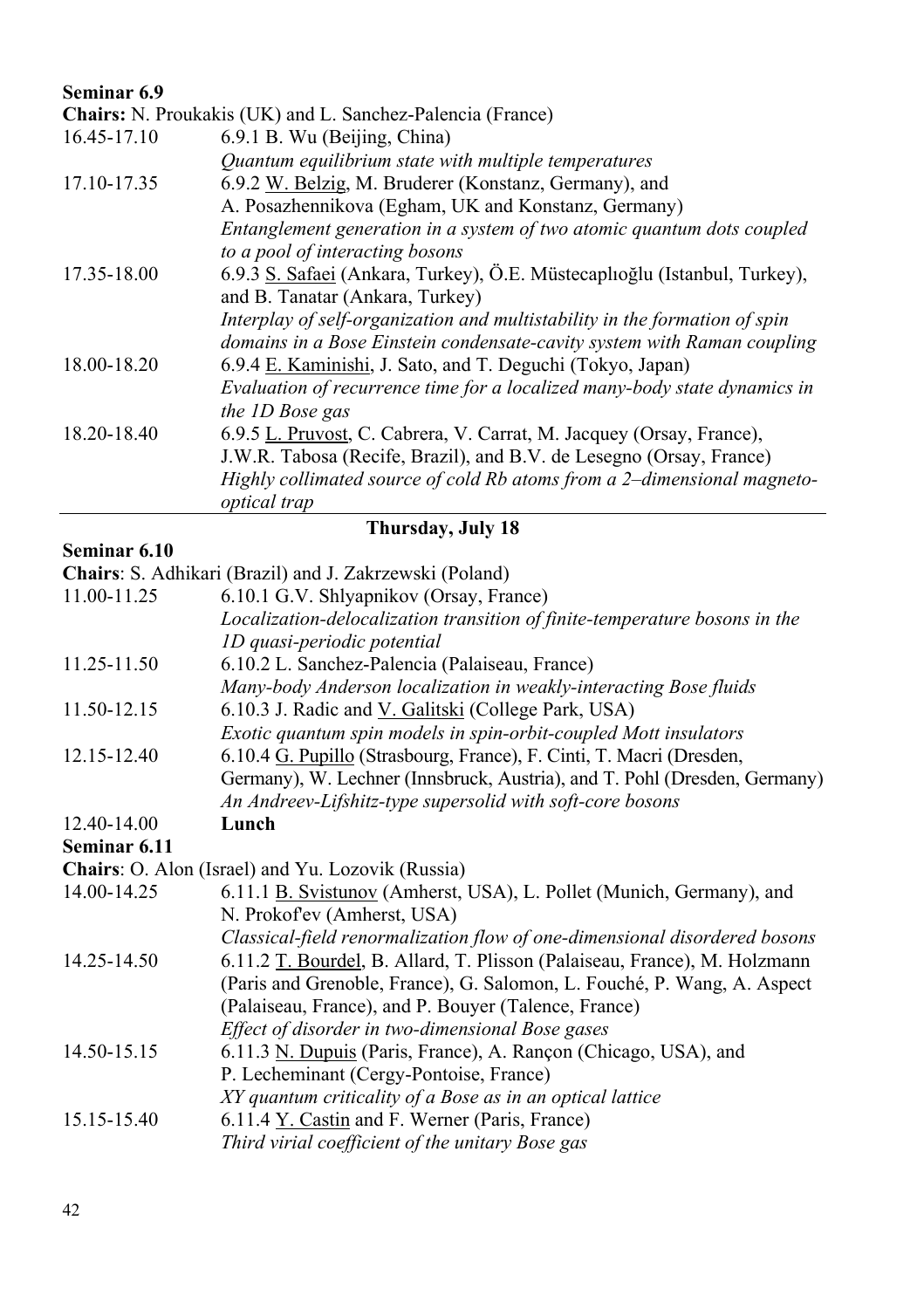| 15.40-16.05  | 6.11.5 A. Pelster (Kaiserslautern, Germany), B. Nikolic (Berlin, Germany),<br>and A. Balaz (Belgrade, Serbia) |
|--------------|---------------------------------------------------------------------------------------------------------------|
|              | Dipolar Bose-Einstein condensates in weak anisotropic disorder                                                |
| 16.10-16.45  | Coffee break                                                                                                  |
| Seminar 6.12 |                                                                                                               |
|              | <b>Chairs:</b> A. Pelster (Germany) and Ch. Weiss (UK)                                                        |
| 16.45-17.10  | 6.12.1 A. Balaz (Belgrade, Serbia), R.K. Kumar (Tamil Nadu, India),                                           |
|              | L.E. Young (São Paulo, Brazil), D. Vudragovi (Belgrade, Serbia),                                              |
|              | P. Muruganandam (Tamil Nadu, India), and S.K. Adhikari (São Paulo, Brazil)                                    |
|              | Fortran and C programs for numerical simulation of dipolar Bose-Einstein                                      |
|              | condensates in fully anisotropic traps                                                                        |
| 17.10-17.35  | 6.12.2 U. Schneider (Munich and Garching, Germany)                                                            |
|              | Mass transport in homogeneous optical lattices                                                                |
| 17.35-18.00  | 6.12.3 L. Cao, S. Krönke, O. Vendrell, and Peter Schmelcher (Hamburg, Germany)                                |
|              | The multi-layer multi-configuration time-dependent Hartree method for                                         |
|              | bosons                                                                                                        |
| 18.00-18.20  | 6.12.4 A.I. Streltsov (Heidelberg, Germany) and O.I. Streltsova (Dubna,                                       |
|              | Russia)                                                                                                       |
|              | How shape of inter-particle interaction impacts properties of trapped                                         |
|              | bosonic system                                                                                                |
| 18.20-18.40  | 6.12.5 M.A. Efremov (Ulm, Germany and Moscow, Russia), L. Plimak                                              |
|              | (Ulm, Germany and Berlin, Germany), M.Yu. Ivanov (Berlin, Germany),                                           |
|              | and W.P. Schleich (Ulm, Germany)                                                                              |
|              | Three-body bound states in atomic mixture with resonant p-wave interaction                                    |

**Friday, July 19** 

## **Seminar 6.13**

**Chairs**: N. Davidson (Israel) and V. Yurovsky (Israel)

| 09.00-09.25                                              | 6.13.1 J. Zakrzewski and M. Lacki (Krakow, Poland)                                     |
|----------------------------------------------------------|----------------------------------------------------------------------------------------|
|                                                          | Fast dynamics for atoms in optical lattices                                            |
| 09.25-09.50                                              | 6.13.2 S.K. Adhikari (São Paulo, Brazil)                                               |
|                                                          | Stability and collapse of fermions in a binary dipolar boson-fermion <sup>164</sup> Dy |
|                                                          | $^{161}$ Dy mixture                                                                    |
| 09.50-10.15                                              | 6.13.3 D. Ciampini (Pisa, Italy)                                                       |
|                                                          | Full counting distribution and phase diagram of a strongly interacting                 |
|                                                          | Rydberg gas                                                                            |
| 10.15-10.35                                              | 6.13.4 R. Kohlhaas, T. Vanderbruggen, A. Bertoldi, E. Cantin, A. Aspect                |
|                                                          | (Palaiseau, France), A. Landragin (Paris, France), and P. Bouyer (Palaiseau            |
|                                                          | and Talence, France)                                                                   |
|                                                          | Feedback control of trapped atomic ensembles                                           |
| 10.35-11.00                                              | Coffee break                                                                           |
| Seminar 6.14                                             |                                                                                        |
| <b>Chairs:</b> B. Svistunov (USA) and M. Weitz (Germany) |                                                                                        |
| 11.00-11.25                                              | 6.14.1 Yu.E. Lozovik (Troitsk, Russia)                                                 |
|                                                          | Coupled condensates of photons and excitons                                            |
| 11.25-11.50                                              | 6.14.2 E. Sela, V. Fleurov (Tel Aviv, Israel), and A. Rosch (Cologne, Germany)         |
|                                                          | Superfluidity of photons in an optical microcavity                                     |
| 11.50-12.15                                              | 6.14.3 L. Fu (Beijing, China)                                                          |
|                                                          | Interaction induced mergence of Dirac points in non-Abelian optical lattices           |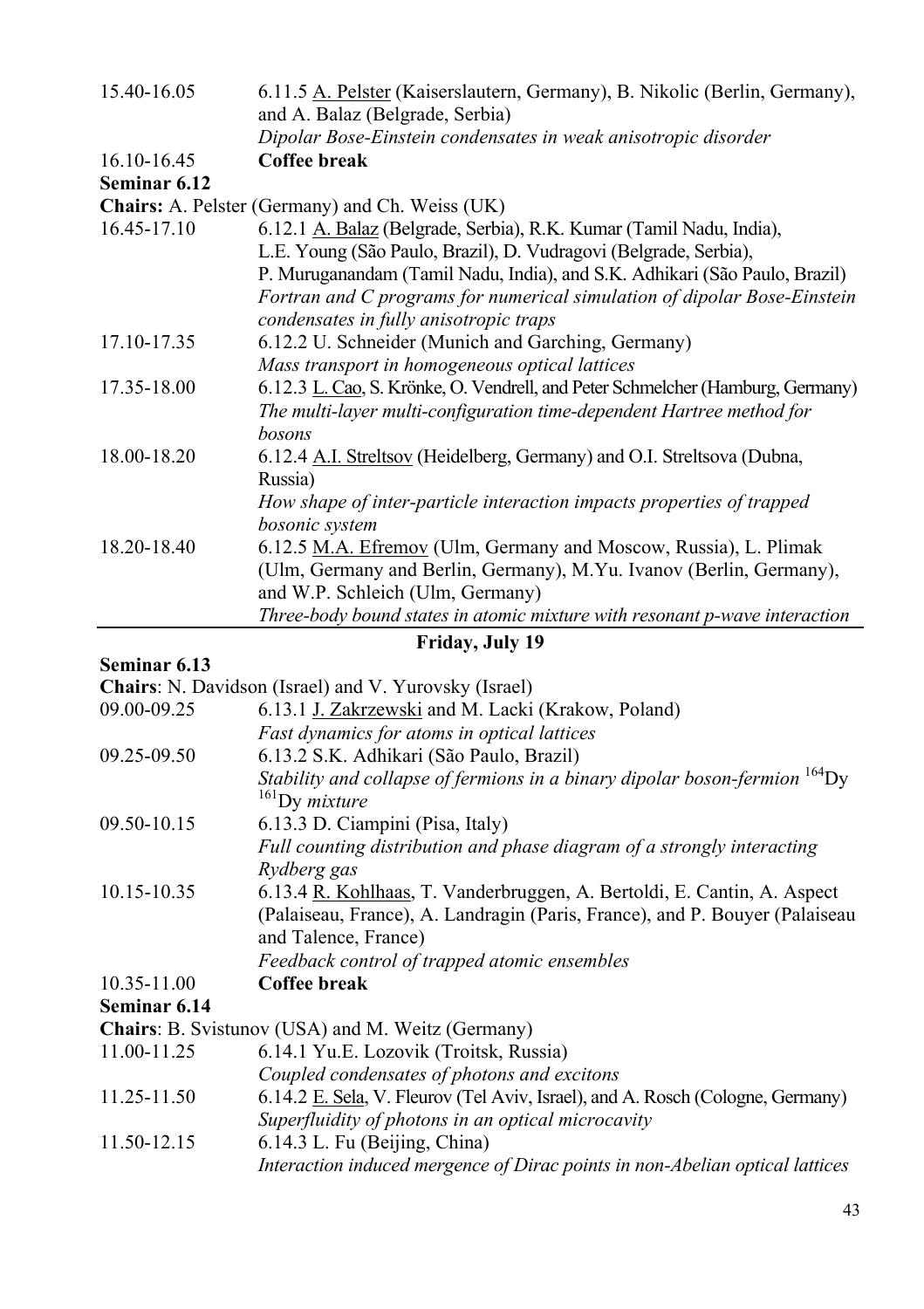| 12.15-12.40                  | 6.14.4 K. Sacha (Cracow, Poland) and D. Delande (Paris, France)                 |
|------------------------------|---------------------------------------------------------------------------------|
|                              | Does quantum dark soliton exist?                                                |
| 12.40-14.00                  | Lunch                                                                           |
| Seminar 6.15                 |                                                                                 |
|                              | Chairs: L. Fu (China) and P. Hannaford (Australia)                              |
| 14.00-14.25                  | 6.15.1 K. Ziegler (Augsburg, Germany)                                           |
|                              | Dynamical entanglement in coupled optical cavities                              |
| 14.25-14.50                  | 6.15.2 A. Okopińska and P. Kościk (Kielce, Poland)                              |
|                              | Entanglement in harmonically trapped few-boson systems                          |
| 14.50-15.15                  | 6.15.3 R. Smith (Cambridge, UK)                                                 |
|                              | Non-equilibrium and homogeneous Bose gases                                      |
| 15.15-15.40                  | 6.15.4 Ch. Weiss (Durham, UK), B. Gertjerenken (Oldenburg, Germany),            |
|                              | T.P. Billam (Dunedin, New Zealand), C.L. Blackley, C.R. Le Sueur                |
|                              | (Durham, UK), L. Khaykovich (Ramat-Gan, Israel), and S.L. Cornish               |
|                              | (Durham, UK)                                                                    |
|                              | Entangling two distinguishable matter-wave bright solitons via collisions       |
| 15.40-16.05                  | 6.15.4 V.I. Yukalov (Dubna, Russia), D. Sornette (Zürich, Switzerland),         |
|                              | and E.P. Yukalova (Dubna, Russia)                                               |
|                              | Quantum probabilities and entanglement for multimode Bose systems               |
| 16.10-16.45                  | Coffee break                                                                    |
|                              | Poster Session, Thursday, July 18                                               |
| Chair: V.I. Yukalov (Russia) |                                                                                 |
| P <sub>6.1</sub>             | H. Al-Jibbouri (Berlin, Germany) and A. Pelster (Kaiserslautern, Germany)       |
|                              | Breakdown of Kohn theorem near Feshbach resonance                               |
| P <sub>6.2</sub>             | A.K. Ardabili, T. Dereli, and Ö.E. Müstecaplıoğlu (Istanbul, Turkey)            |
|                              | $Z_2$ topological insulator of ultra cold atoms in bichromatic optical lattices |
| P <sub>6.3</sub>             | P. Capuzzi, H.M. Cataldo, and D.M. Jezek (Buenos Aires, Argentina)              |
|                              | Effective interaction in the two-mode model                                     |
| P <sub>6.4</sub>             | D.M. Jezek, H.M. Cataldo, and P. Capuzzi (Buenos Aires, Argentina)              |
|                              | Discrete Gross-Pitaevskii dynamics in four-well systems                         |
| P <sub>6.5</sub>             | D. Ivanov and T. Ivanova (Saint-Petersburg, Russia)                             |
|                              | Cavity cooling with non-coherent feedback loop                                  |
| P <sub>6.6</sub>             | R. Mayol, M. Gallemí, and M. Guilleumas (Barcelona, Spain)                      |
|                              | Dipolar drag in non-overlapping dipolar Bose-Einstein condensates               |
| P <sub>6.7</sub>             | P. Muruganandam and R.K. Kumar (Tiruchirappalli, India)                         |
|                              | Numerical studies on vortices in dipolar Bose-Einstein condensates              |
| P <sub>6.8</sub>             | B. Nikolic (Berlin, Germany), A. Balaz (Belgrade, Serbia), and A. Pelster       |
|                              | (Kaiserslautern, Germany)                                                       |
|                              | Dipolar Bose-Einstein condensates with periodically modulated contact           |
| P <sub>6.9</sub>             | interaction<br>A.N. Novikov and V.O. Nesterenko (Dubna, Russia)                 |
|                              | Nonlinear 3D transport of Bose-Einstein condensate in a double-well trap        |
| P6.10                        | R.P. Teles, V.S. Bagnato, and F.E.A. dos Santos (São Carlos, Brazil)            |
|                              | Coupling the vortex dynamics in the collective excitations of Bose-Einstein     |
|                              | condensates                                                                     |
| P <sub>6.11</sub>            | T. Wang (Harbin, China), X.-F. Zhang, A. Pelster, and S. Eggert                 |
|                              | (Kaiserslautern, Germany)                                                       |
|                              | Anisotropic superfluidity of bosons in optical Kagome superlattice              |
|                              |                                                                                 |
|                              |                                                                                 |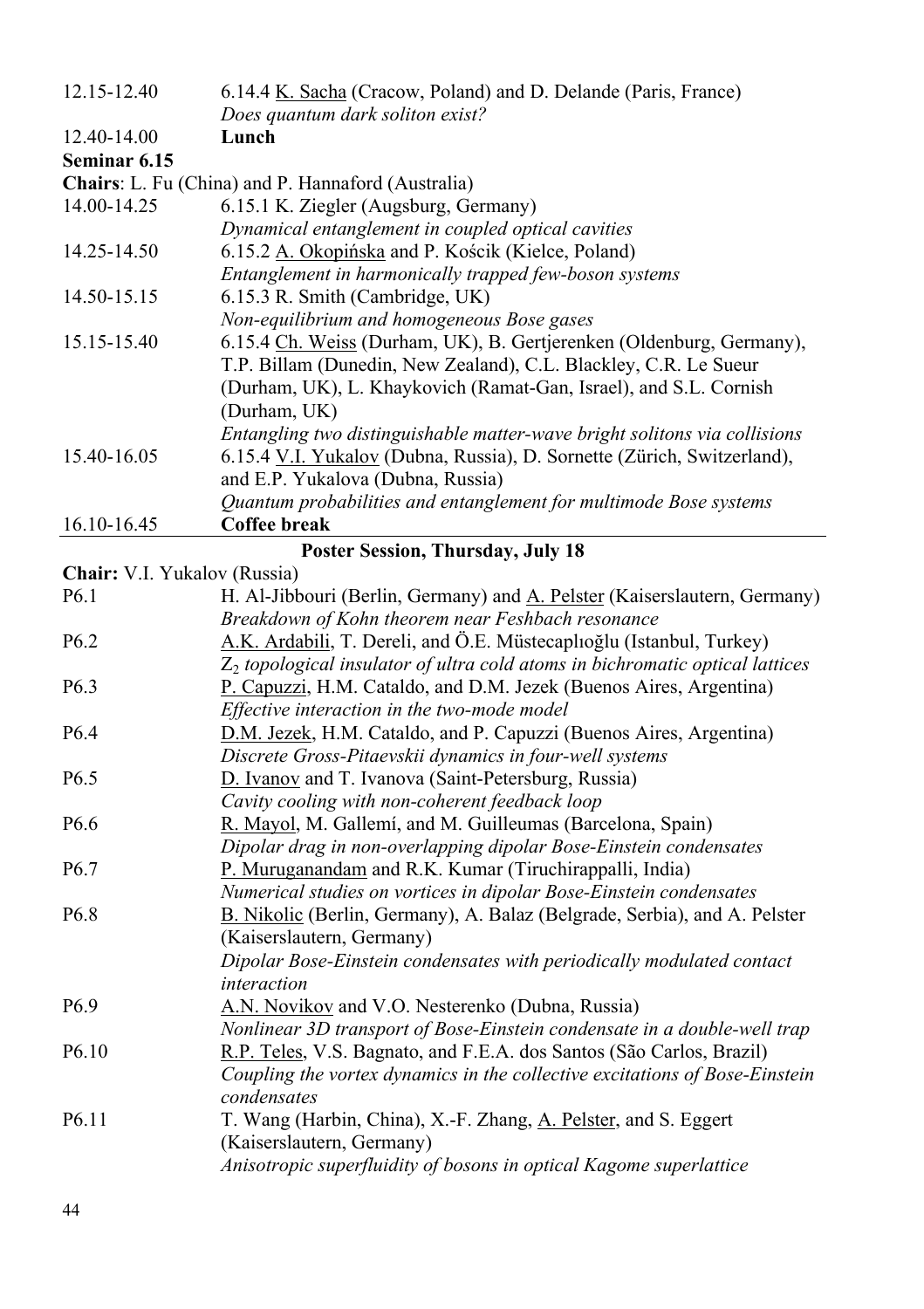| P <sub>6.12</sub> | Ch. Weiss (Durham, UK) and B. Gertjerenken (Oldenburg, Germany)     |
|-------------------|---------------------------------------------------------------------|
|                   | Differences between mean-field dynamics and many-particle quantum   |
|                   | dynamics in BECs                                                    |
| P <sub>6.13</sub> | L.E. Young-Silva and S.K. Adhikari (São Paulo, Brazil)              |
|                   | Mixing, demixing, and structure formation in a binary dipolar Bose- |
|                   | Einstein condensate                                                 |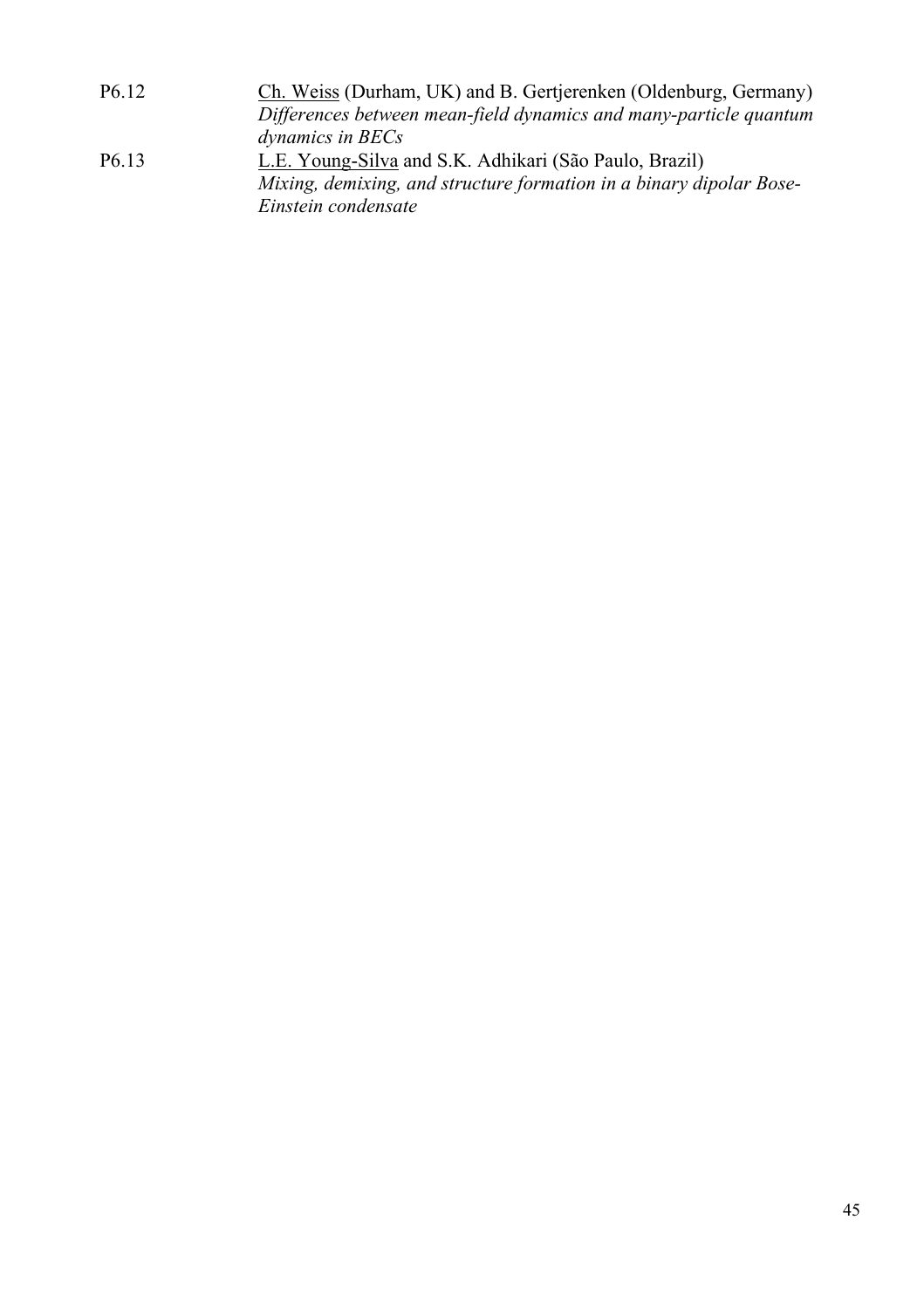#### **Seminar 7 Quantum Information and Quantum Computation**

## **Monday, July 15**

## **Seminar 7.1**

**Chair:** N. Treps (France)

| 11.00-11.15               | 7.1.1 U. Andersen, A. Laghaout (Lyngby, Denmark), G. Björk (Stockholm,<br>Sweden), and T. Ralph (Queensland, Australia) |
|---------------------------|-------------------------------------------------------------------------------------------------------------------------|
|                           | High fidelity continuous variable teleportation                                                                         |
| 11.20-11.35               | 7.1.2 M. Mičuda, M. Sedlák, I. Straka, M. Miková, M. Dušek, M. Ježek,                                                   |
|                           | and <i>J. Fiurášek</i> (Olomouc, Czech Republic)                                                                        |
|                           | Efficient experimental characterization of linear optical quantum toffoli gate                                          |
| 11.40-11.55               | 7.1.3 P.H.S. Ribeiro (Rio de Janeiro, Brazil)                                                                           |
|                           | Quantum simulation with paraxial light beams and the quantum-to-                                                        |
|                           | classical transition                                                                                                    |
| 12.00-12.15               | 7.1.4 S. Olivares (Milan, Italy), <i>I.P. Degiovanni</i> , <i>I. Ruo Berchera</i> , and                                 |
|                           | M. Genovese (Turin, Italy)                                                                                              |
|                           | Testing quantum gravity by quantum light                                                                                |
| 12.20-12.40               | 7.1.5 I. Almog, G. Loewenthal, J. Coslovsky, Y. Sagi, and N. Davidson                                                   |
|                           | (Rehovot, Israel)                                                                                                       |
|                           | Optimal dynamical decoupling in the presence of control noise                                                           |
| 12.45-14.00               | Lunch                                                                                                                   |
| Seminar 7.2               |                                                                                                                         |
| Chair: G. Bjőrk (Sweeden) |                                                                                                                         |
| 14.00-14.15               | 7.2.1 R. Keil, M. Gräfe, M. Heinrich, S. Nolte, A. Szameit, (Jena,                                                      |
|                           | Germany), K. Poulios, D. Fry, J.D.A. Meinecke, J.C.F. Matthews, A. Politi,                                              |
|                           | and J.L. O'Brien (Bristol, UK)                                                                                          |
|                           | Two-dimensional integrated quantum walks of correlated photon pairs                                                     |
| 14.20-14.35               | 7.2.2 N. Walk, T. Symul, P.K. Lam, and T.C. Ralph (Canberra, Australia)                                                 |
|                           | Unconditional security of Gaussian post-selected continuous variable                                                    |
|                           | quantum key distribution and measurement-based entanglement distillation                                                |
| 14.40-14.55               | 7.2.3 K. Shimizu, K. Tamaki (Kanagawa, Japan), T. Honjo, M. Fujiwara,                                                   |
|                           | T. Ito, S. Miki, T. Yamashita, H. Terai, Z. Wang, and M. Sasaki (Tokyo, Japan)                                          |
|                           | Performance of a long-distance quantum key distribution in the field                                                    |
|                           | environment of 90-km optical links installed in Tokyo metropolitan area                                                 |
| 15.00-15.15               | 7.2.4 V.S. Shchesnovich (Santo André, Brazil), D. Mogilevtsev,                                                          |
|                           | A. Mikhalychev (Minsk, Belarus), and N. Korolkova (St Andrews, UK)                                                      |
|                           | Deterministic quantum dissipative gadgets can be built from optical fiber                                               |
|                           | couplers                                                                                                                |
| 15.20-15.35               | 7.2.5 J. McLenaghan and F. König (St. Andrews, UK)                                                                      |
|                           | Negative frequency light emission from solitons in fibers                                                               |
| 15.40-15.55               | 7.2.6 G. Baumgartner, J.T. Kosloski, Goldhar (College Park, USA),                                                       |
|                           | F.E. Becerra, J. Fan, and A. Migdall (Gaithersburg, USA)                                                                |
|                           | Demonstration of nonorthogonal multi-state discrimination below the                                                     |
|                           | standard quantum limit                                                                                                  |
| 16.00-16.15               | 7.2.7 J. Fan and M. Hafezi (Gaithersburg, USA)                                                                          |
|                           | Observation of photonic edge state in silicon                                                                           |
| 16.15-16.45               | Coffee break                                                                                                            |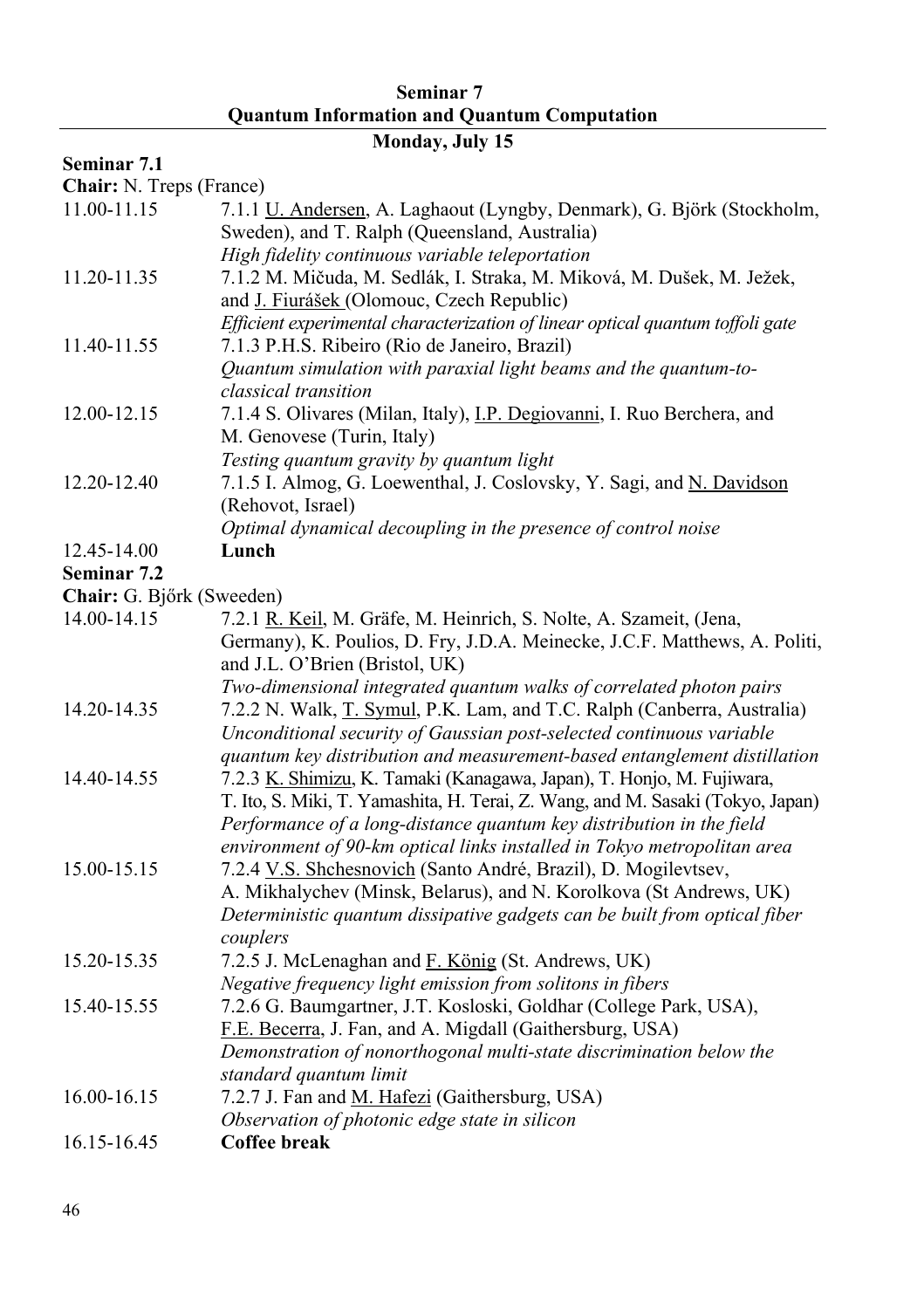## **Seminar 7.3**

**Chair:** F. De Martini (Italy)

| 7.3.1 E.A. Goldschmidt, A. Migdall, S.V. Polyakov (Gaithersburg, USA),       |
|------------------------------------------------------------------------------|
| F. Piacentini, G. Brida, I.P. Degiovanni, M. Genovese, and I. Ruo Berchera   |
| (Turin, Italy)                                                               |
| Classical and quantum light source mode analysis with multiphoton statistics |
| 7.3.2 C. Marquardt, B. Heim, C. Peuntinger, C. Wittmann, and G. Leuchs       |
| (Erlangen, Germany)                                                          |
| Free space quantum communication with continuous variables of light          |
| 7.3.3 P.S. Michelberger, T.F.M. Champion, D.G. England, M.R. Sprague,        |
| J. Nunn1, W.S. Kolthammer, X.-M. Jin, M. Barbieri, and I.A. Walmsley         |
| (Oxford, UK)                                                                 |
| Storage of down-converted photons in a room-temperature quantum memory       |
| 7.3.4 L. Pruvost (Orsay, France), D. Bloch (Villetaneuse, France),           |
| R.A. de Oliveira, P.S. Barbosa, D. Felinto, and J.W.R. Tabosa (Recife,       |
| Brazil)                                                                      |
| Storage and non-collinear retrieval of orbital angular momentum of light     |
| in cold atoms                                                                |
| 7.3.5 M. Malik, M. Mirhosseini, R.W. Boyd (New York, USA),                   |
| M.P.J. Lavery, J. Leach, and M.J. Padgett (Glasgow, UK)                      |
| Direct measurement of a high-dimensional quantum state in the orbital-       |
| angular-momentum basis                                                       |
|                                                                              |

## **Tuesday, July 16**

#### **Seminar 7.4**

**Chair:** K. Banaszek (Poland)

| 11.00-11.15              | 7.4.1 G. Björk, J. Söderholm, (Stockholm, Sweden), P. de la Hoz,               |
|--------------------------|--------------------------------------------------------------------------------|
|                          | L.L. Sánchez-Soto (Madrid, Spain), A.B. Klimov (Jalisco, Mexico),              |
|                          | C. Kothe, L.S. Madsen, and U.L. Andersen (Lyngby, Denmark)                     |
|                          | Quantum polarization characterization and tomography                           |
| 11.20-11.35              | 7.4.2 M.V. Fedorov (Moscow, Russia)                                            |
|                          | Schmidt modes and entanglement of polarization biphoton qutrits                |
| 11.40-11.55              | 7.4.3 J. Laurat (Paris, France)                                                |
|                          | A reversible quantum memory for qubits encoded in twisted photons              |
| 12.00-12.15              | 7.4.4 J. Roslund, R. Medeiros de Araújo, C. Fabre and N. Treps (Paris, France) |
|                          | <b>Ultrafast Entangled Frequency Combs</b>                                     |
| 12.20-12.40              | 7.4.5 S. Pádua (Belo Horizonte, Brazil)                                        |
|                          | Measurement of entanglement witnesses and demonstration of                     |
|                          | concentration protocol in a two-qutrit system                                  |
| 12.45-14.00              | Lunch                                                                          |
| Seminar 7.5              |                                                                                |
| Chair: Y.-H. Kim (Korea) |                                                                                |
| 14.00-14.15              | 7.5.1 P. Mataloni (Rome, Italy)                                                |
|                          | Quantum simulation via integrated photonic technology                          |
| 14.20-14.35              | 7.5.2 B. Albrecht, X. Fernandez, P. Farrera, M. Cristiani, H. de Riedmatten    |
|                          | (Barcelona, Spain)                                                             |
|                          | Waveguide quantum frequency conversion of single photons emitted by            |
|                          | atomic quantum memories to telecommunication wavelengths                       |
|                          |                                                                                |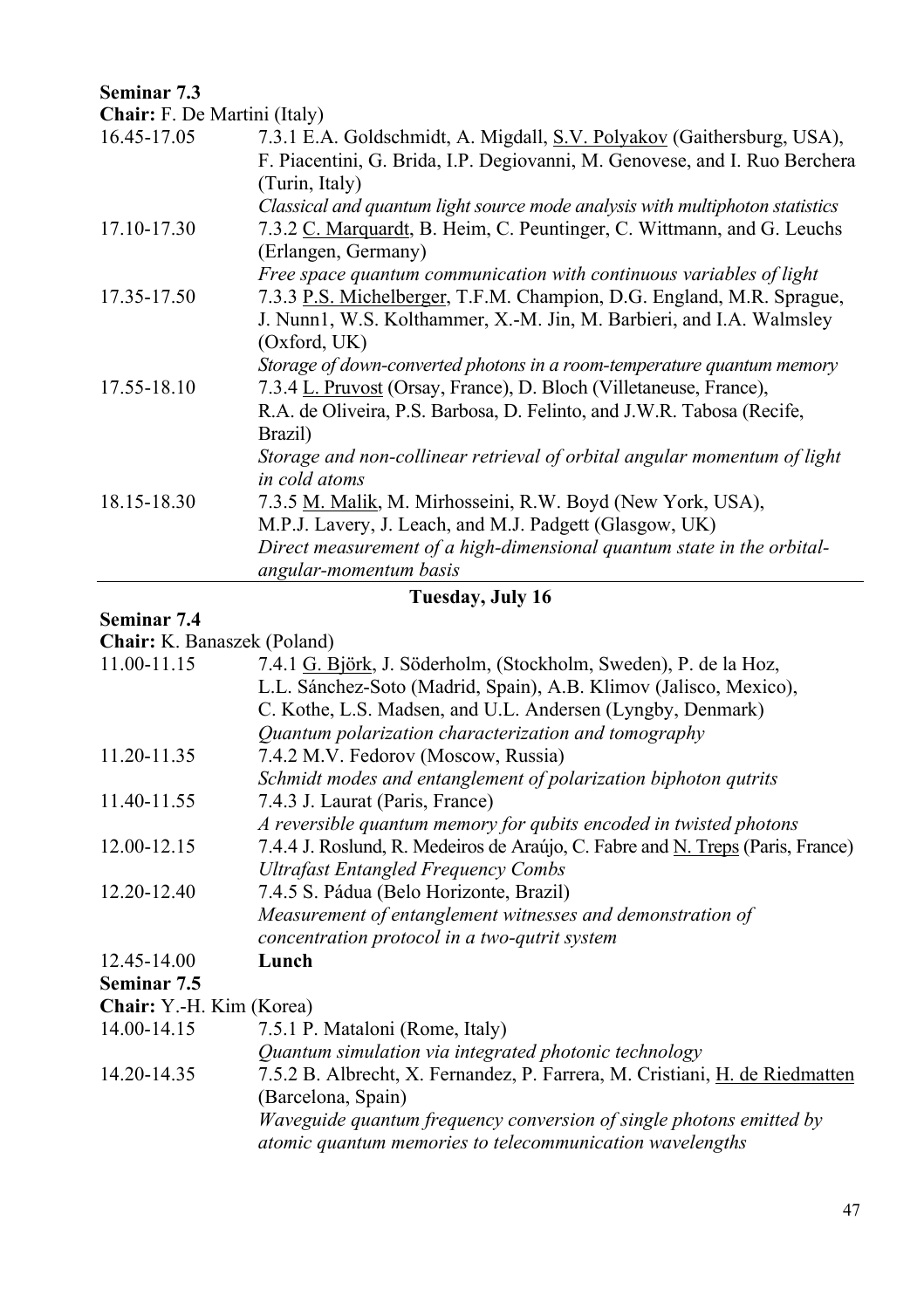| 14.40-14.55                | 7.5.3 M. Jarzyna, R. Demkowicz-Dobrzanski, and K. Banaszek (Warsaw,<br>Poland) |
|----------------------------|--------------------------------------------------------------------------------|
|                            | Dephasing in coh erent communication with weak light pulses                    |
| 15.00-15.15                | 7.5.4 K. Kato (Tokyo, Japan)                                                   |
|                            | Quantum discrimination of symmetric and non-symmetric M-ary entangled          |
|                            | coherent states                                                                |
| 15.20-15.35                | 7.5.5 M. Markiewicz (Gdansk, Poland), J. Kolodyński (Warsaw, Poland),          |
|                            | R. Chaves, J.B. Brask, and A. Acín (Barcelona, Spain)                          |
|                            | Noisy metrology beyond the standard quantum limit                              |
| 15.40-15.55                | 7.5.6 R. Zambrini (Palma de Mallorca, Spain)                                   |
|                            | Bringing spontaneous synchronization into the quantum regime                   |
| 16.00-16.15                | 7.5.7 A. Kurcz and J.J. Garcia-Ripoll (Madrid, Spain)                          |
|                            | Unconventional lattice models with ultrastrong circuit-QED                     |
| 16.15-16.45                | Coffee break                                                                   |
| Seminar 7.6                |                                                                                |
| Chair: P. Mataloni (Italy) |                                                                                |
| 16.45-17.05                | 7.6.1 K. Aungskunsiri, D. Bonneau, J. Carolan, D. Fry, J. Hadden, S. Ho,       |
|                            | J. Kennard, S. Knauer, E. Martin-Lopez, J. Meinecke, G. Mendoza,               |
|                            | J. Munns, M. Piekarek, K. Poulios, X. Qiang, N. Russell, R. Santagati,         |
|                            | A. Santamato, P. Shadbolt, P. Sibson, J. Silverstone, O. Snowdon, N. Tyler,    |
|                            | J. Wang, C. Wilkes, S.R. Whittaker, J. Barreto, D. Beggs, X. Cai, P. Jiang,    |
|                            | A. Laing, J.C.F. Matthews, G.D. Marshall, A. Peruzzo, X.-Q. Zhou,              |
|                            | J.G. Rarity, M.G. Thompson, J.L. O'Brien, and collaborators (Bristol, UK)      |
|                            | Photonic quantum technologies                                                  |
| 17.10-17.30                | 7.6.2 J. Bae (Singapore, Singapore)                                            |
|                            | Structure of minimum-error quantum state discrimination                        |
| 17.35-17.50                | 7.6.3 S. Varró (Budapest, Hungary)                                             |
|                            | Comparison of the Planck, von Neumann and Rényi entropy of a many-             |
|                            | particle boson system confined in a harmonic trap                              |
| 17.55-18.10                | 7.6.4 B. Brecht, A. Eckstein, and C. Silberhorn (Paderborn, Germany)           |
|                            | A quantum pulse gate for time-frequency quantum networks                       |
| 18.15-18.30                | 7.6.5 B. Kim and H. Kang (Gwangju, Korea)                                      |
|                            | All-optical image switching in a double-A system                               |

## **Wednesday, July 17**

## **Seminar 7.7**

**Chair:** J. Torres (Spain)

| 11.00-11.15 | 7.7.1 Y.-H. Kim (Pohang, Korea)                                              |
|-------------|------------------------------------------------------------------------------|
|             | Nonmonotonic quantum-to-classical transition in multiparticle interference   |
| 11.20-11.35 | 7.7.2 G.S. Agarwal (Stillwater, USA)                                         |
|             | Entanglement holes and teleportation of nonclassical non Gaussian cat states |
| 11.40-11.55 | 7.7.3 S. Berg-Johansen, I. Rigas, C. Gabriel, A. Aiello, P. van Loock,       |
|             | U.L. Andersen, C. Marquardt, and G. Leuchs (Erlangen, Germany)               |
|             | Cluster states from cylindrically polarized modes of light                   |
| 12.00-12.15 | 7.7.4 S. Olivares, S. Cialdi, F. Castelli, and M.G.A. Paris (Milano, Italy)  |
|             | Homodyne receiver for optimal phase estimation and communication             |
| 12.20-12.40 | 7.7.5 R. Horodecki (Gdansk, Poland)                                          |
|             | Objectivity through state broadcasting                                       |
| 12.45-14.00 | Lunch                                                                        |
|             |                                                                              |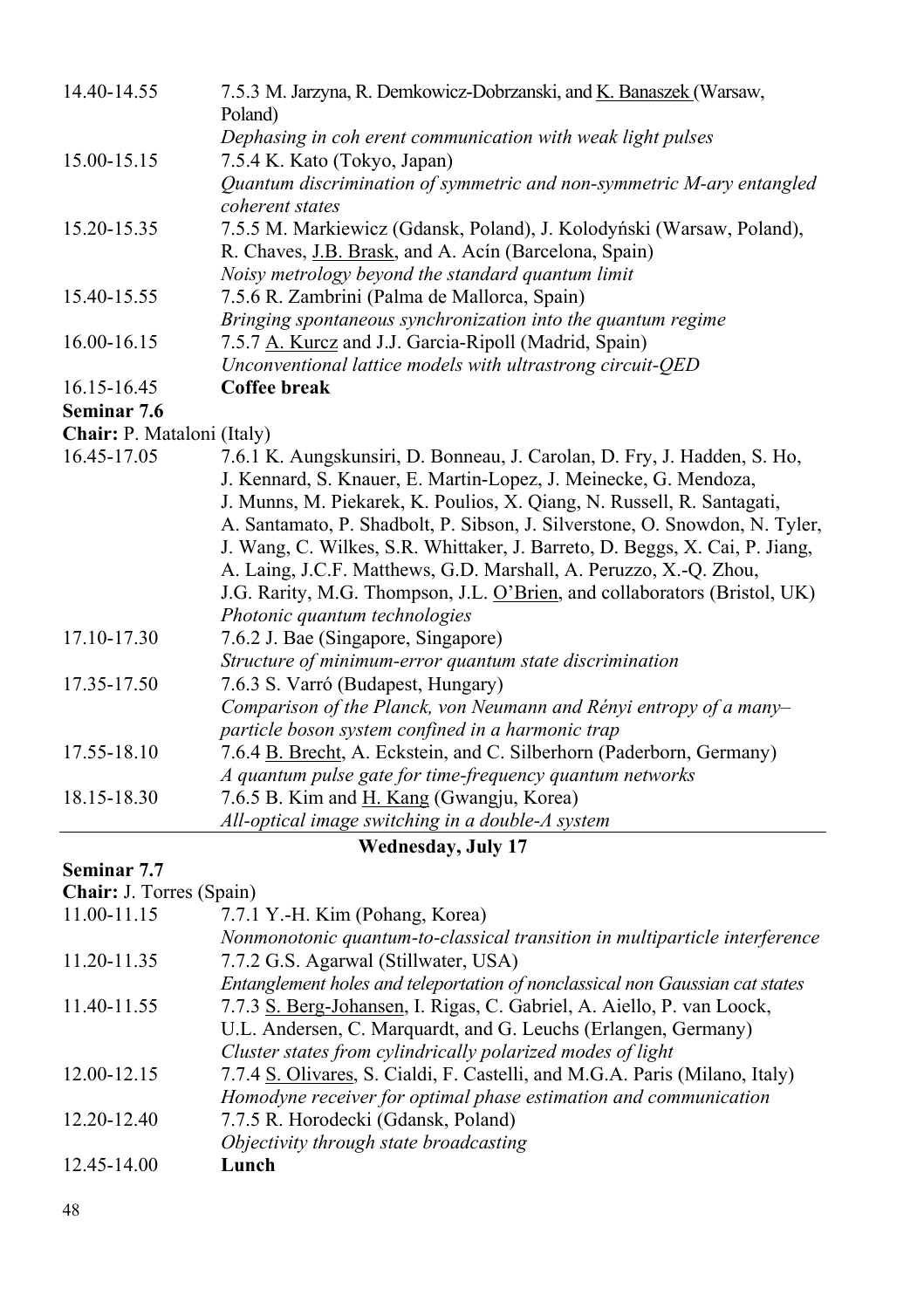#### **Seminar 7.8**

**Chair:** M. Chekhova (Germany)

| 14.00-14.15                                                        | 7.8.1 K. Nakata, A. Tomita, and A. Okamoto (Sapporo, Japan)                  |
|--------------------------------------------------------------------|------------------------------------------------------------------------------|
|                                                                    | A proposal of an entangler for a photon qubit to a superconductor qubit      |
|                                                                    | with a semiconductor quantum dot                                             |
| 14.20-14.35                                                        | 7.8.2 A. Valles, M. Hendrych, J. Svozilik, R. Machulka, P. Abolghasem,       |
|                                                                    | D. Kang, B.J. Bijlani, A.S. Helmy, and J.P. Torres (Barcelona, Spain)        |
|                                                                    | Entanglement generation in semiconductor Bragg reflection waveguides:        |
|                                                                    | challenges and opportunities                                                 |
| 14.40-14.55                                                        | 7.8.3 K. Laiho, A. Christ, R. Kruse, F. Katzschmann, A. Schreiber,           |
|                                                                    | S. Leineweber (Paderborn, Germany), K.N. Cassemiro, A. Eckstein,             |
|                                                                    | C. Silberhorn (Erlangen, Germany), A. G'abris, C.S. Hamilton, I. Jex         |
|                                                                    | (Praha, Czech Republic), T. Guenthner, B. Pressl, M. Covi and G. Weihs       |
|                                                                    | (Innsbruck, Austria)                                                         |
|                                                                    | Waveguided photonic sources for quantum networks                             |
| 15.00-15.15                                                        | 7.8.4 D. Strekalov, M. Förtsch, G. Schunk, J. Fürst, C. Wittmann, A. Aiello, |
|                                                                    | C. Silberhorn, C. Marquardt, and G. Leuchs (Erlangen, Germany)               |
|                                                                    | Tunable narrow-band photon pairs for quantum information processing          |
| 15.20-15.35                                                        | 7.8.5 P. Schindler, T. Monz, D. Nigg, J.T. Barreiro, E. Martinez,            |
|                                                                    | M. Brandl, M. Chwalla, M. Hennrich, and R. Blatt (Innsbruck, Austria)        |
|                                                                    | Quantum error correction with trapped Calcium ions                           |
| 15.40-15.55                                                        | 7.8.6 J. Howell, G. Howland, J. Schneeloch, and D. Lum (Rochester, USA)      |
|                                                                    | Entropy, information and compressive sensing in the quantum domain           |
| 16.00-16.15                                                        | 7.8.7 D.A. Kalashnikov, A.I. Kuznetsov, Z. Pan, and L.A. Krivitsky           |
|                                                                    | (Singapore, Singapore)                                                       |
|                                                                    | Plasmon resonance in the array of nanoparticles measured by biphoton         |
|                                                                    | spectroscopy                                                                 |
| 16.15-16.45                                                        | Coffee break                                                                 |
| Seminar 7.9                                                        |                                                                              |
| $\boldsymbol{\Gamma}$ hair: D $\boldsymbol{\Gamma}$ amheei (Italy) |                                                                              |

| <b>Chair:</b> P. Tombesi (Italy) |                                                                               |
|----------------------------------|-------------------------------------------------------------------------------|
| 16.45-17.05                      | 7.9.1 Y. Kurochkin (Moscow, Russia), A.S. Prasad, and A.I. Lvovsky            |
|                                  | (Calgary, Canada)                                                             |
|                                  | Distillation of the two-mode squeezed state                                   |
| 17.10-17.30                      | 7.9.2 S. Ghose (Waterloo, Canada)                                             |
|                                  | Signatures of chaos in quantum correlations and measurement                   |
| 17.35-17.55                      | 7.9.3 R. Filip, P. Marek, and A. Furusawa (Olomouc, Czech Republic)           |
|                                  | Towards deterministic cubic quantum nonlinearity on propagating beam of light |

## **Thursday, July 18**

## **Seminar 7.10**

| Chair: C. Monken (Brazil) |
|---------------------------|
|---------------------------|

| 11.00-11.15 | 7.10.1 I. Capraro, D. Bacco, A. Dall'Arche, D. Marangon, F. Gerlin,             |
|-------------|---------------------------------------------------------------------------------|
|             | A. Tomaello, G. Vallone, and P. Villoresi (Padova, Italy)                       |
|             | Ouantum communications with strong turbulent                                    |
| 11.20-11.35 | 7.10.2 F. Daneshgaran (Los Angeles, USA), M. Mondin, and I. Bari (Turin, Italy) |
|             | Soft-metric based decision in OKD and Poisson photon channels                   |
| 11.40-11.55 | 7.10.3 P. Tombesi (Camerino, Italy)                                             |
|             | Entangling far distant microwave resonators with local optical certification    |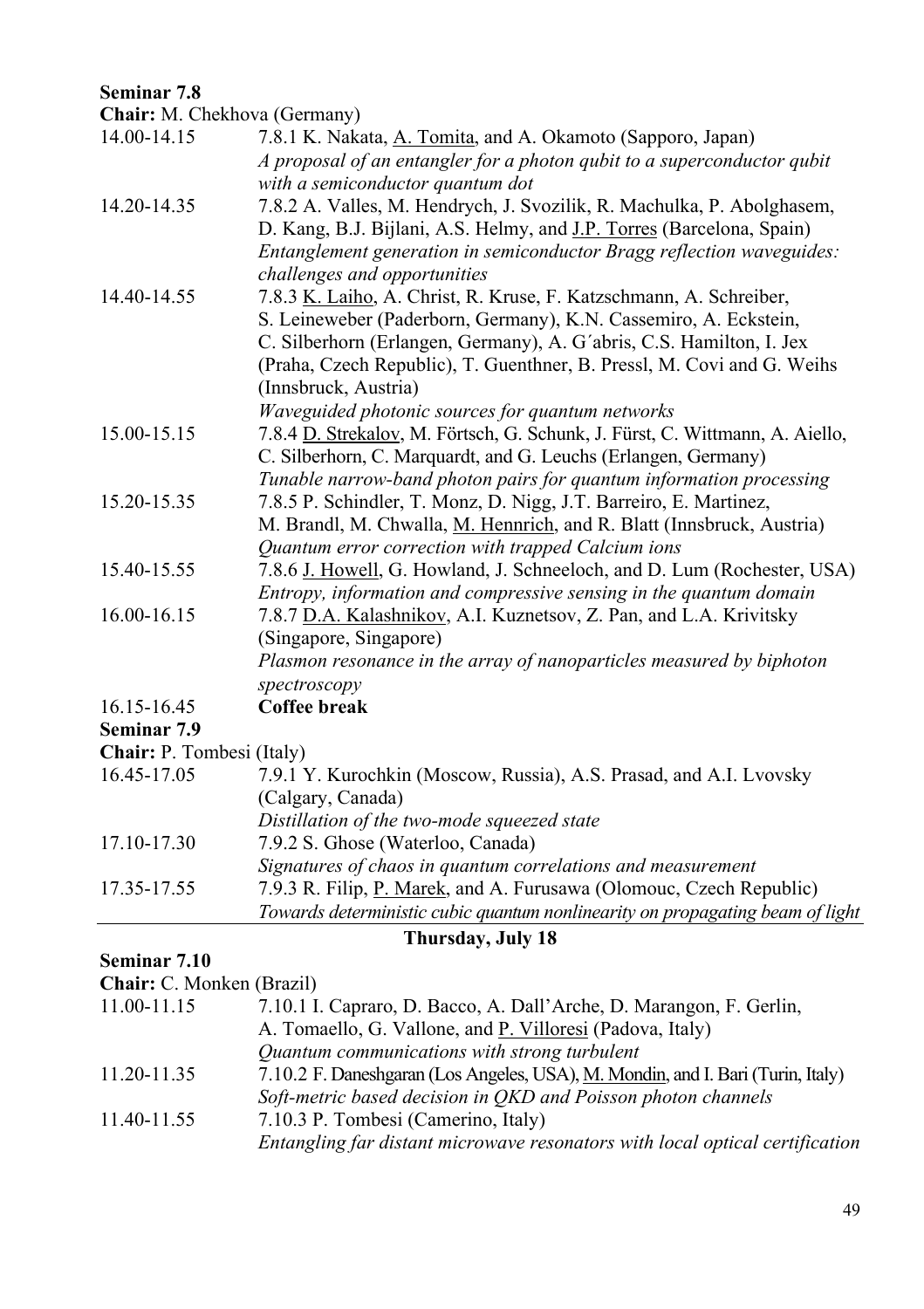| 12.00-12.15                 | 7.10.4 A. Rubenok, J.A. Slater, P. Chan, <i>I. Lucio Martinez</i> , and W. Tittel |
|-----------------------------|-----------------------------------------------------------------------------------|
|                             | (Calgary, Canada)                                                                 |
|                             | Real-world Bell-state measurement and proof-of-principle demonstration of         |
|                             | quantum key distribution immune to detector attacks over deployed optical fiber   |
| 12.20-12.40                 | 7.10.5 C. Macchiavello (Pavia, Italy)                                             |
|                             | Quantum hypergraph states                                                         |
| 12.45-14.00                 | Lunch                                                                             |
| Seminar 7.11                |                                                                                   |
| Chair: A. Lvovsky (Canada)  |                                                                                   |
| 14.00-14.15                 | 7.11.1 L.C. Kwek (Singapore, Singapore)                                           |
|                             | Protecting quantum information with operator quantum Zeno effect                  |
| 14.20-14.35                 | 7.11.2 C. Bernhard, B. Bessire, T. Feurer, and A. Stefanov (Bern, Switzerland)    |
|                             | Characterization and manipulation of energy entangled qudits                      |
| 14.40-14.55                 | 7.11.3 C. Monken (Belo Horizonte, Brazil)                                         |
|                             | Spontaneous parametric down-conversion in the photon wavefunction                 |
|                             | approach                                                                          |
| 15.00-15.15                 | 7.11.4 A. U'Ren (Mexico city, Mexico)                                             |
|                             | Generation of spatially-structured heralded single photons                        |
| 15.20-15.35                 | 7.11.5 N. Korolkova, N. Quinn (St. Andrew, UK), C.L. Mišta (Olomouc,              |
|                             | Czech Republic), C. Peuntinger, V. Chille, C. Marquardt, and G. Leuchs            |
|                             | (Erlangen, Germany)                                                               |
|                             | Quantumness of Gaussian discord: experimental evidence and role of dissipation    |
| 15.40-15.55                 | 7.11.6 V.I. Yukalov (Dubna, Russia) and D. Sornette (Zurich, Switzerland)         |
|                             | Quantum probabilities in quantum information processing                           |
| 16.00-16.15                 | 7.11.7 M. Abdel-Aty (Sakhair, Bahrain)                                            |
|                             | Geometric phase and quantum control using nonomechanical resonators               |
| 16.15-16.45                 | Coffee break                                                                      |
| Seminar 7.12                |                                                                                   |
| Chair: C.-H. Oh (Singapore) |                                                                                   |
| 16.45-17.05                 | 7.12.1 F. Sciarrino (Rome, Italy)                                                 |
|                             | 3D Quantum integrated photonics                                                   |
| 17.10-17.30                 | 7.12.2 T. Coudreau, P. Milman (Paris, France), F. Kaiser, D.B. Ostrowsky,         |
|                             | and S. Tanzilli (Nice, France)                                                    |
|                             | A quantum delayed-choice experiment enabled by entanglement                       |
| 17.35-17.50                 | 7.12.3 G. Guccione, M. Hosseini, B.C. Buchler, and P.K. Lam (Canberra,            |
|                             | Australia)                                                                        |
|                             | Scattering-free optical levitation of a cavity mirror using an optical spring     |
| 17.55-18.10                 | 7.12.4 M. Giudici, M. Marconi, P. Genevet, S. Barland, and J. Tredicce            |
|                             | (Valbonne, France)                                                                |
|                             | Dissipative solitons in coupled semiconductor micro-resonators                    |
| 18.15-18.30                 | 7.12.5 M. Hosseini, G. Guccione, B. Buchler, and P.K. Lam (Canberra,              |
|                             | Australia)                                                                        |
|                             | Scattering-assisted cooling of metallic nanorods                                  |
|                             |                                                                                   |

## **Friday, July 19**

#### **Seminar 7.13**

**Chair:** L.C. Kwek (Singapore)<br>10.15-10.35 7.13.1 T. Or

7.13.1 T. Ono, R. Okamoto, and S. Takeuchi (Sapporo, Japan) *Application of quantum metrology using photons*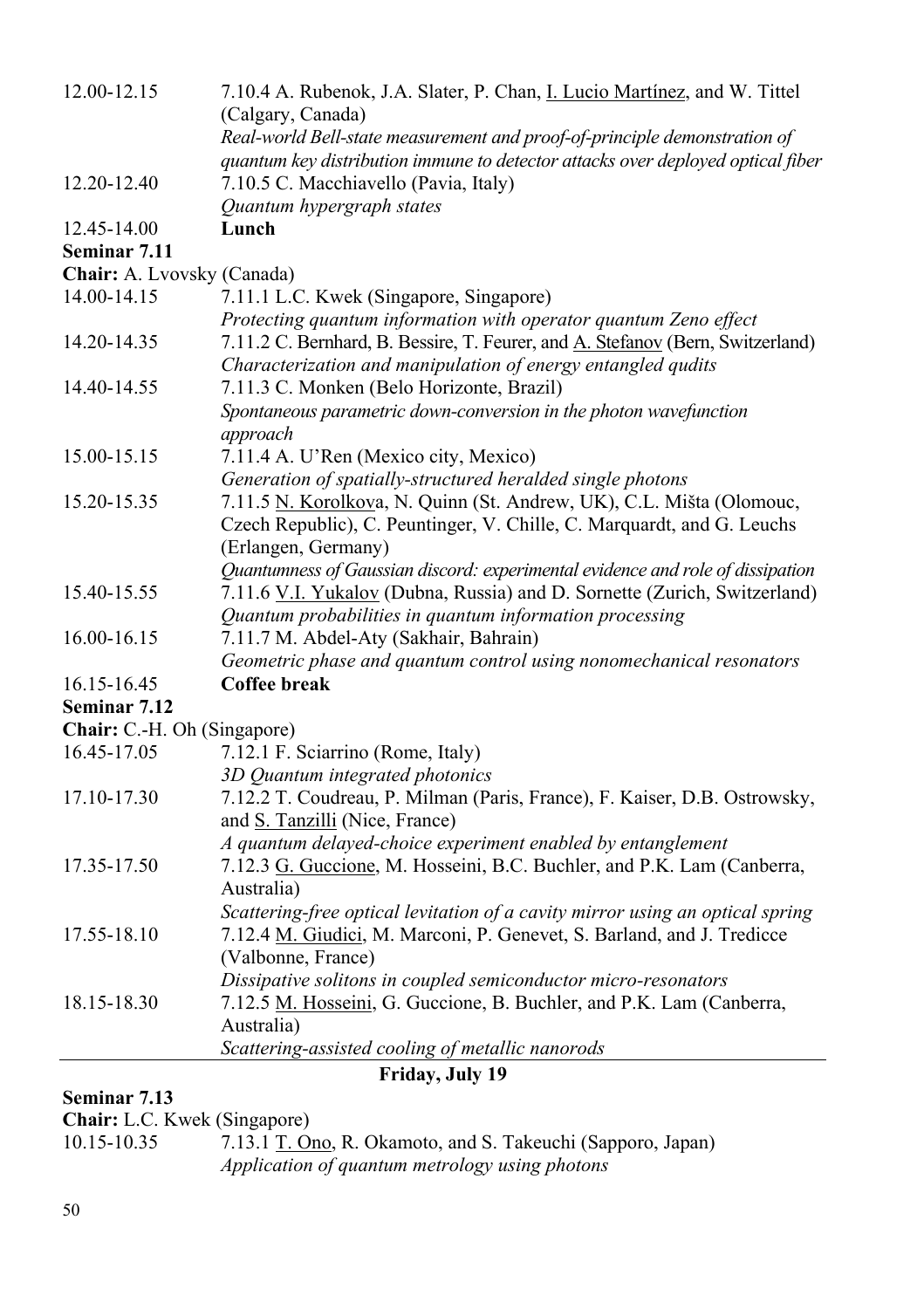| 11.05-11.25<br>11.30-11.50<br>11.55-12.15                               | Non-Markovianity as a resource for quantum technologies<br>7.13.3 M. Ježek, R. Filip (Olomouc, Czech Republic), G.S. Solomon<br>(Gaithersburg, USA), A. Predojević, T. Huber, H. Jayakumar, T. Kauten,<br>and G. Weihs (Innsbruck, Austria)<br>Single quantum dots as photon pair emitters<br>7.13.4 L. Plimak, O. Smirnova, M. Ivanov (Berlin, Germany), and<br>S. Stenholm (Ulm, Germany)<br>The classically behaving quantum systems<br>7.13.5 M. Genovese (Turin, Italy) |
|-------------------------------------------------------------------------|------------------------------------------------------------------------------------------------------------------------------------------------------------------------------------------------------------------------------------------------------------------------------------------------------------------------------------------------------------------------------------------------------------------------------------------------------------------------------|
|                                                                         |                                                                                                                                                                                                                                                                                                                                                                                                                                                                              |
|                                                                         |                                                                                                                                                                                                                                                                                                                                                                                                                                                                              |
|                                                                         |                                                                                                                                                                                                                                                                                                                                                                                                                                                                              |
|                                                                         |                                                                                                                                                                                                                                                                                                                                                                                                                                                                              |
|                                                                         |                                                                                                                                                                                                                                                                                                                                                                                                                                                                              |
|                                                                         |                                                                                                                                                                                                                                                                                                                                                                                                                                                                              |
|                                                                         |                                                                                                                                                                                                                                                                                                                                                                                                                                                                              |
|                                                                         |                                                                                                                                                                                                                                                                                                                                                                                                                                                                              |
|                                                                         |                                                                                                                                                                                                                                                                                                                                                                                                                                                                              |
|                                                                         | The time as an emergent property of quantum mechanics: an experimental<br>approach                                                                                                                                                                                                                                                                                                                                                                                           |
| 12.20-12.40                                                             | 7.13.6 D.G. Angelakis (Chania, Crete)                                                                                                                                                                                                                                                                                                                                                                                                                                        |
|                                                                         | Quantum simulations with photons: the path from Mott transitions to                                                                                                                                                                                                                                                                                                                                                                                                          |
|                                                                         |                                                                                                                                                                                                                                                                                                                                                                                                                                                                              |
|                                                                         | interacting relativistic theories with light                                                                                                                                                                                                                                                                                                                                                                                                                                 |
| 12.45-14.00                                                             | Lunch                                                                                                                                                                                                                                                                                                                                                                                                                                                                        |
| Seminar 7.14                                                            |                                                                                                                                                                                                                                                                                                                                                                                                                                                                              |
| Chair: G. Leuchs (Germany)                                              |                                                                                                                                                                                                                                                                                                                                                                                                                                                                              |
| 14.00-14.20                                                             | 7.14.1 G. Leuchs, C.R. Müller, C. Marquardt, J. Bergou, and                                                                                                                                                                                                                                                                                                                                                                                                                  |
|                                                                         | U.L. Andersen (Erlangen, Germany)                                                                                                                                                                                                                                                                                                                                                                                                                                            |
|                                                                         | Quantum state discrimination in the continuous variable regime                                                                                                                                                                                                                                                                                                                                                                                                               |
| 14.25-14.45                                                             | 7.14.2 D. Kaszlikowski (Singapore, Singapore)                                                                                                                                                                                                                                                                                                                                                                                                                                |
|                                                                         | Emergence of macroscopic classicality from microscopic correlations                                                                                                                                                                                                                                                                                                                                                                                                          |
| 14.50-15.10                                                             | 7.14.3 S. Yu and C.H. Oh (Singapore, Singapore)                                                                                                                                                                                                                                                                                                                                                                                                                              |
|                                                                         | Robertson-Schrodinger uncertainty relation and skew information                                                                                                                                                                                                                                                                                                                                                                                                              |
| 15.15-15.35                                                             | 7.14.4 Y. Miyamoto (Chofu, Japan)                                                                                                                                                                                                                                                                                                                                                                                                                                            |
|                                                                         | Anharmonicity in the detection of orbital angular momentum entangled                                                                                                                                                                                                                                                                                                                                                                                                         |
|                                                                         | photon pairs and photon counting holography                                                                                                                                                                                                                                                                                                                                                                                                                                  |
| 15.40-15.55                                                             | 7.14.5 N.M.T. Houlsby (Cambridge, UK), K.S. Kravtsov, S.S. Straupe,                                                                                                                                                                                                                                                                                                                                                                                                          |
|                                                                         | I.V. Radchenko, and S.P. Kulik (Moscow, Russia)                                                                                                                                                                                                                                                                                                                                                                                                                              |
|                                                                         | Experimental realization of Bayesian adaptive quantum state tomography                                                                                                                                                                                                                                                                                                                                                                                                       |
| 16.00-16.15                                                             | 7.14.6 P. Horodecki (Gdansk, Poland)                                                                                                                                                                                                                                                                                                                                                                                                                                         |
|                                                                         | Quantum correlations beyond entanglement - aspects of communication                                                                                                                                                                                                                                                                                                                                                                                                          |
|                                                                         | power and its limitations                                                                                                                                                                                                                                                                                                                                                                                                                                                    |
|                                                                         |                                                                                                                                                                                                                                                                                                                                                                                                                                                                              |
|                                                                         |                                                                                                                                                                                                                                                                                                                                                                                                                                                                              |
|                                                                         |                                                                                                                                                                                                                                                                                                                                                                                                                                                                              |
|                                                                         |                                                                                                                                                                                                                                                                                                                                                                                                                                                                              |
|                                                                         |                                                                                                                                                                                                                                                                                                                                                                                                                                                                              |
|                                                                         |                                                                                                                                                                                                                                                                                                                                                                                                                                                                              |
|                                                                         |                                                                                                                                                                                                                                                                                                                                                                                                                                                                              |
|                                                                         |                                                                                                                                                                                                                                                                                                                                                                                                                                                                              |
|                                                                         |                                                                                                                                                                                                                                                                                                                                                                                                                                                                              |
| 17.25-17.40                                                             | 7.15.3 M.V. Chekhova, F. Just, A. Cavanna, and G. Leuchs (Erlangen, Germany)                                                                                                                                                                                                                                                                                                                                                                                                 |
|                                                                         | Transverse entanglement of biphotons                                                                                                                                                                                                                                                                                                                                                                                                                                         |
| 17.45-18.00                                                             | 7.15.4 V.C. Usenko and R. Filip (Olomouc, Czech Republic)                                                                                                                                                                                                                                                                                                                                                                                                                    |
|                                                                         | Continuous-variable quantum key distribution with multimode bipartite                                                                                                                                                                                                                                                                                                                                                                                                        |
|                                                                         | entangled states                                                                                                                                                                                                                                                                                                                                                                                                                                                             |
| 16.15-16.45<br>Chair: G. Leuchs (Germany)<br>16.45-17.00<br>17.05-17.20 | Coffee break<br><b>Seminar 7.15 Bright Squeezed Vacuum (Special Session)</b><br>7.15.1 M. Stobinska, W. Laskowski, M. Wiesniak, and M. Zukowski<br>(Gdansk, Poland)<br>Multi-photon quantum interference with high visibility using multiport<br>beam splitters<br>7.15.2 M. Zukowski (Gdansk, Poland)<br>Bell inequalities and entanglement indicators for new processes                                                                                                    |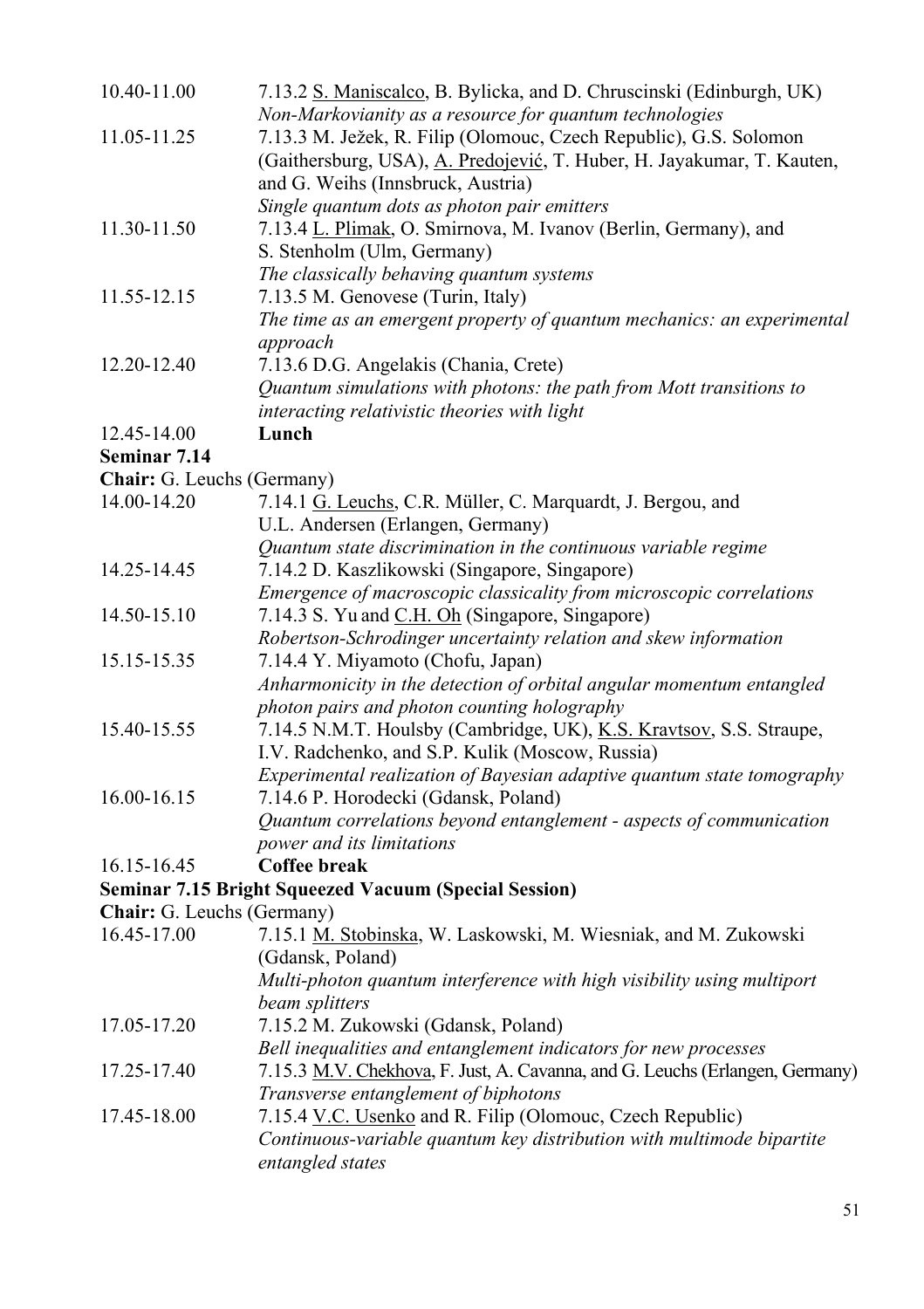| 18.05-18.20 | 7.15.5 L.V. Gerasimov and D.V. Kupriyanov (St-Petersburg, Russia)     |
|-------------|-----------------------------------------------------------------------|
|             | Raman scattering under conditions of radiation trapping               |
| 18.25-18.40 | 7.15.6 R. Filip, V. Usenko (Olomouc, Czech Republic), T.Sh. Iskhakov, |
|             | M.V. Chekhova, and G. Leuchs (Erlangen, Germany)                      |
|             | Low-noise twin beams                                                  |
| 18.45-18.47 | S.P. Kulik (Moscow, Russia)                                           |
|             | Closing remarks                                                       |

## **Poster Session, Thursday, July 18**

## **Chair:** S. Kulik (Russia)

| P7.1 | O. Cernotik and J. Fiurášek (Olomouc, Czech Republic)                         |
|------|-------------------------------------------------------------------------------|
|      | Displacement-enhanced continuous-variable entanglement concentration          |
| P7.2 | K.G. Katamadze, N.A. Borshchevskaya, A.V. Paterova, I.V. Dyakonov,            |
|      | and S.P. Kulik (Moscow, Russia)                                               |
|      | Biphoton frequency-angular spectrum modification due to angular dispersion    |
| P7.3 | K.Yu. Spasibko (Moscow, Russia), M. Stobińska (Warsaw, Poland), F. Töppel,    |
|      | T.Sh. Iskhakov, M.V. Chekhova, and G. Leuchs (Erlangen, Germany)              |
|      | Interference of macroscopic states of light on a beam-splitter                |
| P7.4 | I.V. Radchenko, K.S. Kravtsov, S.P. Kulik, and S.N. Molotkov (Moscow, Russia) |
|      | Relativistic quantum cryptography                                             |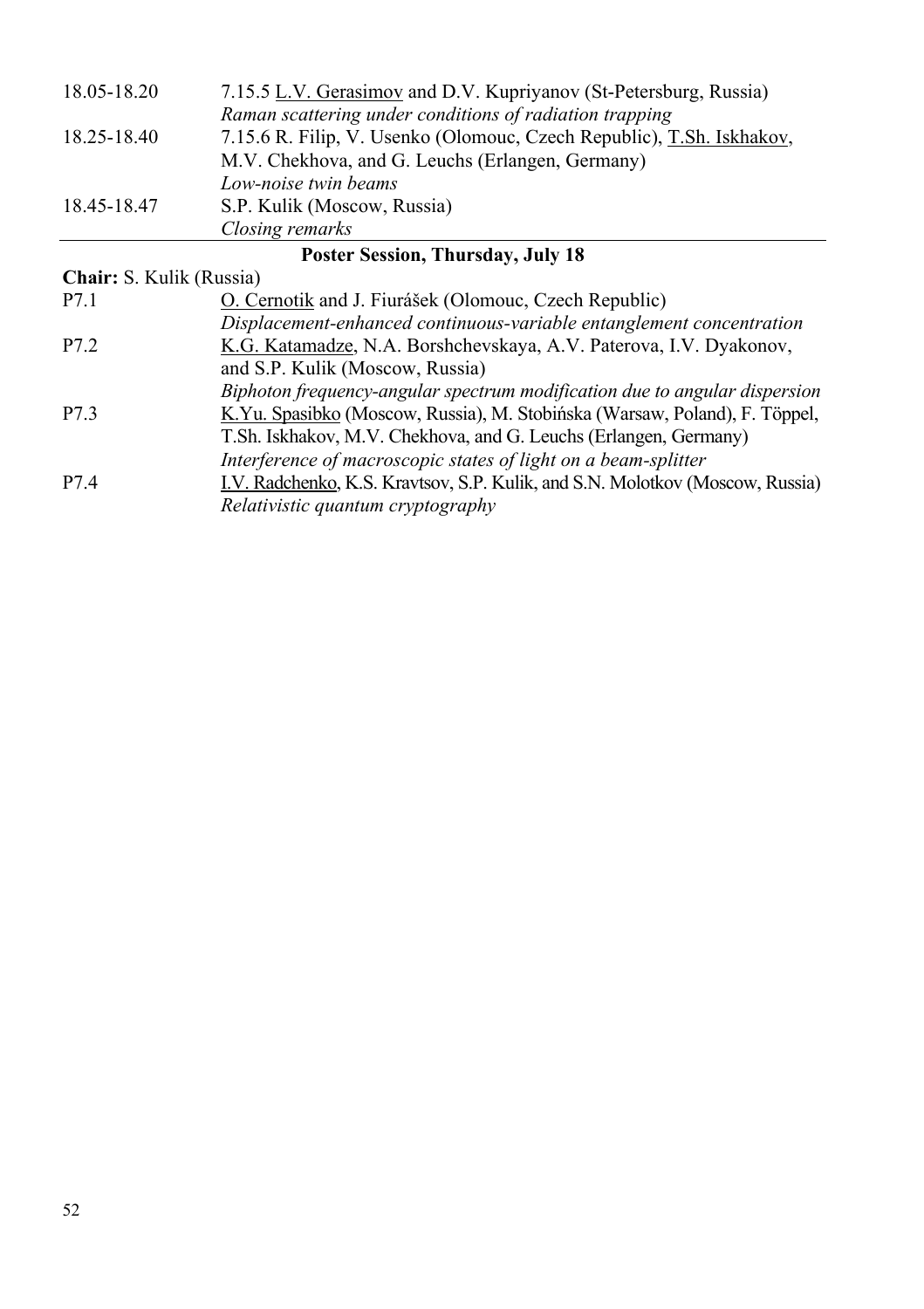## **Seminar 8 Fiber Optics**

## **Wednesday, July 17**

## **Seminar 8.1**

**Chair:** S. Randoux (France)

| 11.00-11.30               | 8.1.1 E.Y. Zhu, Z. Tang, and L. Qian (Toronto, Canada)                       |
|---------------------------|------------------------------------------------------------------------------|
|                           | The path to entanglement generation in a poled fiber: from second            |
|                           | harmonic generation to Type-II SPDC                                          |
| 11.30-12.00               | 8.1.2 Y. Feng, L. Zhang, J. Hu, and S. Cui (Shanghai, China)                 |
|                           | Development of fiber-based source for laser guide star                       |
| 12.00-12.25               | 8.1.3 P. Navratil, P. Peterka, P. Honzatko, I. Kasik, and V. Kubecek         |
|                           | (Prague, Czech Republic)                                                     |
|                           | Investigation of two distinct regimes of laser wavelength sweeping in        |
|                           | Fabry-Perot fiber lasers at 1:08 and 1:55 $\mu$ m                            |
| 12.25-12.45               | 8.1.4 I.A. Lobach, A.B. Khalipskaya, and S.I. Kablukov (Novosibirsk, Russia) |
|                           | Self-sweeping Yb-doped fiber laser as a source for high-resolution           |
|                           | characterization of phase-shifted FBGs                                       |
| 12.45-14.00               | Lunch                                                                        |
| Seminar 8.2               |                                                                              |
| Chair: I. Lobach (Russia) |                                                                              |
| 14.00-14.30               | 8.2.1 S. Randoux, P. Walczak, and P. Suret (Lille, France)                   |
|                           | Spectral and statistical properties of Raman fiber lasers                    |
| 14.30-14.55               | 8.2.2 S.I. Kablukov, E.I. Dontsova, E.A. Zlobina, I.N. Nemov,                |
|                           | A.A. Vlasov, and S.A. Babin (Novosibirsk, Russia)                            |
|                           | LD-pumped Raman fiber laser operating at 980 nm                              |
| 14.55-15.20               | 8.2.3 I.D. Vatnik, D.V. Churkin, and S.A. Babin (Novosibirsk, Russia)        |
|                           | Random fiber laser based on Rayleygh scattering with ultimate efficiency     |
| 15.20-15.45               | 8.2.4 P. Peterka, P. Honzátko, F. Todorov, M. Písařík, O. Podrazký, and      |
|                           | I. Kašík (Prague, Czech Republic)                                            |
|                           | Thulium-doped-fiber based ASE sources with spectrally-flattened spectrum     |
| 15.45-16.10               | 8.2.5 O. Pottiez, B. Ibarra-Escamilla, and E.A. Kuzin (Leon, Puebla, Mexico) |
|                           | Multiple noise-like pulsing of a figure-eight fiber laser                    |
| 16.10-16.45               | Coffee break                                                                 |
| Seminar 8.3               |                                                                              |
|                           | Chair: P. Peterka (Czech Republic)                                           |
| 16.45-17.05               | 8.3.1 D. Chernykh, A. Krylov (Moscow, Russia), A. Ogleznev (Perm,            |
|                           | Russia), V. Popok, N. Arutunan, A. Pozharov, V. Grebenyukov,                 |
|                           | E. Obraztsova, and E. Dianov (Moscow, Russia)                                |
|                           | Bidirectional ultra-short pulse erbium doped fiber ring laser with extremely |
|                           | wide channels' tuning                                                        |
| 17.05-17.25               | 8.3.2 M. Jelínek, V. Kubeček, V, Matějec, I. Kašík, O. Podrazký, and         |
|                           | J. Aubrecht (Prague, Czech Republic)                                         |
|                           | High power 1.06 mm picosecond and nanosecond laser pulse delivery            |
| 17.25-17.45               | 8.3.3 S.A. Babin, E.V. Podivilov, D.S. Kharenko, A.E. Bednyakova,            |
|                           | M.P. Fedoruk (Novosibirsk, Russia), V.L. Kalashnikov (Vienna, Austria),      |
|                           | and A.A. Apolonski (Garching, Germany)                                       |
|                           | Formation of a chirped dissipative soliton - Raman pulse complex in a fiber  |
|                           | laser oscillator                                                             |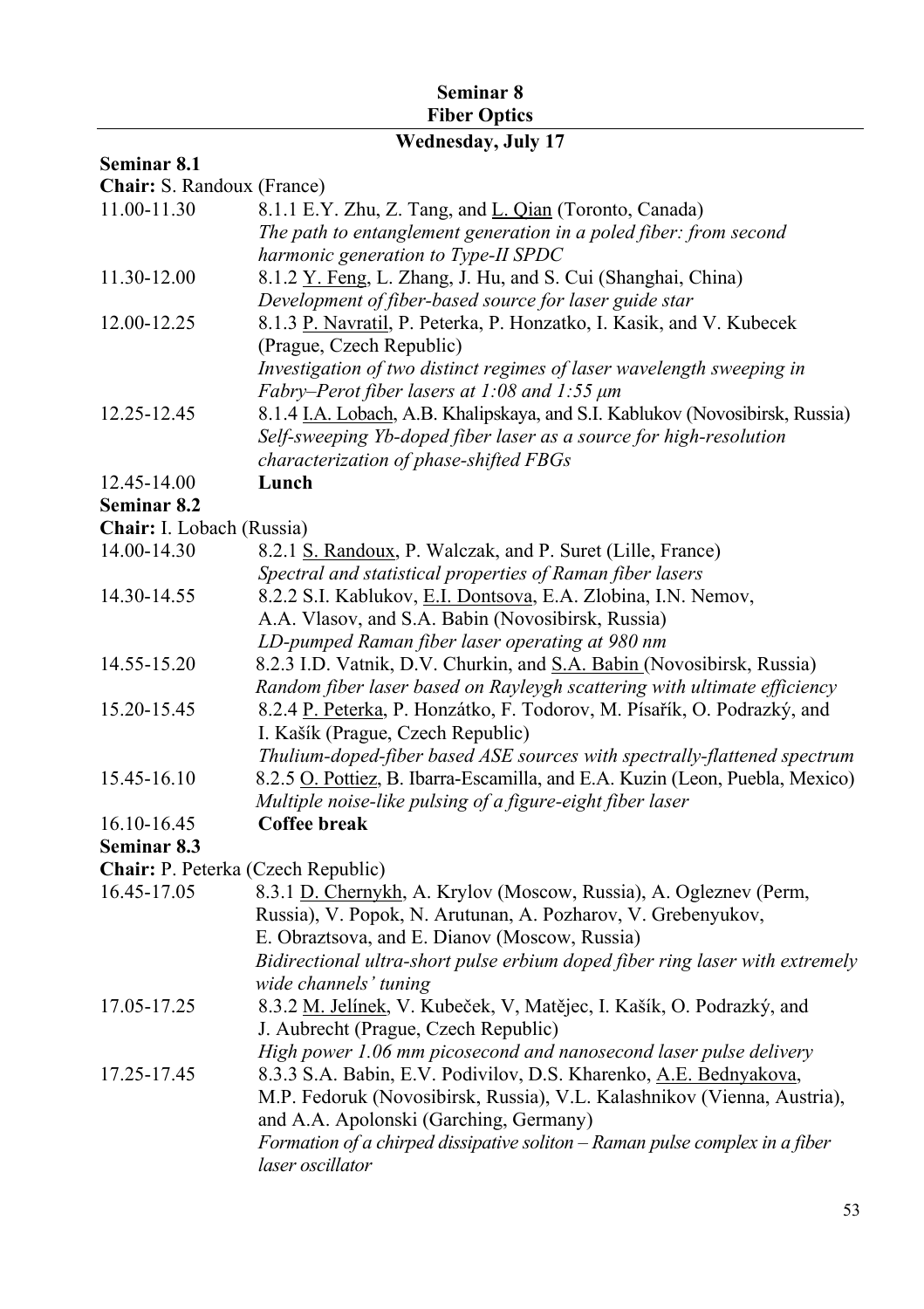| 8.3.4 P. Stajanca, I. Bugar, L. Curilla, M. Michalka (Bratislava, Slovakia), |
|------------------------------------------------------------------------------|
| R. Buczynski (Warsaw, Poland), and F. Uherek (Bratislava, Slovakia)          |
| Nonlinear transformations of ultrashort pulses in dual-core                  |
| microstructured optical fiber made of multicomponent glass                   |
| 8.3.5 M. Durán-Sánchez, E.A. Kuzin, O. Pottiez, B. Ibarra-Escamilla,         |
| A. González-García, F. Maya-Ordoñez, and R.I. Alvarez-Tamayo (Leon-          |
| Puebla-Guanajuato, Mexico)                                                   |
| Tunable dual wavelength actively Q-switched Er/Yb double-clad fiber laser    |
| 8.3.6 A. González-García, B. Ibarra-Escamilla, O. Pottiez, F.M. Maya-        |
| Ordoñez, E.A. Kuzin, and M. Duran-Sánchez (Leon-Puebla, Mexico)              |
| Wavelength tunable actively O-switched fiber laser in cw and pulse           |
| operation based on a fiber Bragg grating                                     |
|                                                                              |

#### **Thursday, July 18**

#### **Seminar 8.4**

**Chair:** L. Su (China) 11.00-11.30 8.4.1 I. Razdobreev, H. El Hamzaoui (Lille, France), V.B. Arion (Vienna, Austria), and M. Bouazaoui (Lille, France) *Origins of photoluminescence in Ga(Al)/Bi co-doped silica glasses*  11.30-11.55 8.4.2 B.I. Denker, B.I. Galagan, I.L. Shulman, S.E. Sverchkov, and E.M. Dianov (Moscow, Russia) *The model bismuth-doped Mg-Al-silicate glass*  11.55-12.20 8.4.3 M. Peng (Guangzhou, China) *A progress on infrared luminescent Bi doped solids*  12.20-12.45 8.4.4 J. Qiu, S. Zhou (Guangzhou, China), G. Bi (Hangzhou, China), and M. Peng (Guangzhou, China) *Novel glasses and glass-ceramics for broadband optical amplification*  12.45-14.00 **Lunch Seminar 8.5 Chair:** I. Razdobreev (France) 14.00-14.30 8.5.1 L. Su, X. Fan, X. Jiang, H. Xing, H. Tang, and J. Xu (Shanghai, China) *Ultra-broadband near-infrared luminescence of bismuth-doped CsI single crystals*  14.30-14.50 8.5.2 M.A. Melkumov, K.E. Riumkin, I.A. Varfolomeev, A.V. Shubin, I.A. Bufetov, S.V. Firstov (Moscow, Russia), V.F. Khopin, A.N. Guryanov (Nizhny Novgorod, Russia), and E.M. Dianov (Moscow, Russia) *Excited state absorption in Bi-doped aluminosilicate fibers with different concentration of active centers*  14.50-15.10 8.5.3 A.A. Pynenkov, D.Y. Yerin, K.N. Nishchev (Saransk, Russia), and S.V. Firstov (Moscow, Russia) *Synthesis and investigation of spectral and luminescent properties of Bidoped germanate glass*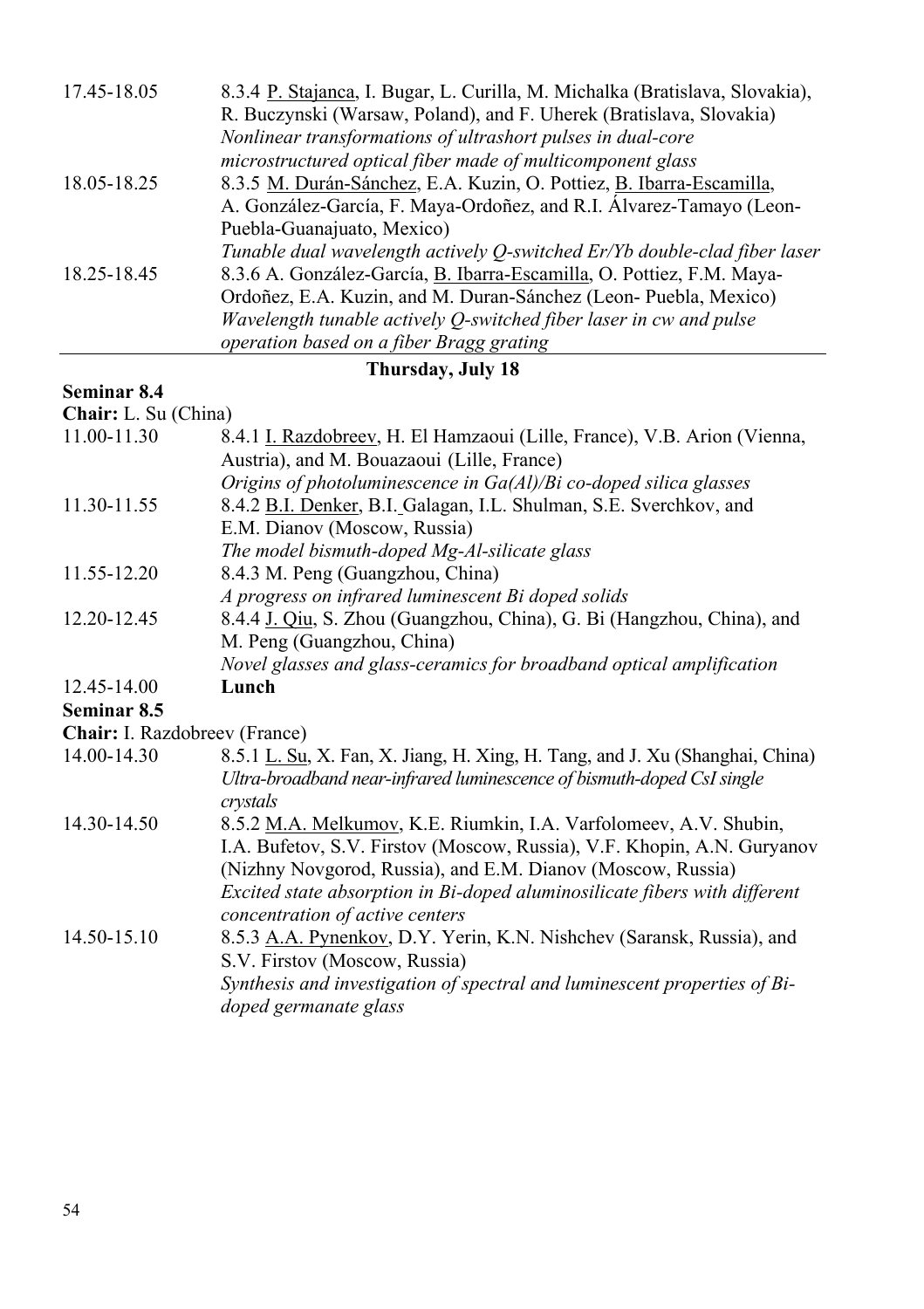## **Symposium Extreme Light Technologies, Science, and Applications**

## **Monday, July 15**

#### **Seminar EL.1**

**Chair:** G. Korn (Czech Republic)

| $\mathcal{L}$ and $\mathcal{L}$ . Rolli (executive)<br>11.00-11.25 | EL.1.1 B.M. Hegelich, T. Ditmire, A. Arefiev (Austin, USA), C. Ridgers                                                                      |
|--------------------------------------------------------------------|---------------------------------------------------------------------------------------------------------------------------------------------|
|                                                                    | (York, UK), and H. Ruhl (München, Germany)                                                                                                  |
|                                                                    | Ultra-relativistic electron dynamics, radiation reactions and nonlinear                                                                     |
|                                                                    | QED on the Texas petawatt laser                                                                                                             |
| 11.25-11.50                                                        | EL.1.2 T. Toncian, M. Cerchez, A.L. Giesecke, C. Peth, M. Swantusch,<br>M. Toncian, O. Willi (Düsseldorf, Germany), B. Albertazzi, J. Fuchs |
|                                                                    | (Palaiseau, France), E.A. Anashkina, S.A. Skobelev, A.V. Bashinov,                                                                          |
|                                                                    | A.A. Gonoskov, and A.V. Kim (Nizhny Novgorod, Russia)                                                                                       |
|                                                                    | Short pulse and short wavelength radiation generation by plasma                                                                             |
|                                                                    | nonlinearities at the Arcturus Laser Laboratory                                                                                             |
| 11.50-12.15                                                        | EL.1.3 T. Heinzl (Plymouth, UK)                                                                                                             |
|                                                                    | Extreme light photonics                                                                                                                     |
| 12.15-12.40                                                        | EL.1.4 K. Homma (Hiroshima, Japan)                                                                                                          |
|                                                                    | Vacuum quantum optics toward search for sub-eV dark matter / dark                                                                           |
|                                                                    | energy candidates                                                                                                                           |
| 12.45-14.00                                                        | Lunch                                                                                                                                       |
| <b>Seminar EL.2</b>                                                |                                                                                                                                             |
| Chair: S.V. Popruzhenko (Russia)                                   |                                                                                                                                             |
| 14.00-14.35                                                        | EL.2.1 G. Korn (Prague, Czech Republic)                                                                                                     |
|                                                                    | Scientific program and experimental area development at ELI beamlines                                                                       |
| 14.35-15.10                                                        | EL.2.2 B. Le Garrec, G. Korn, and B. Rus (Prague, Czech Republic)                                                                           |
|                                                                    | ELI beamlines: extreme light infrastructure science and technology with                                                                     |
|                                                                    | ultra-intense lasers                                                                                                                        |
| 15.10-15.45                                                        | EL.2.3 N.B. Narozhny and A.M. Fedotov (Moscow, Russia)                                                                                      |
|                                                                    | Probing of QED vacuum with superstrong laser field                                                                                          |
| 15.45-16.20                                                        | EL.2.4 N.E. Andreev (Moscow, Russia)                                                                                                        |
|                                                                    | High energy particles and x-rays under the action of short intense laser pulses                                                             |
| 16.15-16.45                                                        | <b>Coffee break</b>                                                                                                                         |
| <b>Seminar EL.3</b>                                                |                                                                                                                                             |
| Chair: A.M. Fedotov (Russia)                                       |                                                                                                                                             |
| 16.45-17.10                                                        | EL.3.1 D.G. Green and C.N. Harvey (Belfast, UK)                                                                                             |
|                                                                    | Modelling quantum electrodynamics in intense laser fields                                                                                   |
| 17.10-17.35                                                        | EL.3.2 A. Di Piazza and F. Mackenroth (Heidelberg, Germany)                                                                                 |
|                                                                    | Nonlinear double Compton scattering in the ultrarelativistic quantum regime                                                                 |
| 17.35-18.00                                                        | EL.3.3 A. Ilderton and G. Torgrimsson (Gothenberg, Sweden)                                                                                  |
|                                                                    | Radiation reaction directly from QED                                                                                                        |
| 18.00-18.20                                                        | EL.3.4 A. Noble, Y. Kravets, and D. Jaroszynski (Glasgow, UK)                                                                               |
|                                                                    | Radiation damping of an electron in an intense laser pulse                                                                                  |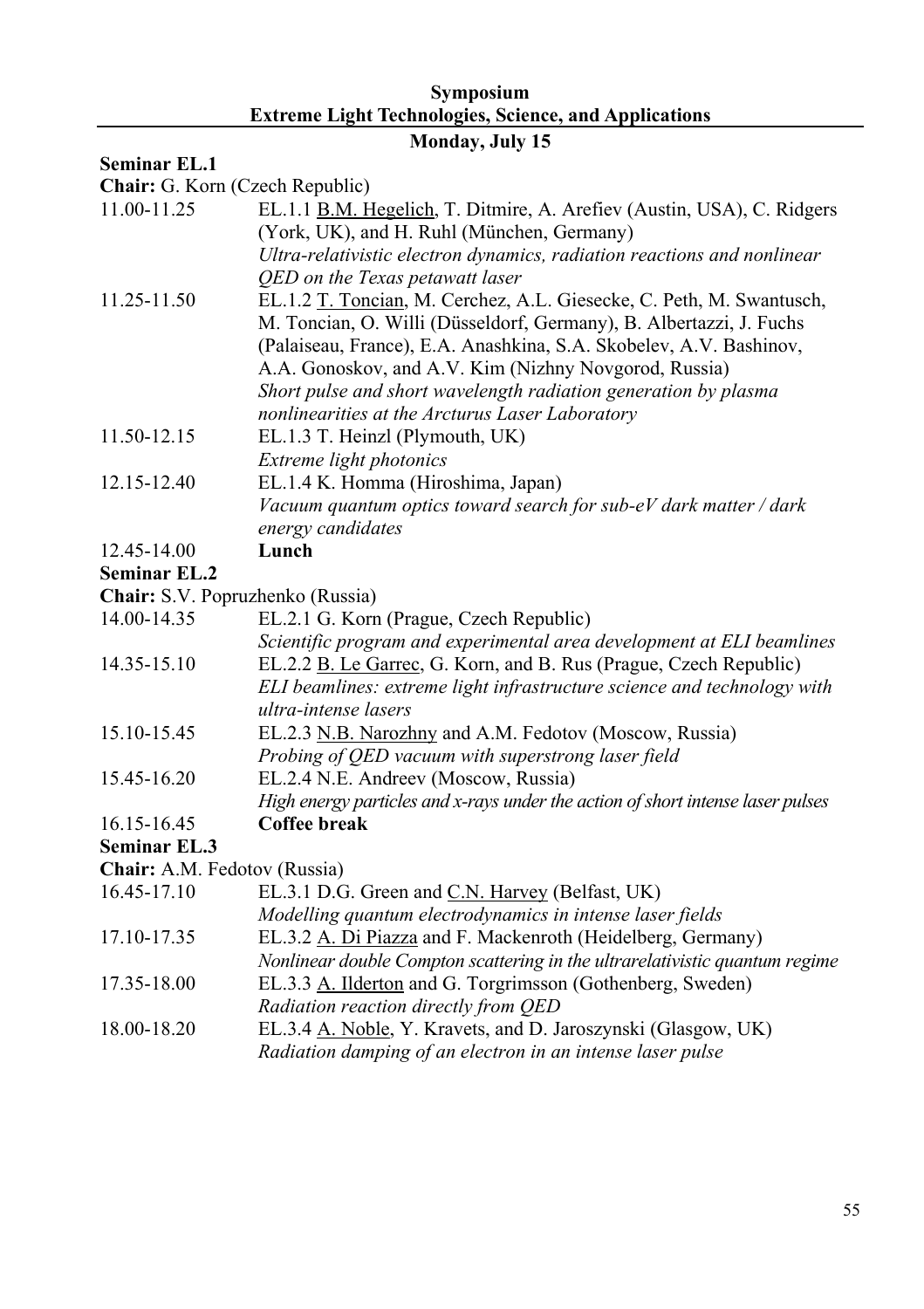| Tuesday, July 16             |                                                                                   |  |
|------------------------------|-----------------------------------------------------------------------------------|--|
| <b>Seminar EL.4</b>          |                                                                                   |  |
| Chair: N.E. Andreev (Russia) |                                                                                   |  |
| 11.00-11.25                  | EL.4.1 A.A. Andreev (Berlin, Germany) and K.Yu. Platonov                          |  |
|                              | (St. Petersburg, Russia)                                                          |  |
|                              | Generation of fast particles and short wavelength radiation from nano-            |  |
|                              | structure targets irradiated by relativistic intensity laser pulse                |  |
| 11.25-11.50                  | EL.4.2 A.V. Brantov and V.Yu. Bychenkov (Moscow, Russia)                          |  |
|                              | Wide-range analysis of the intensity-dependent optimization of laser-             |  |
|                              | triggered ion acceleration                                                        |  |
| 11.50-12.15                  | EL.4.3 A. Macchi (Pisa, Italy), A. Sgattoni (Milan, Italy), and F. Pegoraro,      |  |
|                              | (Pisa, Italy)                                                                     |  |
|                              | Ion acceleration in the "extreme light" regime                                    |  |
| 12.15-12.40                  | EL.4.4 D. Margarone, T. Levato, J. Prokupek, and G. Korn (Prague, Czech           |  |
|                              | Republic)                                                                         |  |
|                              | Particle acceleration by ultra-high intensity femtosecond lasers at ELI-beamlines |  |
| 12.45-14.00                  | Lunch                                                                             |  |
| <b>Seminar EL.5</b>          |                                                                                   |  |
|                              | <b>Chair:</b> B. Le Garrec (Czech Republic)                                       |  |
| 14.00-14.30                  | EL.5.1 G.G. Paulus (Jena, Germany)                                                |  |
|                              | High-definition X-ray polarimetry and the detection of vacuum birefringence       |  |
| 14.30-15.00                  | EL.5.2 N.N. Rosanov and N.V. Vyssotina (St. Petersburg, Russia)                   |  |
|                              | Extremely short dissipative solitons and laser pulses on a basis of self-         |  |
|                              | induced transparency in active-passive schemes                                    |  |
| 15.00-15.25                  | EL.5.3 A. Ionin, L. Seleznev, and E. Sunchugasheva (Moscow, Russia)               |  |
|                              | Control of plasma channel parameters at filamentation of femtosecond              |  |
|                              | laser pulses                                                                      |  |
| 15.25-15.50                  | EL.5.4 G. Lehmann and K.H. Spatschek (Düsseldorf, Germany)                        |  |
|                              | Self-similar laser pulse amplification via strongly coupled Brillouin             |  |
|                              | scattering in plasma                                                              |  |
| 15.50-16.15                  | EL.5.5 S.N. Bagaev, V.I. Trunov, E.V. Pestryakov, S.A. Frolov,                    |  |
|                              | V.E. Leschenko, and A.E. Kokh (Novosibirsk, Russia)                               |  |
|                              | 10 PW channel for ultraintensive coherent beams combining system                  |  |
| 16.15-16.45                  | Coffee break                                                                      |  |
| <b>Seminar EL.6</b>          |                                                                                   |  |
| Chair: G.G. Paulus (Germany) |                                                                                   |  |
| 16.45-17.15                  | EL.6.1 B. Erk, D. Rolles, R. Boll, L. Foucar, D. Anielski, B. Rudek,              |  |
|                              | S.W. Epp (Hamburg, Germany), M. Cryle (Heidelberg, Germany),                      |  |
|                              | C Bostedt R Coffee K R Fergusson S Schorb M Swiggers J Bozek                      |  |

C. Bostedt, R. Coffee, K.R. Fergusson, S. Schorb, M. Swiggers, J. Bozek (CA, USA), T. Marchenko, M. Simon (Paris, France), S. Trippel, J. Küpper (Hamburg, Germany), S. Wada (Higashi-Hiroshima, Japan), K. Ueda (Sendai, Japan), R. Moshammer (Heidelberg, Germany), I. Schliching, J. Ullrich, and A. Rudenko (Hamburg, Germany) *Charge transfer processes in dissociating molecules upon core-shell photoionization*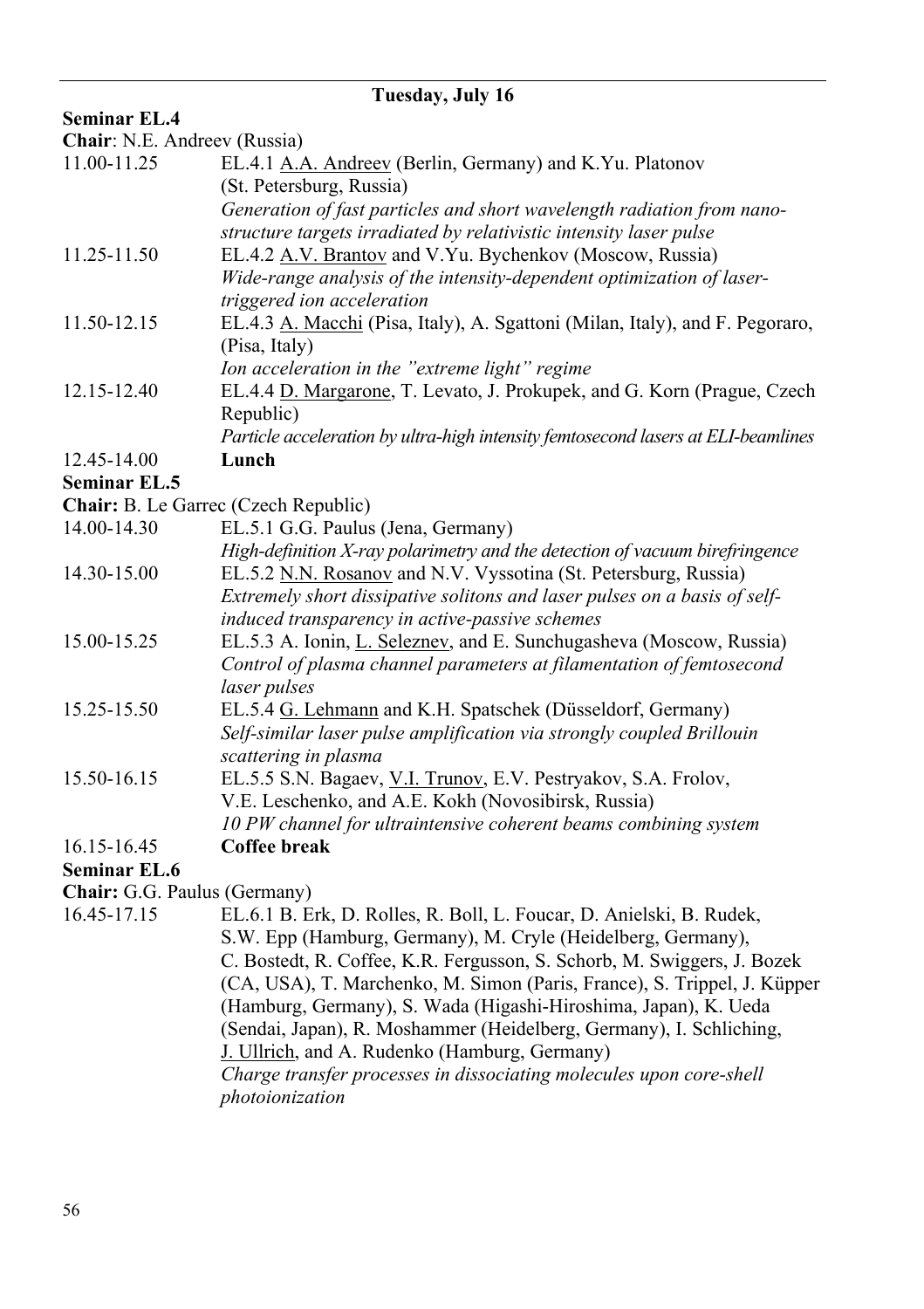| 17.15-17.35 | EL.6.2 K.Z. Hatsagortsyan, M. Klaiber, E. Yakaboylu (Heidelberg,           |
|-------------|----------------------------------------------------------------------------|
|             | Germany), C. Müller (Düsseldorf, Germany), H. Bauke (Heidelberg,           |
|             | Germany), and G.G. Paulus (Jena, Germany)                                  |
|             | Spin effects in relativistic ionization with highly charged ions in super- |
|             | strong laser fields                                                        |
| 17.35-17.55 | EL.6.3 H.R. Reiss (Berlin, Germany)                                        |
|             | Relativistically strong laser fields do not cause tunneling processes      |
| 17.55-18.15 | EL.6.4 V.D. Zvorykin, A.A. Ionin, A.O. Levchenko, L.V. Seleznev,           |
|             | D.V. Sinitsyn, I.V. Smetanin, N.N. Ustinovskii, and A.V. Shutov (Moscow,   |
|             | Russia)                                                                    |
|             | Air ionization by UV picosecond subTW laser pulses combined with 100 ns    |
|             | GW pulse at GARPUN-MTW Ti:Sapphire/KrF laser facility                      |
|             |                                                                            |

## **Wednesday, July 17**

## **Seminar EL.7**

**Chair:** I.Yu. Kostyukov (Russia)

| 11.00-11.30              | EL.7.1 J.G. Kirk, T. Blackburn, C.P. Ridgers, and A.R. Bell (Heidelberg, Germany)<br>Radiation reaction and electron-positron pair production in laser-electron |
|--------------------------|-----------------------------------------------------------------------------------------------------------------------------------------------------------------|
|                          | beam collisions                                                                                                                                                 |
| 11.30-11.55              | EL.7.2 K. Klier and H. Ruhl (München, Germany)                                                                                                                  |
|                          | Direct light acceleration of electron s and positrons in ultra-intense                                                                                          |
|                          | electromagnetic fields                                                                                                                                          |
| 11.55-12.20              | EL.7.3 A. Timokhin (Greenbelt, USA)                                                                                                                             |
|                          | Electromagnetically driven electron-positron cascades in astrophysics                                                                                           |
| 12.20-12.45              | EL.7.4 N. Elkina and H. Ruhl (München, Germany)                                                                                                                 |
|                          | Assessment of an adaptive particle-mesh method for simulation of laser                                                                                          |
|                          | driven electron-positron cascades                                                                                                                               |
| 12.45-14.00              | Lunch                                                                                                                                                           |
| <b>Seminar EL.8</b>      |                                                                                                                                                                 |
| Chair: H. Ruhl (Germany) |                                                                                                                                                                 |
| 14.00-14.30              | EL.8.1 O. Willi (Düsseldorf, Germany)                                                                                                                           |
|                          | Acceleration and applications of intense proton pulses driven by ultra-short                                                                                    |
|                          | laser pulses                                                                                                                                                    |
| 14.30-15.00              | EL.8.3 I.Yu. Kostyukov and E.N. Nerush (Nizhny Novgorod, Russia)                                                                                                |
|                          | Gamma-ray generation in laser-solid interaction at intensities above $10^{23}$ W/cm <sup>2</sup>                                                                |
| 15.00-15.25              | EL.8.2 A.V. Kim and A.V. Bashinov (Nizhny Novgorod, Russia)                                                                                                     |
|                          | nonlinear electrodynamic models of ultra-relativistic laser-plasma                                                                                              |
|                          | interactions due to radiation reaction effects: efficient nano-foil converter                                                                                   |
|                          | into gamma-rays                                                                                                                                                 |
| 15.25-15.50              | EL.8.4 X.Q. Yan, C. Lin, H.Y. Lu, H.Y. Wang, B. Liu, Y.R. Lu, X.T. He,                                                                                          |
|                          | and C.E. Chen (Beijing, China)                                                                                                                                  |
|                          | Laser driven plasma lens for pulse shaping/cleaning and ion acceleration                                                                                        |
| 15.50-16.15              | EL.8.5 C. Matei, C. Popa, A.-M. Bratu, M. Patachia, S. Banita, M. Petrus,                                                                                       |
|                          | I. Ivascu, and D. Dumitras (Magurele-Bucharest, Romania)                                                                                                        |
|                          | Feasability of radiobiological studies at Romanian TEWALAS and CETAL                                                                                            |
|                          | <b>Laser Facilities</b>                                                                                                                                         |
| 16.15-16.45              | Coffee break                                                                                                                                                    |